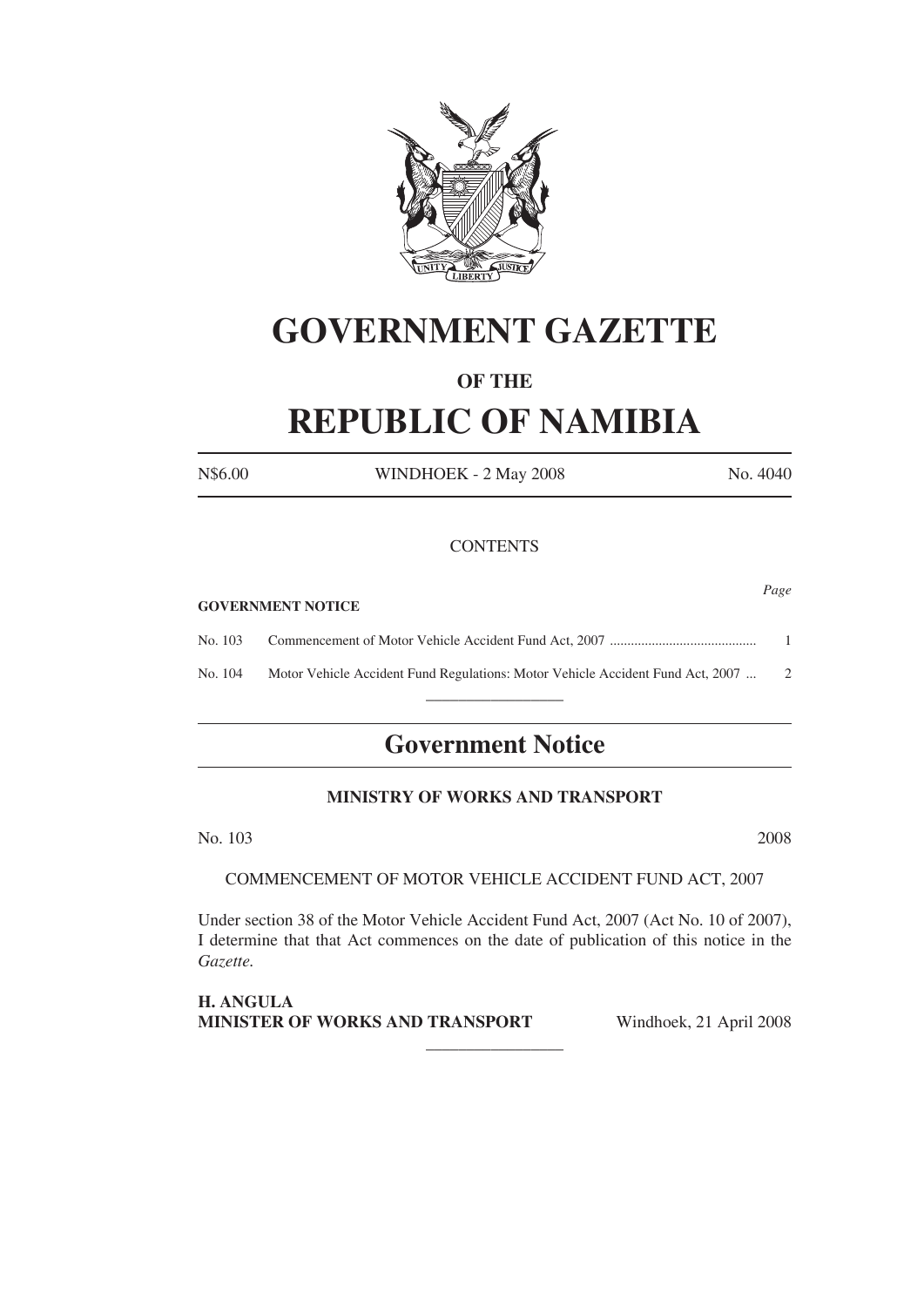# **MINISTRY OF WORKS AND TRANSPORT**

No. 104 2008

### MOTOR VEHICLE ACCIDENT FUND REGULATIONS: MOTOR VEHICLE ACCIDENT FUND ACT, 2007

The Minister of Works and Transport, on the recommendation of the Board of the Motor Vehicle Accident Fund, under section 35 of the Motor Vehicle Accident Fund Act, 2007 (Act No. 10 of 2007), has –

- (a) made the regulations set out in the Schedule; and
- (b) repealed Government Notice Nos. 208 of 8 October 2001 and 5 of 2 January 2003.

#### **H. Angula Minister of Works and Transport** Windhoek, 21 April 2008

#### **SCHEDULE**

#### ARRANGEMENT OF REGULATIONS

- 1. Definitions
- 2. Procedure for making claims
- 3. Claim by service provider
- 4. Delivery of documents
- 5. Notice by driver or owner
- 6. Determination to ward benefits
- 7. Injury Grant
- 8. Medical costs
- 9. Reports

 Annexure A: Forms Annexure B: Compensation for Injury Guide

# **Definitions**

**1.** In these regulations a word or expression defined in the Act has that meaning, and unless the context otherwise indicates –

"authorised agent" means a person who has been duly authorized by the Fund in terms of an agency agreement to provide services on behalf of the Fund;

"the Act" means the Motor Vehicle Accident Fund Act, 2007 (Act No. 10 of 2007).

#### **Procedure for making claims**

**2.** (1) A person who wants to claim benefits under section 28 of the Act must complete form MVAF 1 and submit it to the Fund in accordance with that section.

 (2) A claim under subregulation (1) must be accompanied by the documents and information stipulated in the claim form.

(3) Where the claimant, on account of injury or other incapacity, is unable to complete the claim form, it may be completed –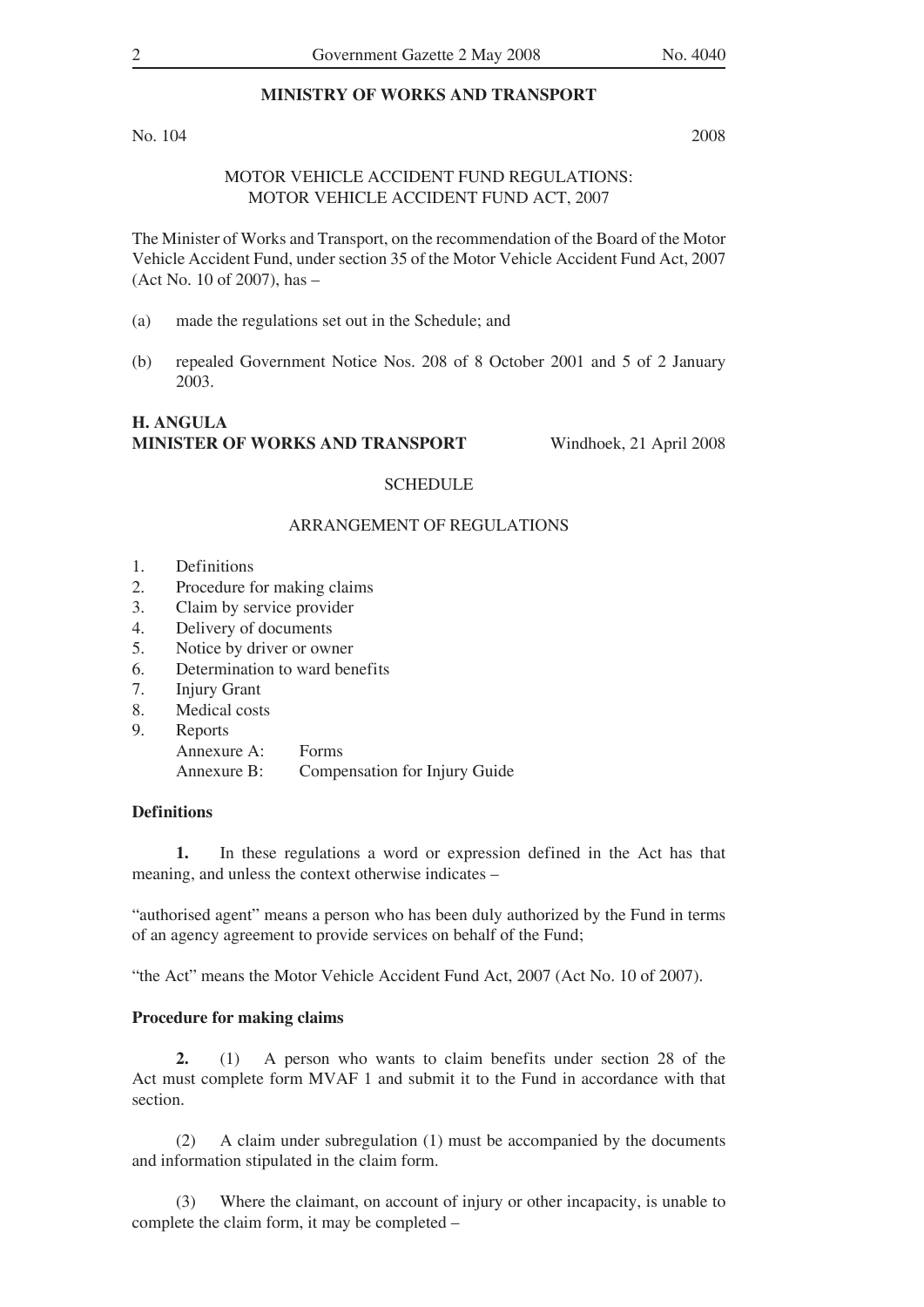- (a) in the case of a minor, by his or her legal guardian; or
- (b) in the case of a person for whom a *curator* has been appointed, by the *curator* of such person.

 (4) A claim under subregulation (1) must be accompanied by a police report on form MVAF 1, and that report must –

- (a) be completed by the police officer or the official of the Fund, who attended the scene of the motor vehicle accident; or
- (b) be completed by the investigating officer who investigated the case;
- (c) if the officials referred to in paragraph (a) and (b) fail to complete the report within a reasonable time after being requested, and it appears that the claim may become prescribed in terms of the Act, be completed by a police officer who has acquainted himself or herself with the contents of the docket.

 (5) A claim under subregulation (1) must be accompanied by a medical report on form MVAF 1, and that report must –

- (a) be completed by the medical practitioner who treated the injured person or the deceased for the injuries which gave rise to the claim;
- (b) be completed by  $-$ 
	- (i) the medical superintendent or a representative of the medical superintendent; or
	- (ii) a person in charge of the hospital or health facility where the injured or deceased was treated for the injuries which gave rise to the claim;
- (c) be completedbyamedicalpractitionerwho has acquaintedhimselforherself with the cause of death or the nature of the injuries and the treatment or other medical services given to the deceased or injured person, if the medical practitioner referred to in paragraph (a) or the medical superintendent or the other person referred to in paragraph (b) fails to complete the report within a reasonable time after being requested and it appears that the claim may become prescribed in terms of the Act.

 (6) Where a person in relation to whom a claim is made under the Act died prior to receiving treatment, the claimant is not obliged to produce the medical report referred to in subregulation  $(2)$ , but the claim must be accompanied by  $-$ 

- (a) a copy of the inquest proceedings, if an inquest was held;
- (b) a copy of the charge sheet pertaining to the motor vehicle accident, if any person was charged in respect of the accident; and
- (c) any other information which the Fund considers relevant to the cause of death.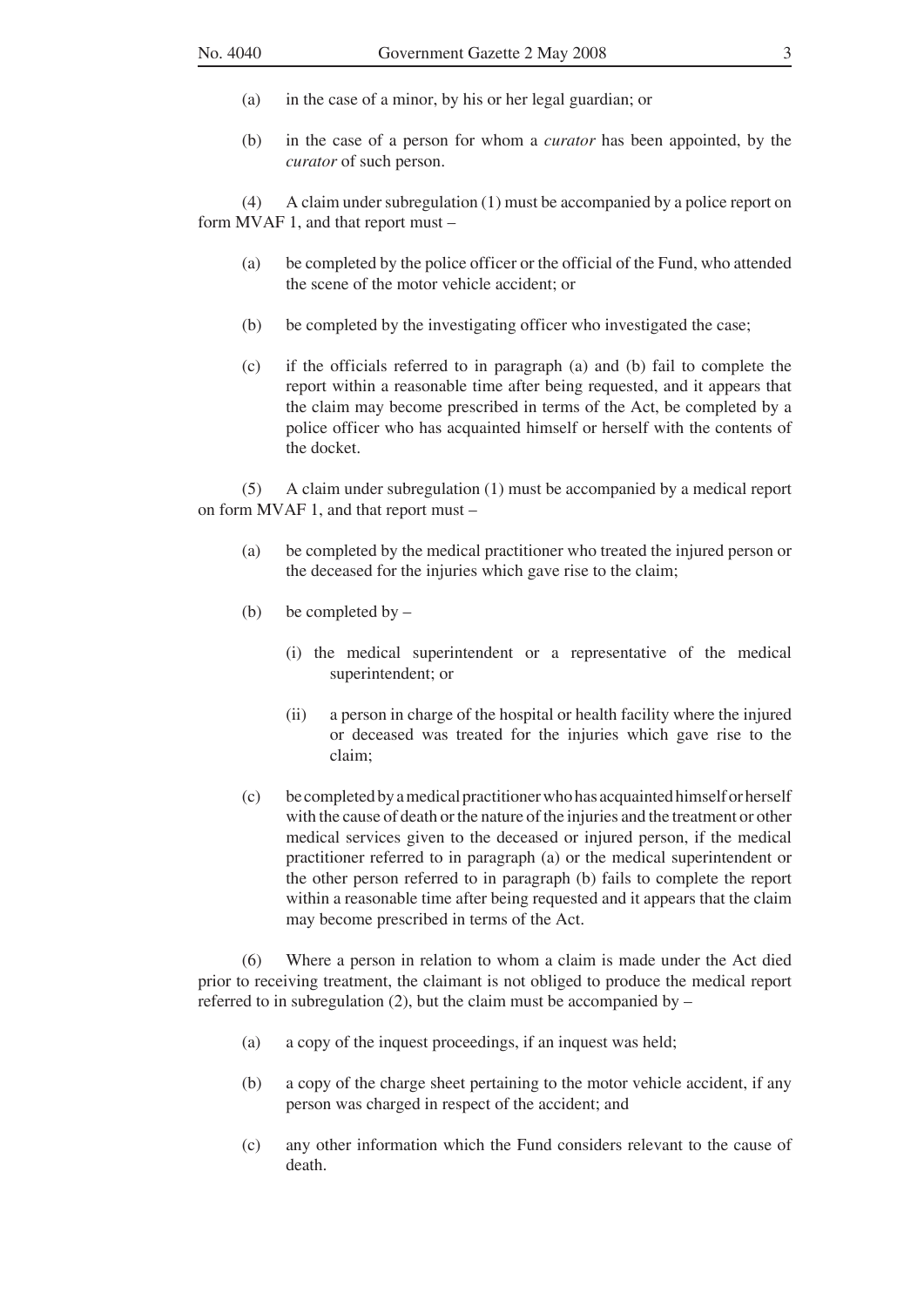(7) The Fund is not liable to reimburse the costs of a report commissioned by a claimant and compiled by an expert for the purposes of substantiating a claim, unless the claimant has prior approval of the Fund, in which case the Fund must reimburse the costs involved in accordance with a tariff communicated to the claimant prior to commissioning the report.

- (8) On receipt of a claim made under this regulation, the Fund may  $-$
- (a) allow the claim, and in writing inform the claimant or the person referred to in subregulation (3) of its decision;
- (b) allow part of the claim, and in writing inform the claimant or the person referred to in subregulation (3) of its decision; or
- (c) repudiate the claim, and in writing informthe claimant orthe person referred to in subregulation (3) of its decision and the reasons for the decision.

#### **Claim by service provider**

**3.** A person or entity claiming payment for goods or services provided to a person entitled to benefits in terms section 24(3) of the Act, must do so by submitting a duly completed form MVAF 2 with such supporting documentation as is required in terms thereof.

#### **Delivery of documents**

**4.** (1) Whenever a document requires delivery in terms of these regulations, it must be delivered by registered mail, electronic mail or facsimile or to the recipient personally by a staff member of the Fund or authorised agent.

(2) Whenever a document, other than a claim form with the attachments thereto, requires submission to the Fund or authorised agent in terms of these regulations, it must be delivered by registered mail, electronic mail or facsimile or delivered by hand at the Head Office or branch office of the Fund or authorised agent's office.

 (3) Whenever a claim form, together with the attachments thereto, requires submission to the Fund or its duly authorised agent in terms of these regulations it must be delivered by registered mail or hand delivered at the Head Office or branch office of the Fund or authorised agent's office.

#### **Notice of accident by driver or owner**

**5.** Whenever a driver or owner notifies the Fund of a motor vehicle accident in accordance with section 30 of the Act, he or she must do so by duly completing a notice of accident on form MVAF 3 and deliver it to the Fund.

#### **Determination to award benefits**

**6.** (1) Whenever the Fund makes a determination to award a benefit, it must communicate its determination by delivery of a notice to the claimant.

- $(2)$  The notice must indicate –
- (a) the section of the Act under which the benefit is awarded;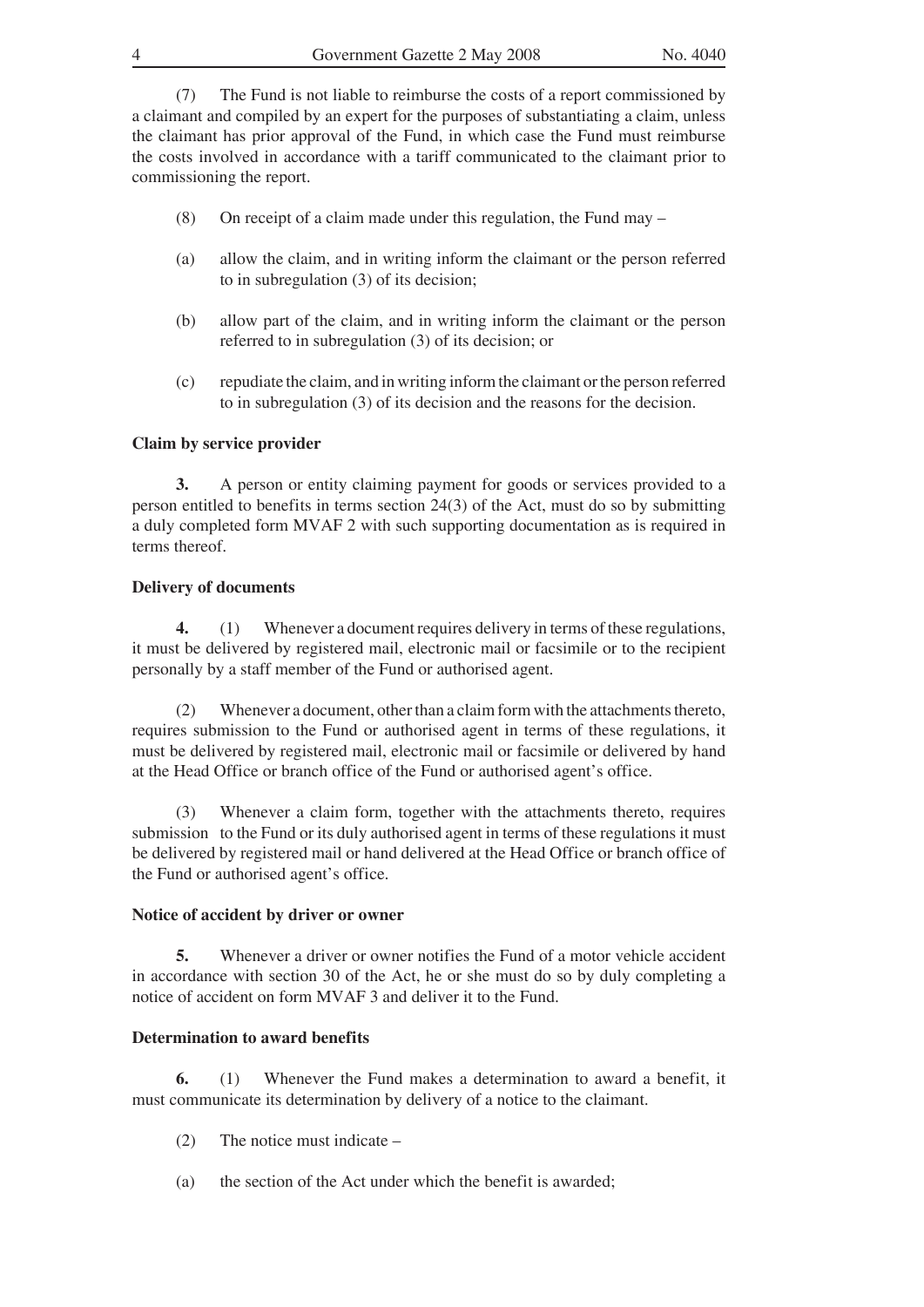- (b) the nature of the benefit;
- (c) the amount or value of the benefit;
- (d) that the claimant has a right to make amendments to any treatment, rehabilitation of life enhancement plan awarded as a benefit subject to any increase in costs being for the claimant's account in accordance with section 25(7) of the Act; and
- (e) such other details as to fully inform the claimant of the award.

 (3) Where an award is an undertaking to provide payment for future medical treatment, rehabilitation or life enhancement assistance, a written plan of the benefit must be annexed and must indicate –

- (a) the nature and extent of future medical treatment, rehabilitation programs and goods and services to be provided; and
- (b) the dates on which the claimant must be re-assessed in terms of section 25 (6) of the Act.

 (4) The Fund has access to all records of treatment and medical reports on the condition of a claimant under a treatment, rehabilitation or life enhancement plan.

Where the Fund has a claimant reassessed in terms of section  $25(6)$  of the Act it must communicate its determination by delivery of a notice to the claimant, which notice must contain information referred to in subregulation (3).

 (6) Where the claimant is dissatisfied with the determination referred to in subregulation (5), subregulation (8) applies.

(7) Where an award is a funeral benefit in terms of section  $25(1)(h)$  of the Act, it is paid in an amount of \$N7 000 without requiring proof of the actual costs incurred, and the person who may claim the benefit must be a spouse, child, parent or sibling of the deceased, or executor of the deceased estate, and such claim is made on form MVAF 4.

 (8) Where a claimant responds to a notice of award by indicating that he or she is dissatisfied with the award, the Fund must deliver a Notice of Dissatisfaction, form MVAF 5, to such claimant for completion by the claimant and draw his or her attention to sections  $25(8)$  and  $32(5)$  and  $(6)$  of the Act.

 (9) Where the Fund makes an award that is subject to the limitation set in section  $27(1)(g)$ , the Fund must implement the award until such time as the value of any other benefit receivable has been established and must then cease or reduce payment of the benefit if this is necessary to give full effect to the limitation.

## **Injury Grant**

**7.** (1) A cash grant as compensation for injury awarded in terms of section 25(1)(c) of the Act must be calculated in terms of the Compensation for Injury Guide in Annexure B.

 (2) In determining the amounts payable in terms of the Compensation for Injury Guide in Annexure B, the Minister must be satisfied that they are fair, reasonable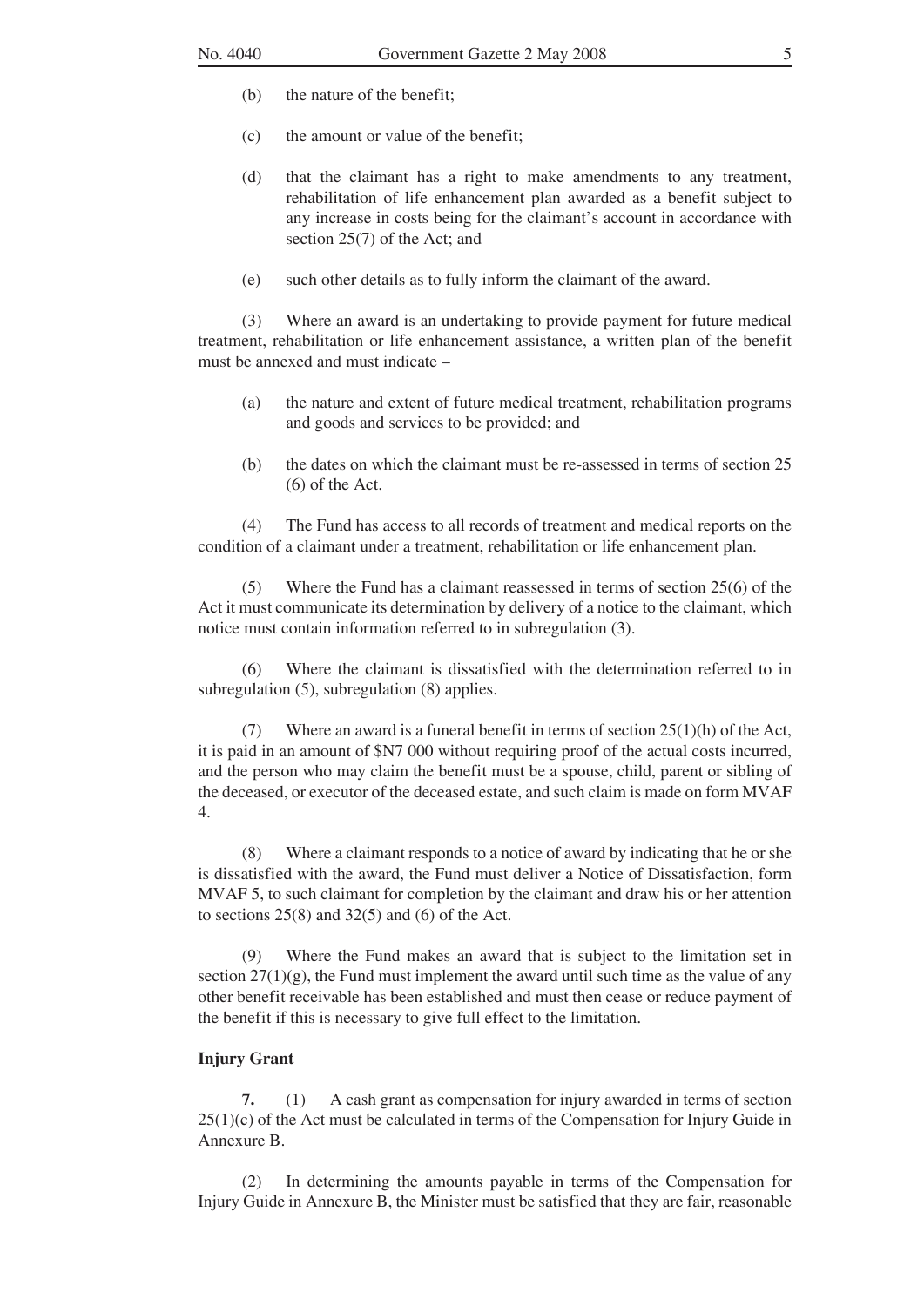and just having regard to the overall circumstances of Namibians and the resources of the Fund.

 (3) Where an injury, including consequence of injury, is not specifically listed in the Compensation for Injury Guide the award must be that which reasonably equates to an injury or combination of injuries as listed in the Compensation for Injury Guide in Annexure B.

#### **Medical costs**

**8.** (1) Reimbursement and disbursement of and payment for the costs of medical treatment, rehabilitation and life enhancement assistance in terms of section 25  $(1)(d)(e)(f)(g)$  and (i) of the Act are made in accordance with the hospital and treatment tariffs as agreed between service providers and the Fund.

 (2) The tariff is applicable to all procedures, whether or not the procedure is done outside the borders of Namibia, unless the procedure is not available in Namibia in which event the total cost of the procedure is paid by the Fund subject to the limitation set out in section 24(4)(a) of the Act.

#### **Reports**

**9.** For purposes of keeping proper records of the Fund, the Chief Executive Officer of the Fund must complete or cause to be completed a report that includes –

- (a) the type of injuries sustained in motor vehicle accidents;
- (b) the number of injured persons treated;
- (c) the average cost of treating each type of injury;
- (d) recovery periods for each type of injury;
- (e) the number of rehabilitated and unrehabilitated persons resulting from motor vehicle accidents;
- (f) the number of permanently disabled patients resulting from motor vehicle accidents;
- (g) the geographical, age, sex and time of day distribution of motor vehicle accidents; and
- (h) the causes of motor vehicle accidents.

#### **ANNEXURE A**

#### FORMS

| Form              | Title                     | <b>Section</b> | <b>Regulation</b> |
|-------------------|---------------------------|----------------|-------------------|
| <b>MVAF1</b>      | Claim for Benefits        | 24 and 25      |                   |
| MVAF <sub>2</sub> | Claim by Service Provider | 24(3)          |                   |
| MVAF3             | Notice of Accident        | 30             |                   |
| MVAF4             | Claim for Funeral Grant   | 25             |                   |
| MVAF <sub>5</sub> | Notice of Dissatisfaction | 32(6)          |                   |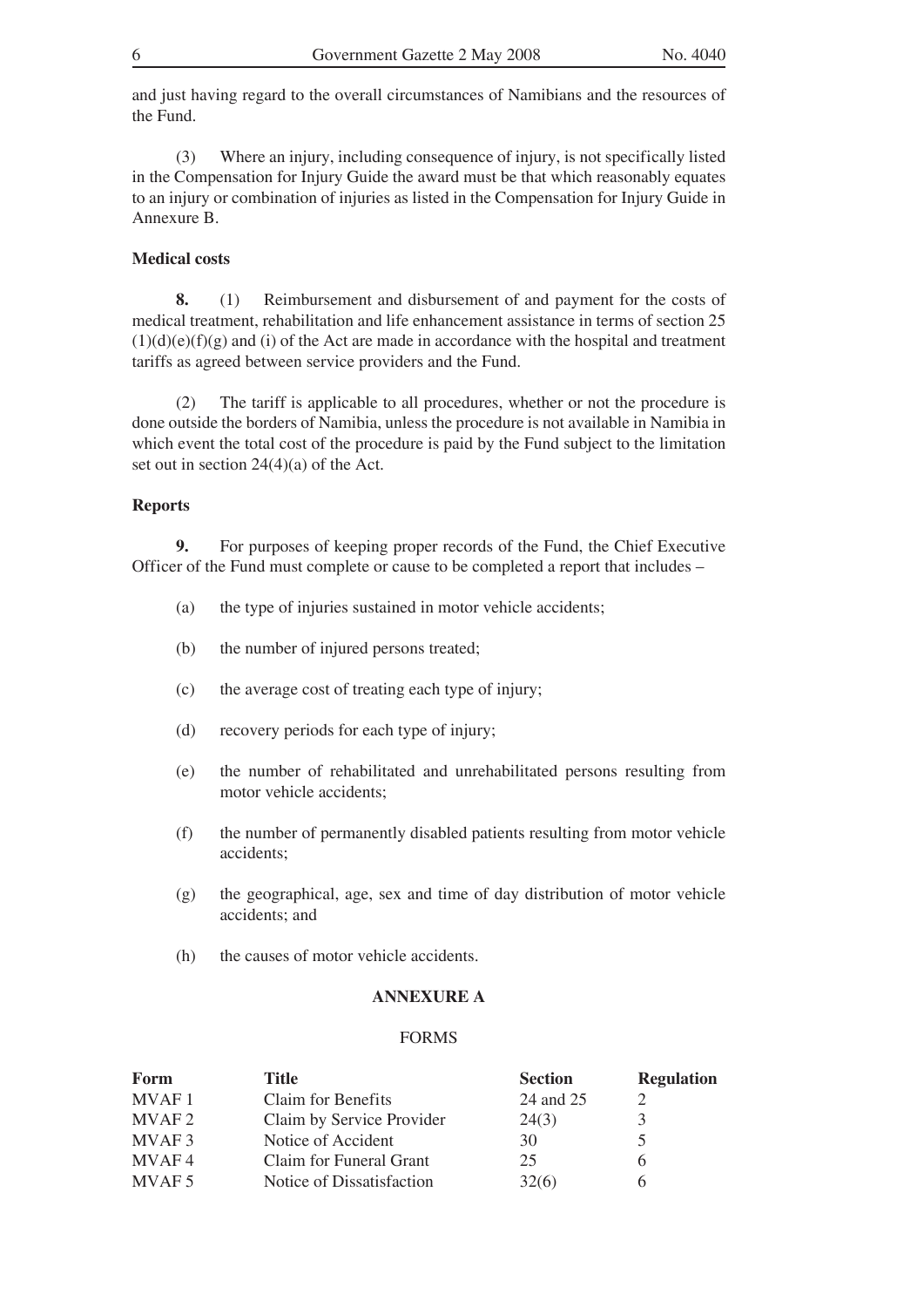



# **MVA Fund**

The Motor Vehicle Accident Fund of Namibia

*Motor Vehicle Accident Fund Act (Act No. 10 of 2007), Section 28 Regulation 2*

#### **CLAIM FOR BENEFITS**

**Notes:**

- **a) Read the heading of each section and fill in if required. Section 9 must be signed before a Commissioner of Oaths.**
- **b) Any MVA Fund or Nampost official can assist you to fill in this form.**
- **c) Note that it is a criminal offence to state false information or withhold information required if such information is within the knowledge of the person filling in this form.**
- **d) A parent, guardian** *or curator* **should fill in the form for a child.**

|               |                                                                                                                                                                                                                                                                                                            |                                                                               |   |                                                                              | <b>SECTION 1</b> |        |                    |  |          |         |  |
|---------------|------------------------------------------------------------------------------------------------------------------------------------------------------------------------------------------------------------------------------------------------------------------------------------------------------------|-------------------------------------------------------------------------------|---|------------------------------------------------------------------------------|------------------|--------|--------------------|--|----------|---------|--|
|               |                                                                                                                                                                                                                                                                                                            |                                                                               |   | <b>Personal details of the Claimant</b>                                      |                  |        |                    |  |          |         |  |
| a)            | Surname                                                                                                                                                                                                                                                                                                    |                                                                               |   |                                                                              |                  |        |                    |  |          |         |  |
| b)            |                                                                                                                                                                                                                                                                                                            | <b>First Names</b>                                                            |   |                                                                              |                  |        |                    |  |          |         |  |
| $\mathbf{c})$ |                                                                                                                                                                                                                                                                                                            | <b>Identification Number</b>                                                  |   |                                                                              | $\mathbf{d}$     |        | Place tick $\sqrt$ |  | Male     | Female  |  |
| e)            |                                                                                                                                                                                                                                                                                                            | Date of birth                                                                 |   |                                                                              |                  |        |                    |  |          |         |  |
| f)            |                                                                                                                                                                                                                                                                                                            | Place of birth                                                                |   |                                                                              |                  |        |                    |  |          |         |  |
| g)            |                                                                                                                                                                                                                                                                                                            | Nationality                                                                   |   |                                                                              |                  |        |                    |  |          |         |  |
| h)            |                                                                                                                                                                                                                                                                                                            | Status (Place tick $\sqrt{}$ )                                                |   | Married                                                                      |                  | Single |                    |  | Divorced | Widowed |  |
| $\mathbf{i}$  |                                                                                                                                                                                                                                                                                                            | Residential address                                                           |   |                                                                              |                  |        |                    |  |          |         |  |
| j)            |                                                                                                                                                                                                                                                                                                            | Postal address                                                                |   |                                                                              |                  |        |                    |  |          |         |  |
| k)            |                                                                                                                                                                                                                                                                                                            | <b>Phone Numbers</b>                                                          | W |                                                                              |                  | H      |                    |  | Cell     |         |  |
| 1)            |                                                                                                                                                                                                                                                                                                            | If the claimant is claiming on behalf of another person, he/she should state: |   |                                                                              |                  |        |                    |  |          |         |  |
|               | (i)                                                                                                                                                                                                                                                                                                        |                                                                               |   | Relationship of claimant to such person:                                     |                  |        |                    |  |          |         |  |
|               | (ii)                                                                                                                                                                                                                                                                                                       |                                                                               |   | Name and address of person on whose<br>behalf compensation is being claimed: |                  |        |                    |  |          |         |  |
|               | (iii)                                                                                                                                                                                                                                                                                                      |                                                                               |   | Identity / Passport No. of such person:                                      |                  |        |                    |  |          |         |  |
|               | Please attach a certified copy of I.D. or passport. In the event of a claim for loss of support<br>or on behalf of another person, photocopies of relevant marriage and / or full birth certifi-<br>cate, as the case may be, should accompany this form.<br>Kindly provide details of two contact persons |                                                                               |   |                                                                              |                  |        |                    |  |          |         |  |
| m)            | Name                                                                                                                                                                                                                                                                                                       |                                                                               |   |                                                                              |                  |        |                    |  |          |         |  |
|               |                                                                                                                                                                                                                                                                                                            | Contact details                                                               |   |                                                                              |                  |        |                    |  |          |         |  |
|               |                                                                                                                                                                                                                                                                                                            |                                                                               |   |                                                                              |                  |        |                    |  |          |         |  |
| n)            | Name                                                                                                                                                                                                                                                                                                       |                                                                               |   |                                                                              |                  |        |                    |  |          |         |  |
|               |                                                                                                                                                                                                                                                                                                            | Contact details                                                               |   |                                                                              |                  |        |                    |  |          |         |  |
|               |                                                                                                                                                                                                                                                                                                            |                                                                               |   |                                                                              |                  |        |                    |  |          |         |  |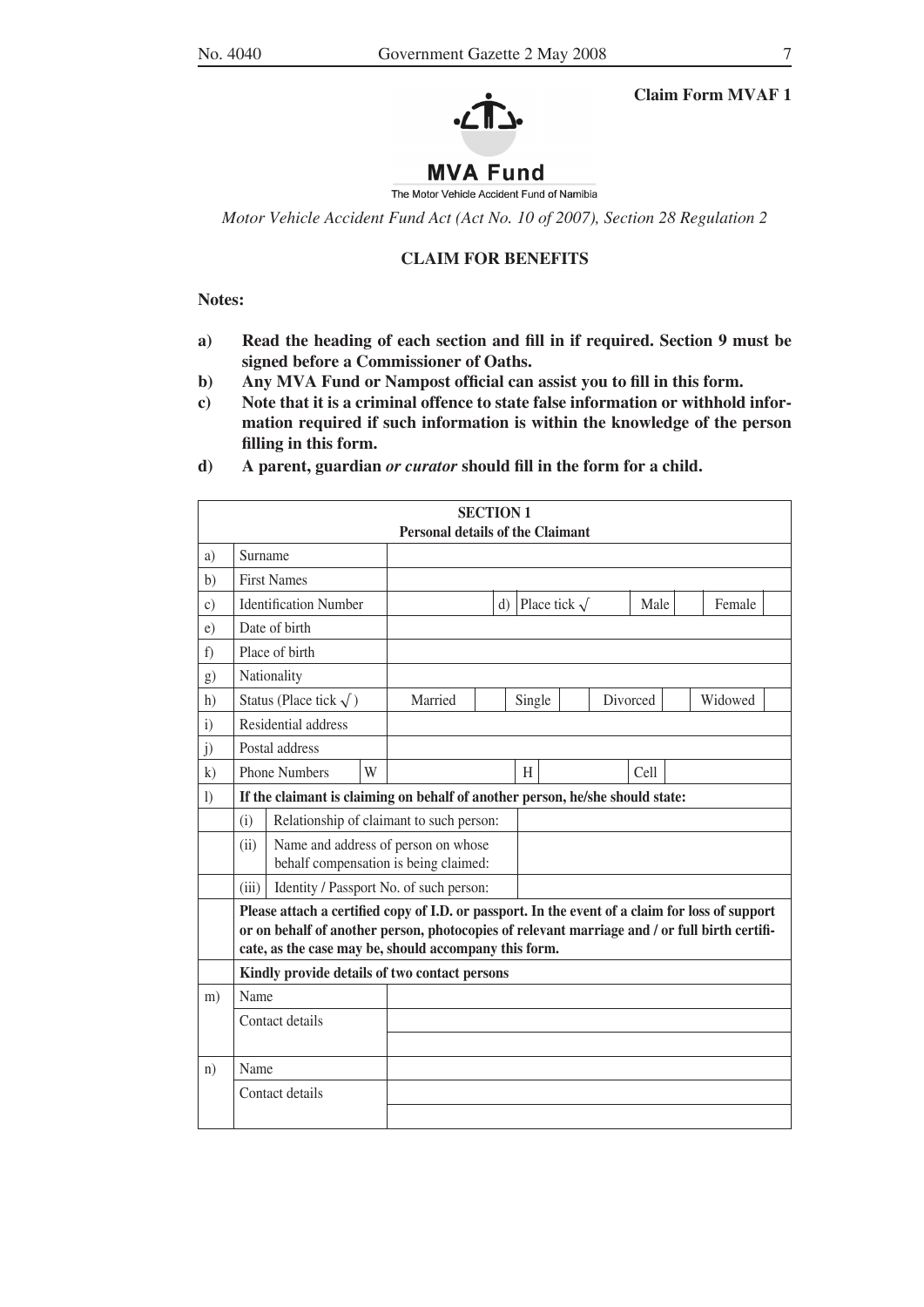|                  |                                                                                                  |                                              | <b>Details of Claim</b> |  |                |        |                         |     |                             |
|------------------|--------------------------------------------------------------------------------------------------|----------------------------------------------|-------------------------|--|----------------|--------|-------------------------|-----|-----------------------------|
|                  | Place a tick $\sqrt{\ }$ for the benefits being claimed                                          |                                              |                         |  |                |        | $\sqrt{}$               |     | <b>Estimated loss (N\$)</b> |
| a)               | Costs of past medical treatment                                                                  |                                              |                         |  |                |        |                         |     |                             |
| b)               | Costs of future medical treatment                                                                |                                              |                         |  |                |        |                         |     |                             |
| $\mathbf{c})$    | Reimbursement of past income lost                                                                |                                              |                         |  |                |        |                         |     |                             |
| $\rm d$          | Reimbursement of future income to be lost                                                        |                                              |                         |  |                |        |                         |     |                             |
| e)               | Financial support lost as a result of death of person<br>(only for dependents)                   |                                              |                         |  |                |        |                         |     |                             |
| f)               | Reimbursement of funeral grant                                                                   |                                              |                         |  |                |        |                         |     |                             |
| g)               | Injury grant                                                                                     |                                              |                         |  |                |        |                         |     |                             |
|                  |                                                                                                  |                                              | <b>SECTION 3</b>        |  |                |        |                         |     |                             |
|                  |                                                                                                  | <b>Details of the Deceased</b>               |                         |  |                |        |                         |     |                             |
|                  | Fill in only if claim is for financial loss of support; reimbursement of funeral expenses and/or | costs of past medical treatment for deceased |                         |  |                |        |                         |     |                             |
|                  |                                                                                                  | <b>Details of the Deceased only</b>          |                         |  |                |        |                         |     |                             |
| a)               | Surname                                                                                          |                                              |                         |  |                |        |                         |     |                             |
| b)               | First names                                                                                      |                                              |                         |  |                |        |                         |     |                             |
| c)               | Identification number                                                                            |                                              |                         |  |                |        |                         |     |                             |
| $\rm d$          | Date of injury                                                                                   |                                              |                         |  |                | e)     | Date of death           |     |                             |
| f)               | Name of clinic/hospital where first treated                                                      |                                              |                         |  |                |        |                         |     |                             |
| g)               | Name of doctor who first treated deceased                                                        |                                              |                         |  |                |        |                         |     |                             |
| h)               | Was deceased ill prior to death?                                                                 |                                              | <b>YES</b>              |  | N <sub>O</sub> |        | What illness?           |     |                             |
| i)               | Place of death                                                                                   |                                              |                         |  |                |        |                         |     |                             |
| j)               | What was the relation-                                                                           | Spouse                                       | Father                  |  |                | Mother |                         | Son | Daughter                    |
|                  | ship of the deceased to<br>the claimant? Place a<br>tick $\sqrt$                                 | If "other" please specify -                  |                         |  |                |        |                         |     |                             |
| k)               | (i) Employed or self employed? Place a tick $\sqrt{ }$                                           |                                              |                         |  |                |        | Employed                |     | Self-employed               |
|                  | (ii) Trade or occupation. State sector, if self-employed                                         |                                              |                         |  |                |        |                         |     |                             |
| $\left( \right)$ | Name of employer                                                                                 |                                              |                         |  |                |        |                         |     |                             |
|                  | (i) Address of employer                                                                          |                                              |                         |  |                |        |                         |     |                             |
|                  | (ii) Phone number of employer                                                                    |                                              |                         |  |                |        |                         |     |                             |
|                  | (iii) Earnings of deceased per month                                                             |                                              |                         |  |                |        |                         |     |                             |
|                  | (iv) State address from where the deceased operated                                              |                                              |                         |  |                |        |                         |     |                             |
|                  | (v) Earnings per month                                                                           |                                              |                         |  |                |        |                         |     |                             |
| m)               | Was deceased on duty at time of accident?                                                        |                                              |                         |  |                |        |                         |     |                             |
| n)               | State names of all the                                                                           |                                              |                         |  |                |        | Name(s) of dependent(s) |     | Date of birth               |
|                  | deceased dependents,<br>including claimant                                                       |                                              |                         |  |                |        |                         |     |                             |
|                  |                                                                                                  |                                              |                         |  |                |        |                         |     |                             |
|                  |                                                                                                  |                                              |                         |  |                |        |                         |     |                             |
|                  |                                                                                                  |                                              |                         |  |                |        |                         |     |                             |
|                  |                                                                                                  |                                              |                         |  |                |        |                         |     |                             |
|                  |                                                                                                  |                                              |                         |  |                |        |                         |     |                             |
|                  |                                                                                                  |                                              |                         |  |                |        |                         |     |                             |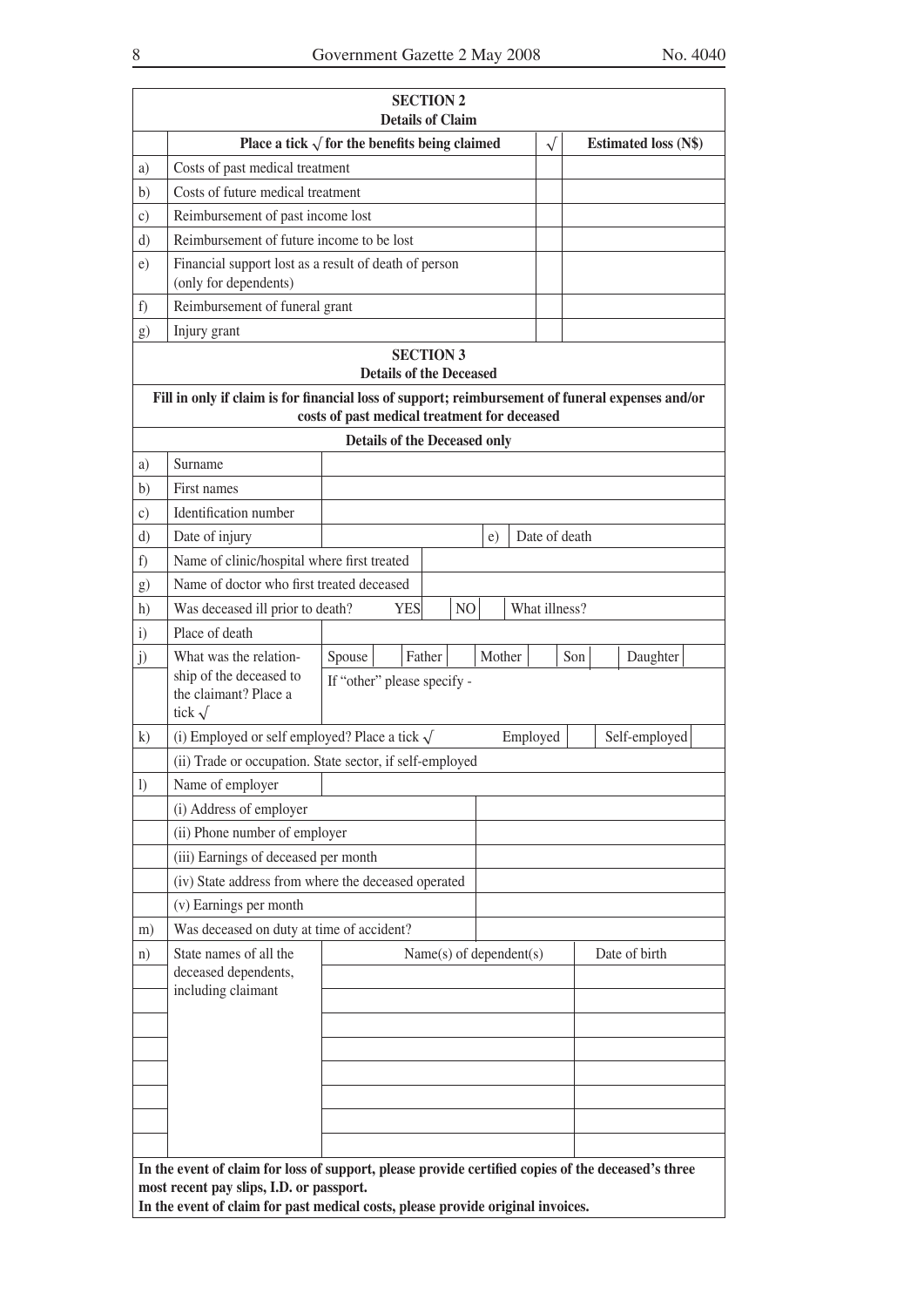|                 | No. 4040                                                                          |                           |          |                                              | Government Gazette 2 May 2008<br>9                                                               |
|-----------------|-----------------------------------------------------------------------------------|---------------------------|----------|----------------------------------------------|--------------------------------------------------------------------------------------------------|
|                 |                                                                                   |                           |          | <b>SECTION 4</b><br><b>Details of Income</b> |                                                                                                  |
|                 |                                                                                   |                           |          |                                              | Fill in if claim is for reimbursement of income lost                                             |
| a)              | Trade or occupation                                                               |                           |          |                                              |                                                                                                  |
| b)              | Employed or self em-<br>ployed? Place a tick $\sqrt$                              |                           | Employed |                                              | Self employed                                                                                    |
| $\mathcal{C}$ ) | If employed, state name<br>of employer                                            |                           |          |                                              |                                                                                                  |
| $\mathbf{d}$    | Address of employer                                                               |                           |          |                                              |                                                                                                  |
| e)              | Phone number of employer                                                          |                           |          |                                              |                                                                                                  |
| f)              | Earnings per month                                                                |                           |          |                                              |                                                                                                  |
| g)              | Income from own business                                                          |                           |          |                                              |                                                                                                  |
| h)              | If self employed, state occupation or sector                                      |                           |          |                                              |                                                                                                  |
|                 | (i) State address from where you operate                                          |                           |          |                                              |                                                                                                  |
| $\mathbf{i}$    | Period of employment                                                              |                           |          |                                              |                                                                                                  |
| j)              | Period of not working due to injury                                               |                           |          |                                              |                                                                                                  |
| k)              | Total of income lost                                                              |                           |          | N\$                                          |                                                                                                  |
| 1)              | Details of any other income or earnings which                                     |                           |          |                                              |                                                                                                  |
|                 | is not part of the claimant's salary                                              |                           |          | N\$                                          |                                                                                                  |
|                 | fied copies of medical certificate and two most recent payslips proving the loss. |                           |          |                                              | Kindly attach a letter from your employer indicating the period in which income was lost, certi- |
|                 |                                                                                   | <b>Mitigation of Loss</b> |          | <b>SECTION 5</b>                             |                                                                                                  |
|                 |                                                                                   |                           |          |                                              | Give details of other payments claimant entitled to                                              |
|                 | Place a tick $\sqrt$                                                              |                           |          |                                              | If Yes give details, e.g., amount payable per month or cash amount                               |
| a)              | Workmans Compensation                                                             | N <sub>O</sub>            |          | <b>YES</b>                                   |                                                                                                  |
| b)              | Social Security Support benefits                                                  | NO.                       |          | <b>YES</b>                                   |                                                                                                  |
| $\mathcal{C}$ ) | Social Security Death benefits                                                    | N <sub>O</sub>            |          | YES                                          |                                                                                                  |
| $d$ )           | Medical aid                                                                       | N <sub>O</sub>            |          | <b>YES</b>                                   |                                                                                                  |

e) Any other grant from Government NO YES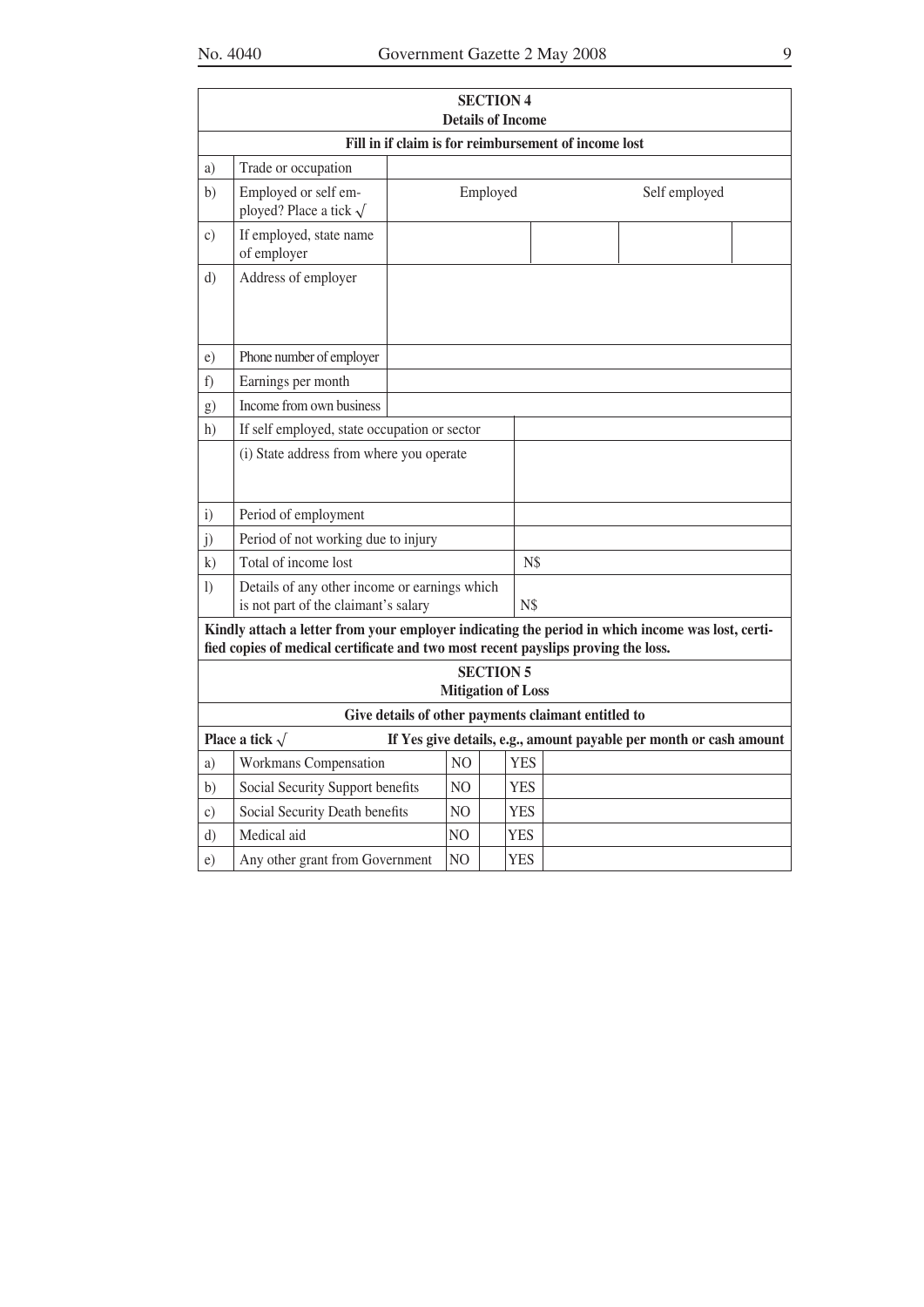|                   | To be completed by the station commander or his/her designate at the station where the<br>accident was reported or the MVA Fund investigator who attended the scene                                        |            |                                                      | <b>Police Report</b> | <b>SECTION 6</b> |             |  |    |                    |  |                           |  |                        |                                                |  |
|-------------------|------------------------------------------------------------------------------------------------------------------------------------------------------------------------------------------------------------|------------|------------------------------------------------------|----------------------|------------------|-------------|--|----|--------------------|--|---------------------------|--|------------------------|------------------------------------------------|--|
| a)                | Rank and name of police officer/MVA Fund investigator                                                                                                                                                      |            |                                                      |                      |                  |             |  |    |                    |  |                           |  |                        |                                                |  |
| b)                | Force number                                                                                                                                                                                               |            |                                                      |                      |                  |             |  | c) |                    |  |                           |  | Name of police station |                                                |  |
| d)                | Contact number                                                                                                                                                                                             |            |                                                      |                      |                  |             |  |    |                    |  |                           |  |                        |                                                |  |
| e)                | Was this accident re-<br>ported? Place a tick $\sqrt$                                                                                                                                                      |            | <b>YES</b><br>f)<br>N <sub>O</sub><br>Date of report |                      |                  |             |  |    |                    |  |                           |  |                        |                                                |  |
| $\bf g)$          | Who reported?                                                                                                                                                                                              |            | Place of accident<br>h)                              |                      |                  |             |  |    |                    |  |                           |  |                        |                                                |  |
| $\mathbf{i}$      | Accident<br>date and time                                                                                                                                                                                  |            | <b>Accident Report</b><br>j)<br>Number or CR Number  |                      |                  |             |  |    |                    |  |                           |  |                        |                                                |  |
| $\bf k)$          | List the number of vehicles and name(s) of drivers involved in the accident                                                                                                                                |            |                                                      |                      |                  |             |  |    |                    |  |                           |  |                        |                                                |  |
|                   | Vehicle type                                                                                                                                                                                               |            |                                                      | Registration No.     |                  |             |  |    |                    |  | Name of driver            |  |                        | ID No.                                         |  |
| $\mathbf{i}$      |                                                                                                                                                                                                            |            |                                                      |                      |                  |             |  |    |                    |  |                           |  |                        |                                                |  |
| $\overline{11}$ ) |                                                                                                                                                                                                            |            |                                                      |                      |                  |             |  |    |                    |  |                           |  |                        |                                                |  |
| iii)              |                                                                                                                                                                                                            |            |                                                      |                      |                  |             |  |    |                    |  |                           |  |                        |                                                |  |
| iv)               |                                                                                                                                                                                                            |            |                                                      |                      |                  |             |  |    |                    |  |                           |  |                        |                                                |  |
| $\left( \right)$  | State names of passengers and vehicle in which they travelled                                                                                                                                              |            |                                                      |                      |                  |             |  |    |                    |  |                           |  |                        |                                                |  |
|                   | Passenger                                                                                                                                                                                                  |            |                                                      |                      |                  |             |  |    | Vehicle            |  |                           |  |                        | Injured/Deceased<br>(Place a tick $\sqrt{ }$ ) |  |
|                   |                                                                                                                                                                                                            |            |                                                      |                      |                  |             |  |    |                    |  |                           |  |                        |                                                |  |
|                   |                                                                                                                                                                                                            |            |                                                      |                      |                  |             |  |    |                    |  |                           |  |                        |                                                |  |
|                   |                                                                                                                                                                                                            |            |                                                      |                      |                  |             |  |    |                    |  |                           |  |                        |                                                |  |
|                   |                                                                                                                                                                                                            |            |                                                      |                      |                  |             |  |    |                    |  |                           |  |                        |                                                |  |
|                   |                                                                                                                                                                                                            |            |                                                      |                      |                  |             |  |    |                    |  |                           |  |                        |                                                |  |
|                   |                                                                                                                                                                                                            |            |                                                      |                      |                  |             |  |    |                    |  |                           |  |                        |                                                |  |
|                   |                                                                                                                                                                                                            |            |                                                      |                      |                  |             |  |    |                    |  |                           |  |                        |                                                |  |
|                   | Place a tick $\sqrt{ }$ on all documentation attached to the claim form                                                                                                                                    |            |                                                      |                      |                  |             |  |    |                    |  |                           |  |                        |                                                |  |
|                   | (Pol 66) attached                                                                                                                                                                                          | <b>YES</b> |                                                      | N <sub>O</sub>       |                  |             |  |    |                    |  | Claimant's Statement      |  | <b>YES</b>             | NO                                             |  |
|                   | Photographs                                                                                                                                                                                                | <b>YES</b> |                                                      | NO                   |                  | Sketch Plan |  |    |                    |  |                           |  | <b>YES</b>             | N <sub>O</sub>                                 |  |
|                   | Vehicle inspection done                                                                                                                                                                                    | <b>YES</b> |                                                      | NO                   |                  |             |  |    | Post Mortem Report |  |                           |  | <b>YES</b>             | NO                                             |  |
|                   | Blood alcohol report                                                                                                                                                                                       | <b>YES</b> |                                                      | NO                   |                  | Inquest     |  |    |                    |  |                           |  | <b>YES</b>             | N <sub>O</sub>                                 |  |
|                   | Statements of witnesses                                                                                                                                                                                    | <b>YES</b> |                                                      | NO                   |                  |             |  |    |                    |  | Drivers warning statement |  | <b>YES</b>             | N <sub>O</sub>                                 |  |
|                   | If none of the above documents are available, please inform us in writing                                                                                                                                  |            |                                                      |                      |                  |             |  |    |                    |  |                           |  |                        |                                                |  |
| n)                | Was the deceased identified in section 3 of this form involved in the accident? YES                                                                                                                        |            |                                                      |                      |                  |             |  |    |                    |  |                           |  |                        | N <sub>O</sub>                                 |  |
|                   | Kindly ensure that all documentation mentioned above is attached to the claim<br>form where applicable.<br>If any one of the above-mentioned documents is not available, please inform the Fund in writing |            |                                                      |                      |                  |             |  |    |                    |  |                           |  |                        |                                                |  |
| $\circ$ )         | Give summary of accident facts                                                                                                                                                                             |            |                                                      |                      |                  |             |  |    |                    |  |                           |  |                        |                                                |  |
|                   | Police Stamp                                                                                                                                                                                               |            |                                                      |                      |                  |             |  |    |                    |  |                           |  |                        |                                                |  |
|                   |                                                                                                                                                                                                            |            |                                                      |                      |                  |             |  |    |                    |  |                           |  |                        |                                                |  |
|                   |                                                                                                                                                                                                            |            |                                                      |                      |                  |             |  |    |                    |  |                           |  |                        |                                                |  |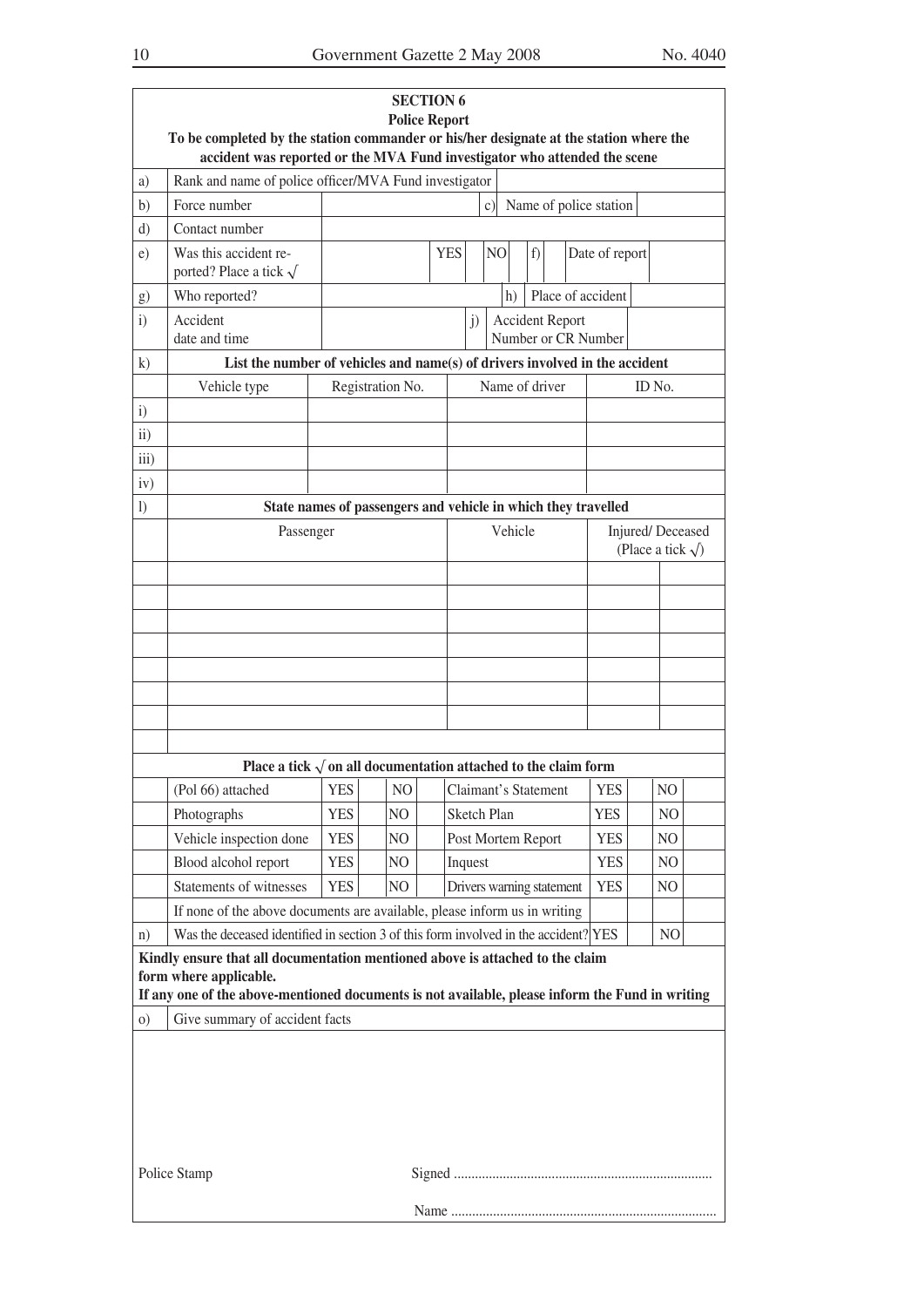|               |                                                                                                                                                                                                                         |      |       |             | <b>SECTION 7</b><br><b>Medical Report</b>                                                                               |             |                |              |                |                |                |
|---------------|-------------------------------------------------------------------------------------------------------------------------------------------------------------------------------------------------------------------------|------|-------|-------------|-------------------------------------------------------------------------------------------------------------------------|-------------|----------------|--------------|----------------|----------------|----------------|
|               | This report must be completed by the medical practitioner who treated the injured person<br>In cases where the medical practitioner is not available, a registered medical practitioner who has                         |      |       |             | unless that medical practitioner is not available.<br>acquainted him/herself with the case should complete this section |             |                |              |                |                |                |
| a)            | Name of medical<br>practitioner                                                                                                                                                                                         |      |       |             |                                                                                                                         |             |                | Practice No. |                |                |                |
| b)            | Are you the first medical practitioner to treat the injured person? Place a tick $\sqrt$                                                                                                                                |      |       |             |                                                                                                                         |             |                |              | <b>YES</b>     |                | N <sub>Q</sub> |
| $\mathbf{c})$ | Practice No.<br>If no, state name of<br>medical practitioner who<br>first treated the injured<br>person                                                                                                                 |      |       |             |                                                                                                                         |             |                |              |                |                |                |
| d)            | Name of house medical<br>practitioner                                                                                                                                                                                   |      |       |             |                                                                                                                         |             |                | Practice No. |                |                |                |
| e)            | Full name of injured<br>person                                                                                                                                                                                          |      |       |             |                                                                                                                         |             |                |              |                |                |                |
| f)            | $Date(s)$ of examination                                                                                                                                                                                                |      |       |             |                                                                                                                         | Place       |                |              |                |                |                |
|               |                                                                                                                                                                                                                         |      |       |             | Please place a tick $\sqrt{ }$ in box below                                                                             |             |                |              |                |                |                |
| g)            | Was injured person(s) blood tested for alcohol level?                                                                                                                                                                   |      |       |             |                                                                                                                         |             |                | <b>YES</b>   |                | N <sub>O</sub> |                |
| h)            | If yes, is there a report available?                                                                                                                                                                                    |      |       |             |                                                                                                                         |             |                | <b>YES</b>   |                | N <sub>O</sub> |                |
| $\ddot{i}$    |                                                                                                                                                                                                                         |      |       |             | Kindly indicate the severity of injuries below, with a tick $\sqrt{\ }$ in the box<br>alongside relevant injury(ies)    |             |                |              |                |                |                |
|               |                                                                                                                                                                                                                         |      |       |             | N.B. For convenience, this report can be attached to the form as a seperate annexure                                    |             |                |              |                |                |                |
|               |                                                                                                                                                                                                                         | Head | Chest | <b>Neck</b> | Abdomen                                                                                                                 | <b>Back</b> | Upper<br>limbs |              | Lower<br>limbs |                | Pelvis         |
|               | Minor                                                                                                                                                                                                                   |      |       |             |                                                                                                                         |             |                |              |                |                |                |
|               | Fairly severe                                                                                                                                                                                                           |      |       |             |                                                                                                                         |             |                |              |                |                |                |
|               | Severe                                                                                                                                                                                                                  |      |       |             |                                                                                                                         |             |                |              |                |                |                |
| j)            | Doctor to provide full details of the nature of the injuries and any other comment and notes<br>he/she may deem appropriate (e.g. fractured ribs with haemothorax, compound fracture left tibia,<br>disfigurement etc.) |      |       |             |                                                                                                                         |             |                |              |                |                |                |
|               |                                                                                                                                                                                                                         |      |       |             |                                                                                                                         |             |                |              |                |                |                |
|               |                                                                                                                                                                                                                         |      |       |             |                                                                                                                         |             |                |              |                |                |                |
|               |                                                                                                                                                                                                                         |      |       |             |                                                                                                                         |             |                |              |                |                |                |
|               |                                                                                                                                                                                                                         |      |       |             |                                                                                                                         |             |                |              |                |                |                |
|               |                                                                                                                                                                                                                         |      |       |             |                                                                                                                         |             |                |              |                |                |                |
|               |                                                                                                                                                                                                                         |      |       |             |                                                                                                                         |             |                |              |                |                |                |
|               |                                                                                                                                                                                                                         |      |       |             |                                                                                                                         |             |                |              |                |                |                |
|               | State treatment given to date:                                                                                                                                                                                          |      |       |             |                                                                                                                         |             |                |              |                |                |                |
| $\bf{k}$      |                                                                                                                                                                                                                         |      |       |             |                                                                                                                         |             |                |              |                |                |                |
|               |                                                                                                                                                                                                                         |      |       |             |                                                                                                                         |             |                |              |                |                |                |
|               |                                                                                                                                                                                                                         |      |       |             |                                                                                                                         |             |                |              |                |                |                |
|               |                                                                                                                                                                                                                         |      |       |             |                                                                                                                         |             |                |              |                |                |                |
|               |                                                                                                                                                                                                                         |      |       |             |                                                                                                                         |             |                |              |                |                |                |
|               |                                                                                                                                                                                                                         |      |       |             |                                                                                                                         |             |                |              |                |                |                |
|               |                                                                                                                                                                                                                         |      |       |             |                                                                                                                         |             |                |              |                |                |                |
|               |                                                                                                                                                                                                                         |      |       |             |                                                                                                                         |             |                |              |                |                |                |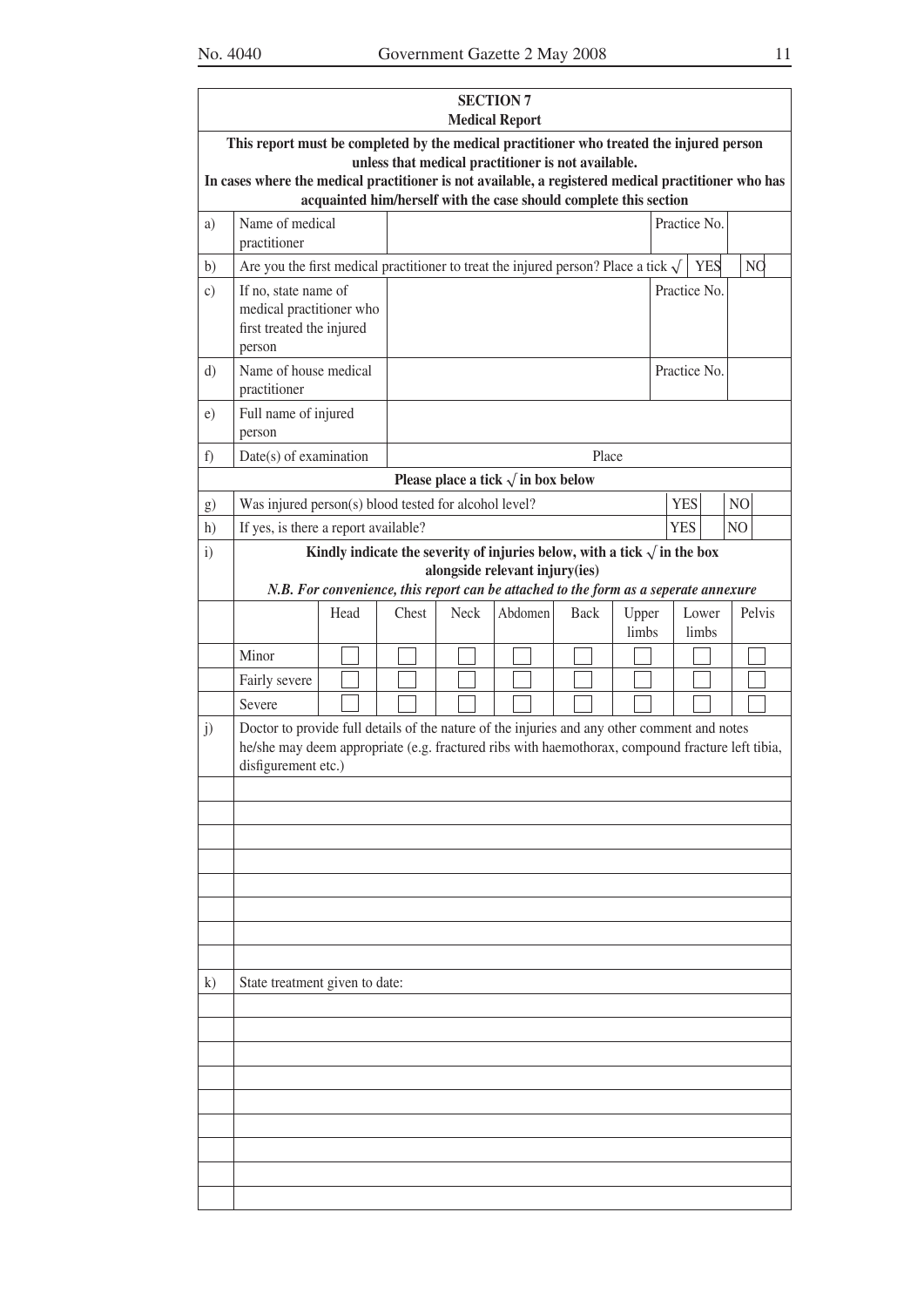| 1)             |                                                                                               | At the time of your first examination,                                                          |                            |                |            |                     | <b>YES</b>          |    | N <sub>O</sub> |  |
|----------------|-----------------------------------------------------------------------------------------------|-------------------------------------------------------------------------------------------------|----------------------------|----------------|------------|---------------------|---------------------|----|----------------|--|
|                |                                                                                               | Was the patient conscious? Please place a tick $\sqrt{}$                                        |                            |                |            |                     |                     |    |                |  |
|                |                                                                                               | If no, please provide Glasgow Coma Scale reading                                                |                            |                |            |                     |                     |    |                |  |
| m)             |                                                                                               | Did the injured person require hospitalization?                                                 | <b>YES</b>                 | N <sub>O</sub> |            | If so, state period |                     |    |                |  |
| n)             |                                                                                               | Was the injured person booked off?                                                              | <b>YES</b>                 | N <sub>O</sub> |            |                     | If so, state period |    |                |  |
| $\Omega$ )     |                                                                                               | Did the patient require surgery?                                                                | <b>YES</b>                 | NO             |            | If yes, state type  |                     |    |                |  |
| $\mathbf{p}$ ) |                                                                                               | Do you expect permanent disability?                                                             | <b>YES</b>                 | NO             |            | Specify             |                     |    |                |  |
| q)             |                                                                                               | If yes to questions $(m)$ , $(n)$ , $(p)$ above, please identify briefly                        |                            |                |            |                     |                     |    |                |  |
|                |                                                                                               |                                                                                                 |                            |                |            |                     |                     |    |                |  |
|                |                                                                                               |                                                                                                 |                            |                |            |                     |                     |    |                |  |
|                |                                                                                               |                                                                                                 |                            |                |            |                     |                     |    |                |  |
|                |                                                                                               |                                                                                                 |                            |                |            |                     |                     |    |                |  |
|                |                                                                                               |                                                                                                 |                            |                |            |                     |                     |    |                |  |
|                |                                                                                               |                                                                                                 |                            |                |            |                     |                     |    |                |  |
|                |                                                                                               |                                                                                                 |                            |                |            |                     |                     |    |                |  |
|                |                                                                                               |                                                                                                 |                            |                |            |                     |                     |    |                |  |
| r)<br>S)       |                                                                                               | State medication patient was on<br>Is future medical treatment foreseen?                        |                            |                | <b>YES</b> |                     |                     | NO |                |  |
|                |                                                                                               |                                                                                                 |                            |                |            |                     |                     |    |                |  |
|                | If yes, what will be the probable nature of treatment be in respect of which injuries?<br>(i) |                                                                                                 |                            |                |            |                     |                     |    |                |  |
|                |                                                                                               |                                                                                                 |                            |                |            |                     |                     |    |                |  |
|                |                                                                                               |                                                                                                 |                            |                |            |                     |                     |    |                |  |
|                |                                                                                               |                                                                                                 |                            |                |            |                     |                     |    |                |  |
|                |                                                                                               |                                                                                                 |                            |                |            |                     |                     |    |                |  |
|                |                                                                                               |                                                                                                 |                            |                |            |                     |                     |    |                |  |
|                |                                                                                               |                                                                                                 |                            |                |            |                     |                     |    |                |  |
|                |                                                                                               |                                                                                                 |                            |                |            |                     |                     |    |                |  |
|                | (ii)                                                                                          | Expected date thereof:                                                                          |                            |                |            |                     |                     |    |                |  |
|                | (iii)                                                                                         | Expected duration thereof:                                                                      |                            |                |            |                     |                     |    |                |  |
|                | (iv)                                                                                          | Estimated cost thereof (if possible)                                                            | N\$                        |                |            |                     |                     |    |                |  |
|                | (v)                                                                                           | Is hospitalization foreseen in connection with the future treatment<br>referred to in (i) above |                            |                |            | <b>YES</b>          |                     | NO |                |  |
| t)             |                                                                                               | If yes, state:                                                                                  |                            |                |            |                     |                     |    |                |  |
|                |                                                                                               | (i) Expected date of such hospitalization                                                       |                            |                |            |                     |                     |    |                |  |
|                |                                                                                               | (ii) Expected duration thereof                                                                  |                            |                |            |                     |                     |    |                |  |
|                |                                                                                               |                                                                                                 |                            |                |            |                     |                     |    |                |  |
|                |                                                                                               |                                                                                                 |                            |                |            |                     |                     |    |                |  |
|                |                                                                                               |                                                                                                 |                            |                |            |                     |                     |    |                |  |
|                |                                                                                               |                                                                                                 |                            |                |            |                     |                     |    |                |  |
|                |                                                                                               |                                                                                                 | Doctor's or hospital stamp |                |            |                     |                     |    |                |  |
|                |                                                                                               |                                                                                                 |                            |                |            |                     |                     |    |                |  |
|                |                                                                                               |                                                                                                 |                            |                |            |                     |                     |    |                |  |
|                |                                                                                               | Copies of all medical records from date of first treatment MUST be attached.                    |                            |                |            |                     |                     |    |                |  |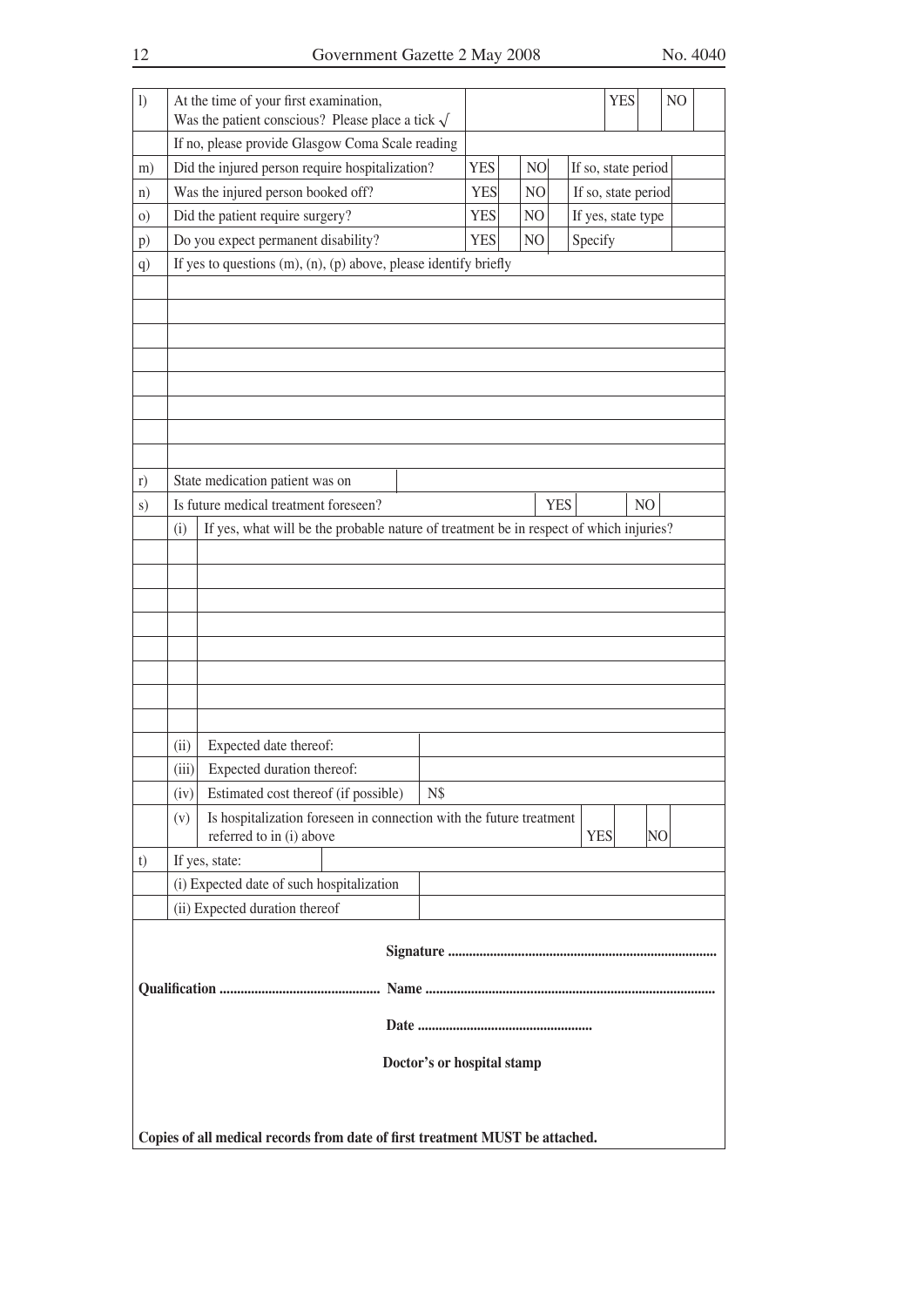| ٠<br>i |
|--------|
|        |
| I<br>I |

|                                                                                                                                                                                                                                                                                        | <b>SECTION 8</b><br><b>Banking Details</b>                                                                                                                                                                                                                                                                |  |  |  |  |  |  |  |
|----------------------------------------------------------------------------------------------------------------------------------------------------------------------------------------------------------------------------------------------------------------------------------------|-----------------------------------------------------------------------------------------------------------------------------------------------------------------------------------------------------------------------------------------------------------------------------------------------------------|--|--|--|--|--|--|--|
|                                                                                                                                                                                                                                                                                        | If you want your money to be deposited directly into your bank account, please complete this section                                                                                                                                                                                                      |  |  |  |  |  |  |  |
|                                                                                                                                                                                                                                                                                        |                                                                                                                                                                                                                                                                                                           |  |  |  |  |  |  |  |
| 1. I am the holder of a bank account with the following details:                                                                                                                                                                                                                       |                                                                                                                                                                                                                                                                                                           |  |  |  |  |  |  |  |
|                                                                                                                                                                                                                                                                                        | Bank: Branch: Branch. Branch Code:                                                                                                                                                                                                                                                                        |  |  |  |  |  |  |  |
| 2. I hereby request that the cheque be deposited into the above bank account.                                                                                                                                                                                                          |                                                                                                                                                                                                                                                                                                           |  |  |  |  |  |  |  |
| 3. I accept the risk of any loss that I may suffer as a result of the fact that the cheque is deposited into<br>this bank account, and indemnify the MVA Fund of all or any loss or damage, whether direct or<br>indirect, that might arise as a result of the cheque being deposited. |                                                                                                                                                                                                                                                                                                           |  |  |  |  |  |  |  |
| Claimant<br>Date                                                                                                                                                                                                                                                                       |                                                                                                                                                                                                                                                                                                           |  |  |  |  |  |  |  |
| Please ensure that the above bank details are correct.                                                                                                                                                                                                                                 |                                                                                                                                                                                                                                                                                                           |  |  |  |  |  |  |  |
|                                                                                                                                                                                                                                                                                        | <b>SECTION 9</b><br><b>Claimant's Affidavit</b>                                                                                                                                                                                                                                                           |  |  |  |  |  |  |  |
| the oath as binding on his/her conscience and has declared as follows:                                                                                                                                                                                                                 | I hereby declare that the deponent has sworn to and signed this statement in my presence at<br>follows: that the facts herein contained fall within his/her personal knowledge and that he/she un-<br>derstands the contents hereof; that he/she has no objection to taking the oath; that he/she regards |  |  |  |  |  |  |  |
| "I swear that the contents of this Sworn Affidavit are true and correct, so help me God."                                                                                                                                                                                              |                                                                                                                                                                                                                                                                                                           |  |  |  |  |  |  |  |
|                                                                                                                                                                                                                                                                                        | <b>Claimant's Name</b>                                                                                                                                                                                                                                                                                    |  |  |  |  |  |  |  |
| <b>SWORN BEFORE ME</b>                                                                                                                                                                                                                                                                 |                                                                                                                                                                                                                                                                                                           |  |  |  |  |  |  |  |
| Commissioner's stamp                                                                                                                                                                                                                                                                   | <b>Commissioner of Oaths/Capacity</b>                                                                                                                                                                                                                                                                     |  |  |  |  |  |  |  |
| Note that if the claimant is under legal disability, this form should be signed by the claimant's<br>guardian, curator or custodian.                                                                                                                                                   |                                                                                                                                                                                                                                                                                                           |  |  |  |  |  |  |  |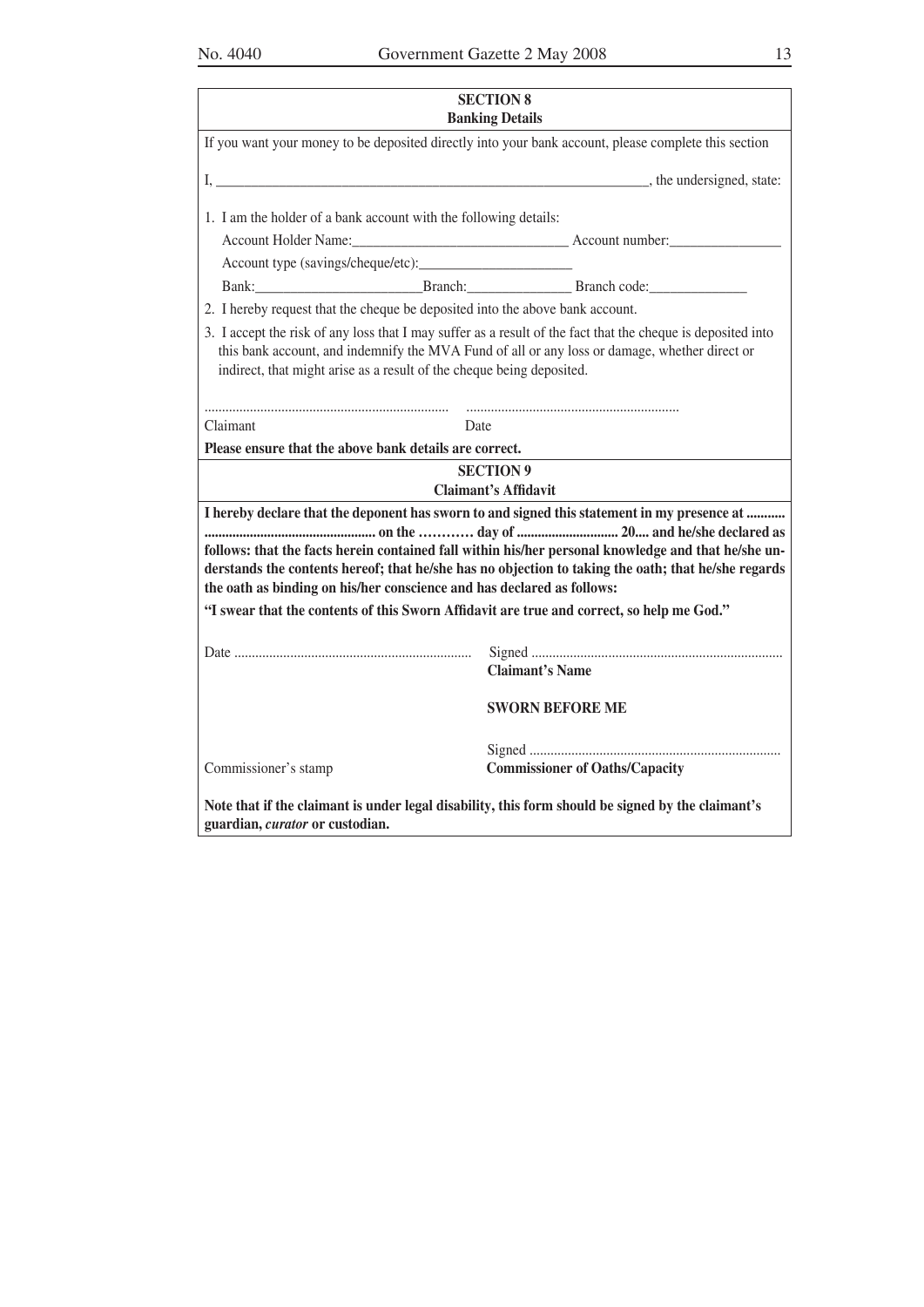#### **Form MVAF 2**



# **MVA Fund** The Motor Vehicle Accident Fund of Namibia

*Motor Vehicle Accident Fund Act (Act No. 10 of 2007), Section 28 Regulation 3*

# **SERVICE PROVIDER**

**Notes:**

- **a) ONE claim form should be submitted in respect of each injured person or deceased.**
- **b) Fill in information as is known. Mark u/k if unknown. The more information there is the better the chance for early settlement.**
- **c) Note that it is a criminal offence to state false information or to withhold information required if such information is within the knowledge of the person filling in this form.**

|       | <b>SECTION 1</b><br><b>Details of the Claimant</b>                       |      |                                     |                     |                 |     |                  |           |              |
|-------|--------------------------------------------------------------------------|------|-------------------------------------|---------------------|-----------------|-----|------------------|-----------|--------------|
| a)    | Name                                                                     |      |                                     |                     |                 |     |                  |           |              |
| b)    | Registration No.                                                         |      |                                     |                     | $\mathcal{C}$ ) |     | VAT No.          |           |              |
| d)    | Physical address                                                         |      |                                     |                     |                 |     |                  |           |              |
| e)    | Postal address                                                           |      |                                     |                     |                 |     |                  |           |              |
| f)    | Phone number                                                             |      |                                     |                     | g)              | Fax |                  |           |              |
| h)    | E-mail address                                                           |      |                                     |                     |                 |     |                  |           |              |
|       | <b>SECTION 2</b><br><b>Accident details</b>                              |      |                                     |                     |                 |     |                  |           |              |
| a)    | Date of accident                                                         |      |                                     |                     | b)              |     | Time of accident |           |              |
| c)    | Place of accident                                                        |      |                                     |                     |                 |     |                  |           |              |
| d)    | Name of street or streets<br>f accident was at ntersect<br><sub>on</sub> |      |                                     |                     |                 |     |                  |           |              |
| e)    | Name of police investi-<br>gating officer attending                      |      |                                     |                     |                 |     |                  |           |              |
|       |                                                                          |      | <b>Details of Service Recipient</b> | <b>SECTION 3</b>    |                 |     |                  |           |              |
| a)    | Patient or Deceased                                                      |      |                                     | Patient Account No. |                 |     |                  | Your Ref. |              |
| (i)   | Name of patient                                                          |      |                                     |                     |                 |     |                  | ID No.    |              |
| (ii)  | Phone $number(s)$                                                        |      |                                     |                     |                 |     |                  |           | Cell number  |
| (iii) | Name of deceased, if<br>applicable                                       |      |                                     |                     |                 |     |                  | ID No.    |              |
| (iv)  | Name of next of kin                                                      |      |                                     | Phone number        |                 |     |                  |           | Cell number. |
|       |                                                                          |      | <b>Details of Services Rendered</b> | <b>SECTION 4</b>    |                 |     |                  |           |              |
| a)    | <b>Ambulance Driver or Aircraft Pilot</b>                                |      |                                     |                     |                 |     |                  |           |              |
| (i)   | Name                                                                     |      |                                     |                     |                 |     |                  | ID No.    |              |
| (ii)  | Phone number(s)                                                          | Work |                                     | Home                |                 |     |                  | Cell      |              |
| b)    | <b>Attending Paramedic</b>                                               |      |                                     |                     |                 |     |                  |           |              |
| (i)   | Name                                                                     |      |                                     |                     |                 |     |                  | ID No.    |              |
| (ii)  | Phone number( $s$ )                                                      | Work |                                     | Home                |                 |     |                  | Cell      |              |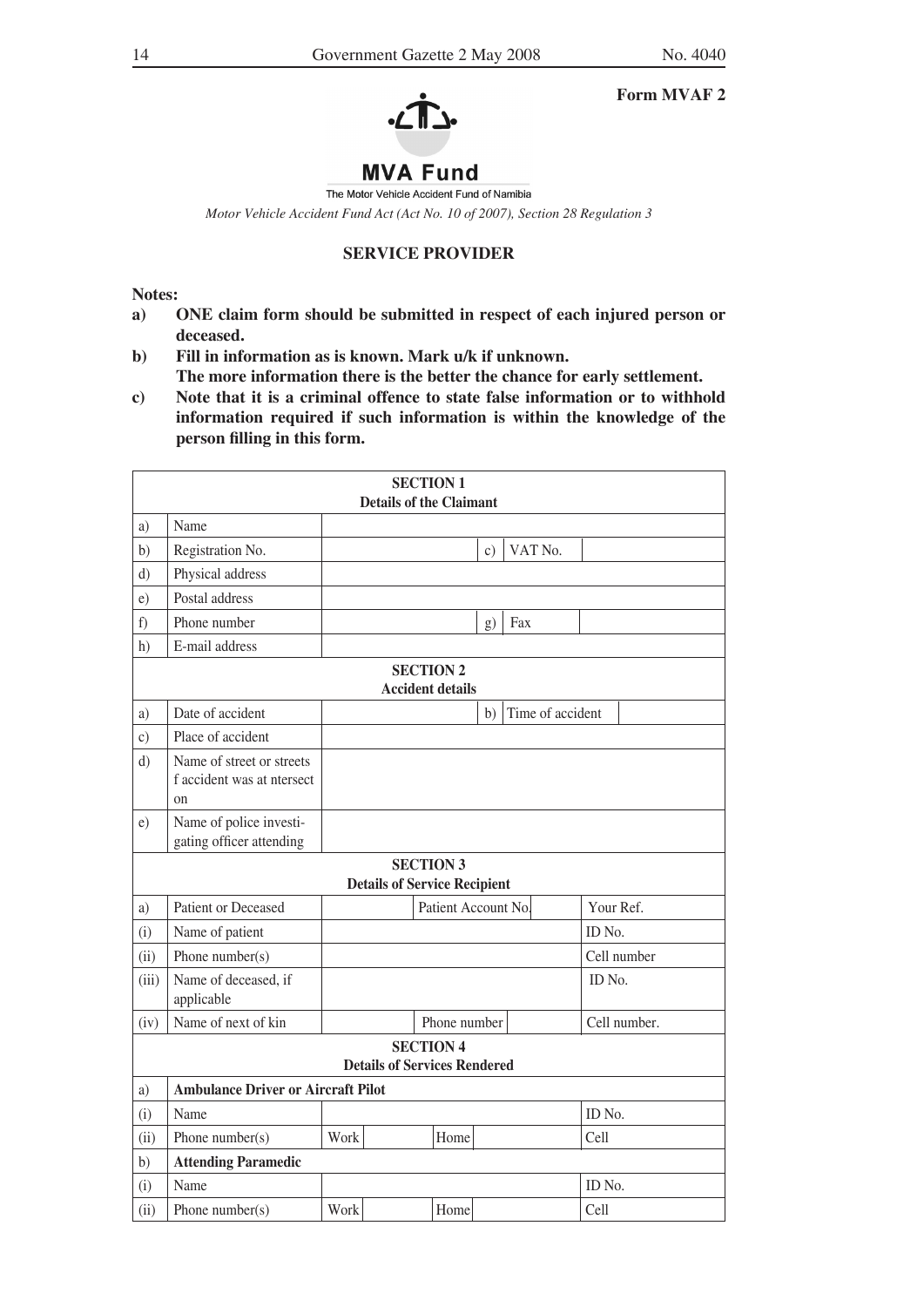| $\mathbf{c})$     | <b>Attending Doctor</b>                                                            |                                                                  |                             |     |                       |        |            |
|-------------------|------------------------------------------------------------------------------------|------------------------------------------------------------------|-----------------------------|-----|-----------------------|--------|------------|
| (i)               | Name                                                                               |                                                                  |                             |     |                       | ID No. |            |
| (ii)              | Phone number(s)                                                                    | Work                                                             | Home                        |     |                       | Cell   |            |
| (iii)             | E-mail address                                                                     |                                                                  |                             |     |                       |        |            |
| d)                | <b>Attending Specialist</b>                                                        |                                                                  |                             |     |                       |        |            |
| (i)               | Name                                                                               |                                                                  |                             |     |                       | ID No. |            |
| (ii)              | Phone number(s)                                                                    | Work                                                             | Home                        |     |                       | Cell   |            |
| (iii)             | E-mai address                                                                      |                                                                  |                             |     |                       |        |            |
| e)                | <b>Service Centre</b>                                                              |                                                                  |                             |     |                       |        |            |
| $\mathbf{i}$      | Name                                                                               |                                                                  |                             |     |                       |        |            |
| $\overline{11}$ ) | Phys cal address                                                                   |                                                                  |                             |     |                       |        |            |
| iii)              | Postal address                                                                     |                                                                  |                             |     |                       |        |            |
| iv)               | Phone number                                                                       |                                                                  | Fax                         |     |                       |        |            |
| V)                | E-mail address                                                                     |                                                                  |                             |     |                       |        |            |
|                   |                                                                                    |                                                                  | <b>SECTION 5</b>            |     |                       |        |            |
|                   |                                                                                    |                                                                  | <b>Statement of account</b> |     |                       |        |            |
| Date              | Treatment/Service/Goods                                                            |                                                                  |                             | No. | <b>Treatment Code</b> |        | Charge/Fee |
|                   |                                                                                    |                                                                  |                             |     |                       |        |            |
|                   |                                                                                    |                                                                  |                             |     |                       |        |            |
|                   |                                                                                    |                                                                  |                             |     |                       |        |            |
|                   |                                                                                    |                                                                  |                             |     |                       |        |            |
|                   |                                                                                    |                                                                  |                             |     |                       |        |            |
|                   |                                                                                    |                                                                  |                             |     |                       |        |            |
|                   |                                                                                    |                                                                  |                             |     |                       |        |            |
|                   |                                                                                    |                                                                  |                             |     |                       |        |            |
|                   |                                                                                    |                                                                  |                             |     |                       |        |            |
|                   |                                                                                    |                                                                  |                             |     |                       |        |            |
|                   |                                                                                    |                                                                  |                             |     |                       |        |            |
|                   |                                                                                    |                                                                  |                             |     |                       |        |            |
|                   |                                                                                    |                                                                  |                             |     |                       |        |            |
|                   |                                                                                    |                                                                  |                             |     |                       |        |            |
|                   |                                                                                    |                                                                  |                             |     |                       |        |            |
|                   | Any comments applicable such as whether particular tariff or rate has been applied |                                                                  |                             |     |                       |        |            |
|                   |                                                                                    |                                                                  |                             |     |                       |        |            |
|                   |                                                                                    |                                                                  |                             |     |                       |        |            |
|                   |                                                                                    |                                                                  |                             |     |                       |        |            |
|                   |                                                                                    |                                                                  |                             |     |                       |        |            |
|                   |                                                                                    |                                                                  |                             |     |                       |        |            |
|                   |                                                                                    |                                                                  |                             |     |                       |        |            |
|                   |                                                                                    |                                                                  |                             |     |                       |        |            |
|                   |                                                                                    | Please note that a printed statement of account may be attached. |                             |     |                       |        |            |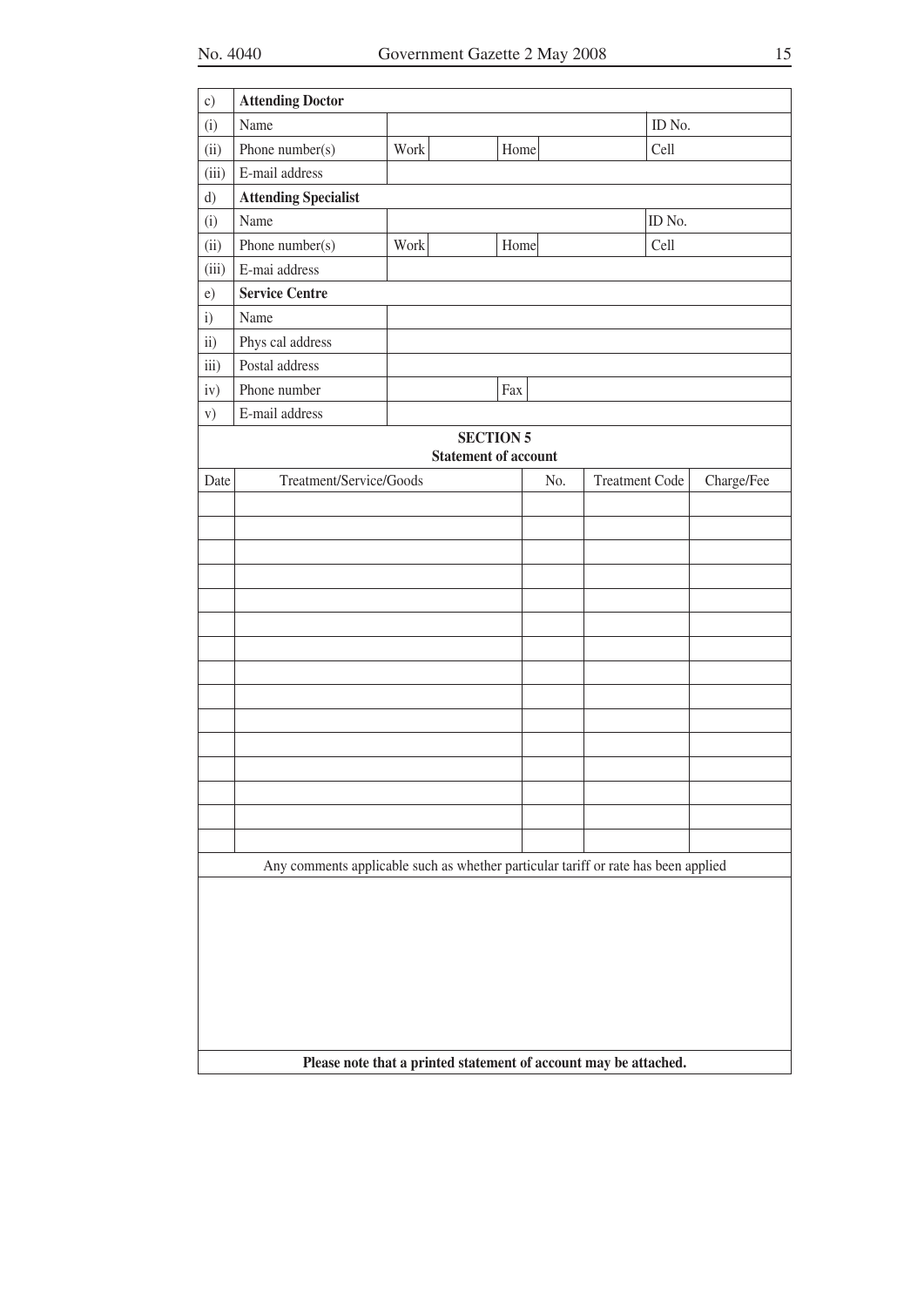| <b>SECTION 6</b><br><b>Banking Details</b>                                                                                           |                             |                                                                                                                                                                                                                                                                                                           |  |  |  |  |  |
|--------------------------------------------------------------------------------------------------------------------------------------|-----------------------------|-----------------------------------------------------------------------------------------------------------------------------------------------------------------------------------------------------------------------------------------------------------------------------------------------------------|--|--|--|--|--|
|                                                                                                                                      |                             | If you want your money to be deposited directly into your bank account, please complete this section                                                                                                                                                                                                      |  |  |  |  |  |
|                                                                                                                                      |                             | I, the undersigned, state:                                                                                                                                                                                                                                                                                |  |  |  |  |  |
| 1. I am the holder of a bank account with the following details:                                                                     |                             |                                                                                                                                                                                                                                                                                                           |  |  |  |  |  |
|                                                                                                                                      |                             |                                                                                                                                                                                                                                                                                                           |  |  |  |  |  |
|                                                                                                                                      |                             |                                                                                                                                                                                                                                                                                                           |  |  |  |  |  |
|                                                                                                                                      |                             | Bank: Bank: Branch: Branch: Branch code:                                                                                                                                                                                                                                                                  |  |  |  |  |  |
| 2. I hereby request that the cheque be deposited into the above bank account.                                                        |                             |                                                                                                                                                                                                                                                                                                           |  |  |  |  |  |
| indirect, that might arise as a result of the cheque being deposited.                                                                |                             | 3. I accept the risk of any loss that I may suffer as a result of the fact that the cheque is deposited into<br>this bank account, and indemnify the MVA Fund of all or any loss or damage, whether direct or                                                                                             |  |  |  |  |  |
| Claimant                                                                                                                             | Date                        |                                                                                                                                                                                                                                                                                                           |  |  |  |  |  |
| Please ensure that the above bank details are correct.                                                                               |                             |                                                                                                                                                                                                                                                                                                           |  |  |  |  |  |
|                                                                                                                                      | <b>SECTION 7</b>            |                                                                                                                                                                                                                                                                                                           |  |  |  |  |  |
|                                                                                                                                      | <b>Claimant's Affidavit</b> |                                                                                                                                                                                                                                                                                                           |  |  |  |  |  |
| the oath as binding on his/her conscience and has declared as follows:                                                               |                             | I hereby declare that the deponent has sworn to and signed this statement in my presence at<br>follows: that the facts herein contained fall within his/her personal knowledge and that he/she un-<br>derstands the contents hereof; that he/she has no objection to taking the oath; that he/she regards |  |  |  |  |  |
| "I swear that the contents of this Sworn Affidavit are true and correct, so help me God."                                            |                             |                                                                                                                                                                                                                                                                                                           |  |  |  |  |  |
|                                                                                                                                      |                             | <b>Claimant's Name</b>                                                                                                                                                                                                                                                                                    |  |  |  |  |  |
|                                                                                                                                      | <b>SWORN BEFORE ME</b>      |                                                                                                                                                                                                                                                                                                           |  |  |  |  |  |
| <b>Commissioner of Oaths/Capacity</b><br>Commissioner's stamp                                                                        |                             |                                                                                                                                                                                                                                                                                                           |  |  |  |  |  |
| Note that if the claimant is under legal disability, this form should be signed by the claimant's<br>guardian, curator or custodian. |                             |                                                                                                                                                                                                                                                                                                           |  |  |  |  |  |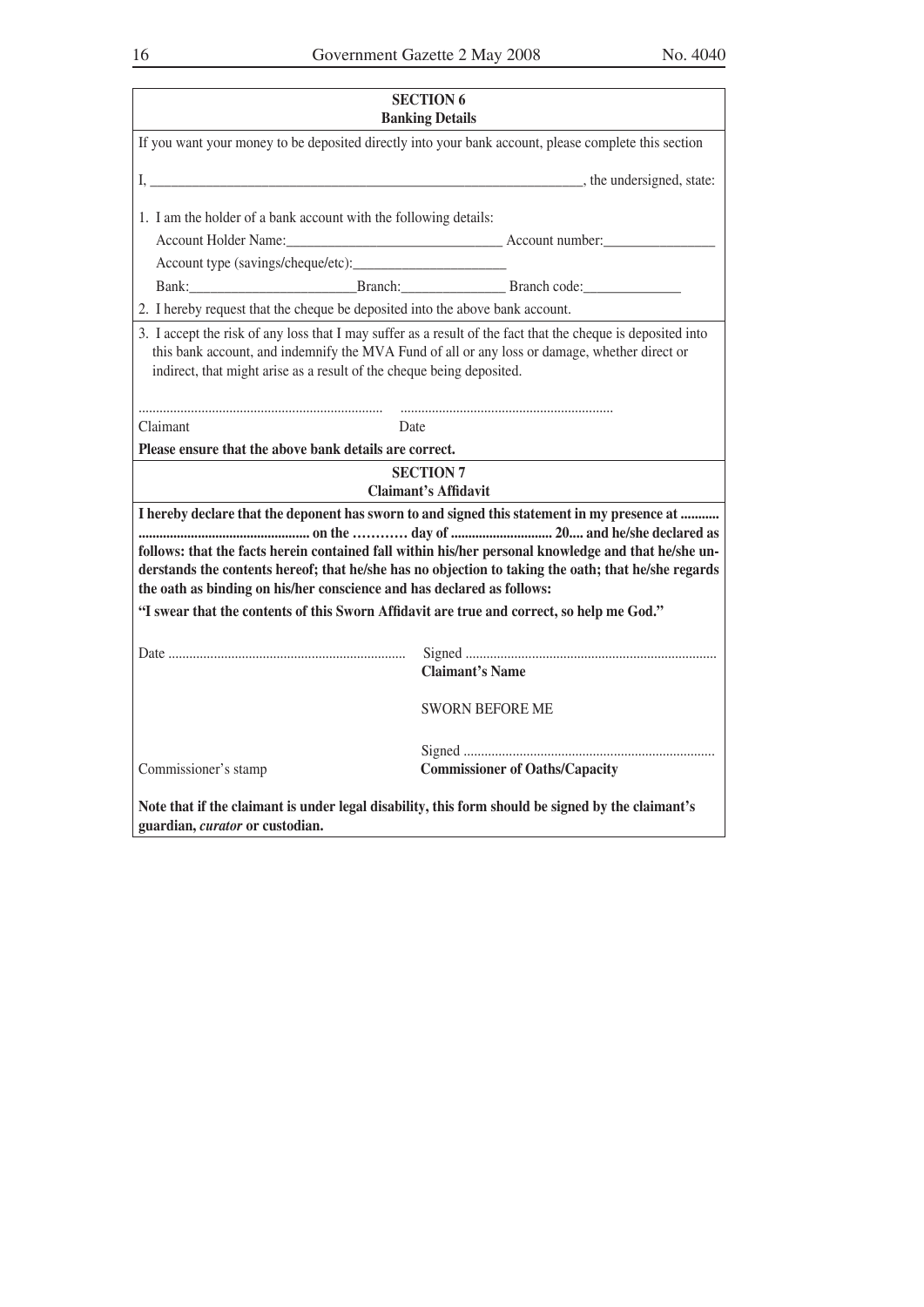

**Form MVAF 3**

# **MVA Fund**

The Motor Vehicle Accident Fund of Namibia

*Motor Vehicle Accident Fund Act (Act No. 10 of 2007), Section 30 Regulation 5*

# **NOTICE OF ACCIDENT**

**In terms of Section 30 of the Motor Vehicle Accident Fund Act (Act No. 10 of 2007), this notice must be delivered by the driver or owner of a motor vehicle involved in an accident in which a person is injured or killed to the Motor Vehicle Accident Fund within fourteen (14) days of an accident.**

**It is a criminal offence not to comply with Section 30 of the Motor Vehicle Fund Act (Act No. 10 of 2007).**

| a)            |                                                                                                | Was this accident re-<br>ported? Place a tick $\sqrt$ |                 |  |                  |        |     |  | <b>YES</b>      |  |    | NO |                 | Date of report         |  |                                                 |                                                                                   |  |
|---------------|------------------------------------------------------------------------------------------------|-------------------------------------------------------|-----------------|--|------------------|--------|-----|--|-----------------|--|----|----|-----------------|------------------------|--|-------------------------------------------------|-----------------------------------------------------------------------------------|--|
| b)            |                                                                                                | Who reported?                                         |                 |  |                  |        |     |  | $\mathcal{C}$ ) |  |    |    |                 | Place of accident      |  |                                                 |                                                                                   |  |
| d)            |                                                                                                | Date of acc dent                                      |                 |  |                  |        |     |  | e)              |  |    |    |                 | Time of accident       |  |                                                 |                                                                                   |  |
| $f$ )         |                                                                                                | <b>Accident Report</b><br>Number                      |                 |  |                  |        |     |  | g)              |  |    |    |                 | Name of police officer |  |                                                 |                                                                                   |  |
| h)            |                                                                                                |                                                       |                 |  |                  |        |     |  |                 |  |    |    |                 |                        |  |                                                 | List the vehicles and name(s) of drivers involved in the accident as known by you |  |
|               |                                                                                                | Vehicle type                                          |                 |  | Registration No. |        |     |  | Name of driver  |  |    |    |                 | ID No.                 |  |                                                 |                                                                                   |  |
| $\mathbf{i}$  |                                                                                                |                                                       |                 |  |                  |        |     |  |                 |  |    |    |                 |                        |  |                                                 |                                                                                   |  |
| $\mathbf{ii}$ |                                                                                                |                                                       |                 |  |                  |        |     |  |                 |  |    |    |                 |                        |  |                                                 |                                                                                   |  |
| iii)          |                                                                                                |                                                       |                 |  |                  |        |     |  |                 |  |    |    |                 |                        |  |                                                 |                                                                                   |  |
| iv)           |                                                                                                |                                                       |                 |  |                  |        |     |  |                 |  |    |    |                 |                        |  |                                                 |                                                                                   |  |
| V)            |                                                                                                |                                                       |                 |  |                  |        |     |  |                 |  |    |    |                 |                        |  |                                                 |                                                                                   |  |
|               | Which vehicle were you driving/did you own at time of the accident? (Place a tick $\sqrt{ }$ ) |                                                       |                 |  |                  |        |     |  |                 |  |    |    |                 |                        |  |                                                 |                                                                                   |  |
|               | $\ddot{i}$                                                                                     |                                                       | $\overline{11}$ |  | iii)             |        | iv) |  |                 |  | V) |    |                 |                        |  |                                                 |                                                                                   |  |
| $\mathbf{i}$  | State names of passengers and vehicle in which they travelled as known by you                  |                                                       |                 |  |                  |        |     |  |                 |  |    |    |                 |                        |  |                                                 |                                                                                   |  |
|               |                                                                                                | Passenger                                             |                 |  | Vehicle          |        |     |  | ID No.          |  |    |    |                 |                        |  | Injured/Deceased?<br>(Place a tick $\sqrt{ }$ ) |                                                                                   |  |
|               |                                                                                                |                                                       |                 |  |                  |        |     |  |                 |  |    |    |                 | Injured                |  |                                                 | Deceased                                                                          |  |
|               |                                                                                                |                                                       |                 |  |                  |        |     |  |                 |  |    |    |                 | Injured                |  |                                                 | Deceased                                                                          |  |
|               |                                                                                                |                                                       |                 |  |                  |        |     |  |                 |  |    |    |                 | Injured                |  |                                                 | Deceased                                                                          |  |
|               |                                                                                                |                                                       |                 |  |                  |        |     |  |                 |  |    |    |                 | Injured                |  |                                                 | Deceased                                                                          |  |
|               |                                                                                                |                                                       |                 |  |                  |        |     |  |                 |  |    |    |                 | Injured                |  |                                                 | Deceased                                                                          |  |
|               |                                                                                                |                                                       |                 |  |                  |        |     |  |                 |  |    |    |                 | Injured                |  |                                                 | Deceased                                                                          |  |
|               |                                                                                                |                                                       |                 |  |                  |        |     |  |                 |  |    |    |                 | Injured                |  |                                                 | Deceased                                                                          |  |
| j)            |                                                                                                |                                                       |                 |  |                  |        |     |  |                 |  |    |    |                 |                        |  |                                                 | List of pedestrians and/or cyclists involved in the accident as known by you      |  |
|               | Name of pedestrian                                                                             |                                                       |                 |  |                  | ID No. |     |  |                 |  |    |    | Name of cyclist |                        |  | ID No.                                          |                                                                                   |  |
|               | i)                                                                                             |                                                       |                 |  |                  |        |     |  | $\mathbf{i}$    |  |    |    |                 |                        |  |                                                 |                                                                                   |  |
|               | $\overline{11}$                                                                                |                                                       |                 |  |                  |        |     |  | $\mathbf{ii}$   |  |    |    |                 |                        |  |                                                 |                                                                                   |  |
|               | iii)                                                                                           |                                                       |                 |  |                  |        |     |  | iii)            |  |    |    |                 |                        |  |                                                 |                                                                                   |  |
|               | iv)                                                                                            |                                                       |                 |  |                  |        |     |  | iv)             |  |    |    |                 |                        |  |                                                 |                                                                                   |  |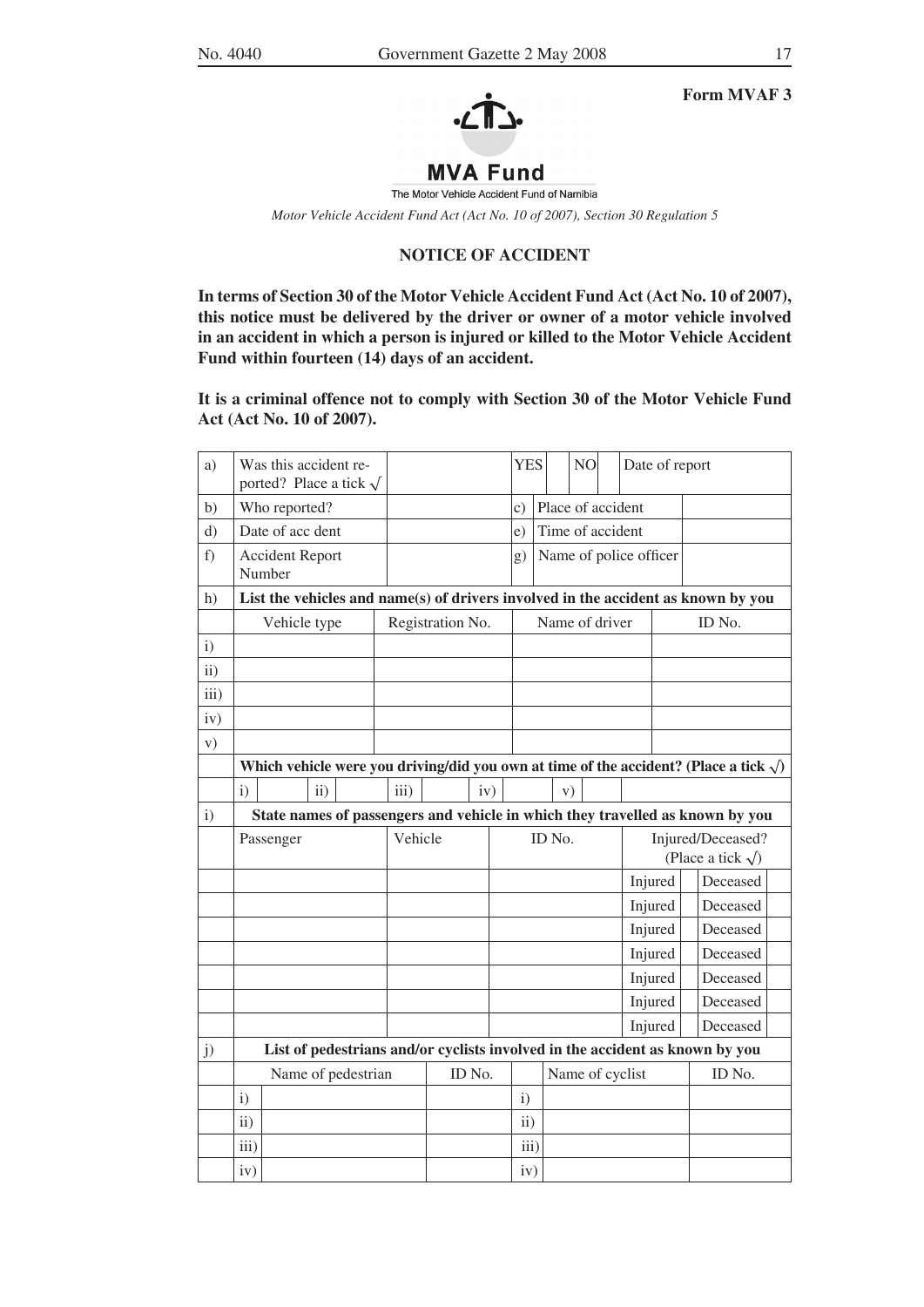|                  |                                                                                                                                                                                                                                                                                                                                                                                                                                                                                  |            |                | Place a tick $\sqrt{ }$ on all documentation attached                                 |            |                |  |  |  |  |  |
|------------------|----------------------------------------------------------------------------------------------------------------------------------------------------------------------------------------------------------------------------------------------------------------------------------------------------------------------------------------------------------------------------------------------------------------------------------------------------------------------------------|------------|----------------|---------------------------------------------------------------------------------------|------------|----------------|--|--|--|--|--|
| k)               | <b>Accident Report Form</b><br>(Pol 66) attached                                                                                                                                                                                                                                                                                                                                                                                                                                 | <b>YES</b> | NO             | <b>Sketch Plan</b>                                                                    | <b>YES</b> | N <sub>O</sub> |  |  |  |  |  |
|                  | Photographs                                                                                                                                                                                                                                                                                                                                                                                                                                                                      | <b>YES</b> | NO.            | Post Mortem report                                                                    | <b>YES</b> | NO.            |  |  |  |  |  |
|                  | Vehicle nspect on<br>done                                                                                                                                                                                                                                                                                                                                                                                                                                                        | <b>YES</b> | NO.            | Blood alcohol report                                                                  | <b>YES</b> | N <sub>O</sub> |  |  |  |  |  |
|                  | Inquest                                                                                                                                                                                                                                                                                                                                                                                                                                                                          | <b>YES</b> | N <sub>O</sub> |                                                                                       |            |                |  |  |  |  |  |
|                  | applicable                                                                                                                                                                                                                                                                                                                                                                                                                                                                       |            |                | Kindly ensure that all documentation mentioned above is attached to this notice where |            |                |  |  |  |  |  |
| $\left( \right)$ | Give summary of acc dent facts                                                                                                                                                                                                                                                                                                                                                                                                                                                   |            |                |                                                                                       |            |                |  |  |  |  |  |
|                  |                                                                                                                                                                                                                                                                                                                                                                                                                                                                                  |            |                |                                                                                       |            |                |  |  |  |  |  |
|                  |                                                                                                                                                                                                                                                                                                                                                                                                                                                                                  |            |                | <b>Claimant's Affidavit</b>                                                           |            |                |  |  |  |  |  |
|                  | I hereby declare that the deponent has sworn to and signed this statement in my presence at<br>follows: that the facts herein contained fall within his/her personal knowledge and that he/she un-<br>derstands the contents hereof; that he/she has no objection to taking the oath; that he/she regards<br>the oath as binding on his/her conscience and has declared as follows:<br>"I swear that the contents of this Sworn Affidavit are true and correct, so help me God." |            |                |                                                                                       |            |                |  |  |  |  |  |
|                  |                                                                                                                                                                                                                                                                                                                                                                                                                                                                                  |            |                | <b>Claimant's Name</b>                                                                |            |                |  |  |  |  |  |
|                  |                                                                                                                                                                                                                                                                                                                                                                                                                                                                                  |            |                | <b>SWORN BEFORE ME</b>                                                                |            |                |  |  |  |  |  |
|                  | Commissioner's stamp                                                                                                                                                                                                                                                                                                                                                                                                                                                             |            |                | <b>Commissioner of Oaths/Capacity</b>                                                 |            |                |  |  |  |  |  |
|                  | Note that if the claimant is under legal disability, this form should be signed by the claimant's<br>guardian, curator or custodian.                                                                                                                                                                                                                                                                                                                                             |            |                |                                                                                       |            |                |  |  |  |  |  |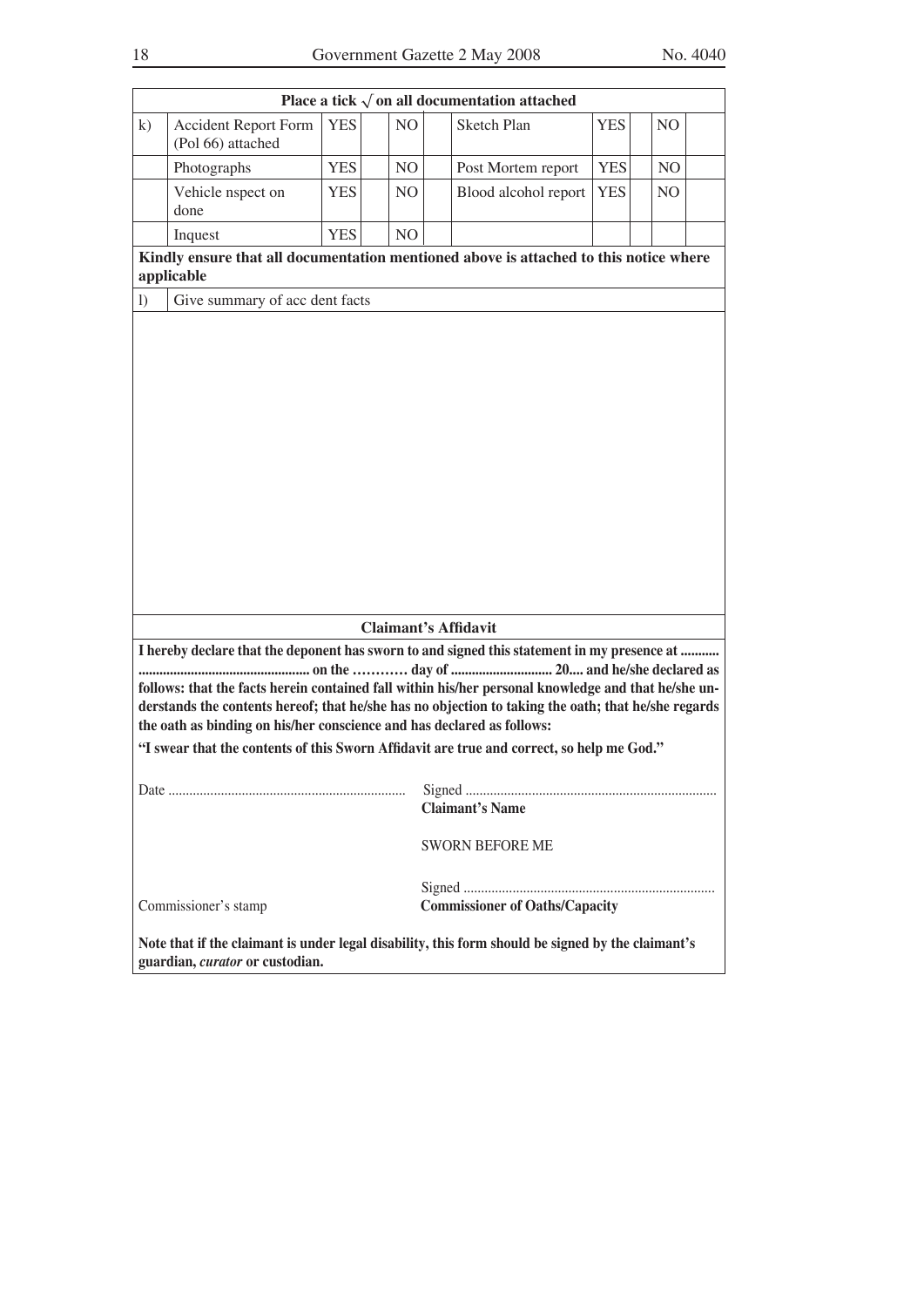

# **Claim Form MVAF 4**

# **MVA Fund**

The Motor Vehicle Accident Fund of Namibia

*Motor Vehicle Accident Fund Act (Act No. 10 of 2007), Section 28 Regulation 6*

## **FUNERAL GRANT**

**Notes:**

- **a) Note that it is a criminal offence to state false information or withhold information required if such information is within the knowledge of the person filling in this form.**
- **b) Any MVA Fund or Nampost official can assist you to fill in this form.**
- **c) Read the heading of each section and fill in if required. Section 5 must be signed before a Commissioner of Oaths.**

|              | <b>SECTION 1</b><br><b>Personal details of the Claimant</b>                                      |                           |  |                |        |  |    |               |                    |     |      |          |  |
|--------------|--------------------------------------------------------------------------------------------------|---------------------------|--|----------------|--------|--|----|---------------|--------------------|-----|------|----------|--|
| a)           | Surname                                                                                          |                           |  |                |        |  |    |               |                    |     |      |          |  |
| b)           | <b>First Names</b>                                                                               |                           |  |                |        |  |    |               |                    |     |      |          |  |
| c)           | <b>Identification Number</b>                                                                     |                           |  |                |        |  | d) |               | Place tick $\sqrt$ |     | Male | Female   |  |
| e)           | Date of birth                                                                                    |                           |  |                |        |  |    |               |                    |     |      |          |  |
| f)           | Place of birth                                                                                   |                           |  |                |        |  |    |               |                    |     |      |          |  |
| g)           | Nationality                                                                                      |                           |  |                |        |  |    |               |                    |     |      |          |  |
| h)           | Status (Place tick $\sqrt{}$ )                                                                   | Married                   |  |                | Single |  |    |               | Divorced           |     |      | Widowed  |  |
| $\ddot{i}$   | Residential address                                                                              |                           |  |                |        |  |    |               |                    |     |      |          |  |
| j)           | Postal address                                                                                   |                           |  |                |        |  |    |               |                    |     |      |          |  |
| k)           | <b>Phone Numbers</b><br>W<br>Cell<br>H                                                           |                           |  |                |        |  |    |               |                    |     |      |          |  |
|              | <b>SECTION 2</b><br><b>Details of the Deceased</b>                                               |                           |  |                |        |  |    |               |                    |     |      |          |  |
| d)           | Date of injury                                                                                   |                           |  |                |        |  | e) |               | Date of death      |     |      |          |  |
| f)           | Name of clinic/hospital<br>where first treated                                                   |                           |  |                |        |  |    |               |                    |     |      |          |  |
| g)           | Name of doctor who first<br>treated deceased                                                     |                           |  |                |        |  |    |               |                    |     |      |          |  |
| h)           | Was deceased ill prior to<br>death?                                                              | <b>YES</b>                |  | N <sub>O</sub> |        |  |    | What illness? |                    |     |      |          |  |
| $\mathbf{i}$ | Place of death                                                                                   |                           |  |                |        |  |    |               |                    |     |      |          |  |
| j)           | What was the relation-<br>ship of the deceased to<br>the claimant?<br>(Place a tick $\sqrt{ }$ ) | Spouse                    |  |                | Father |  |    | Mother        |                    | Son |      | Daughter |  |
|              |                                                                                                  | If "other" please specify |  |                |        |  |    |               |                    |     |      |          |  |
|              | Please provide certified copies of the deceased's I.D./passport and death certificate.           |                           |  |                |        |  |    |               |                    |     |      |          |  |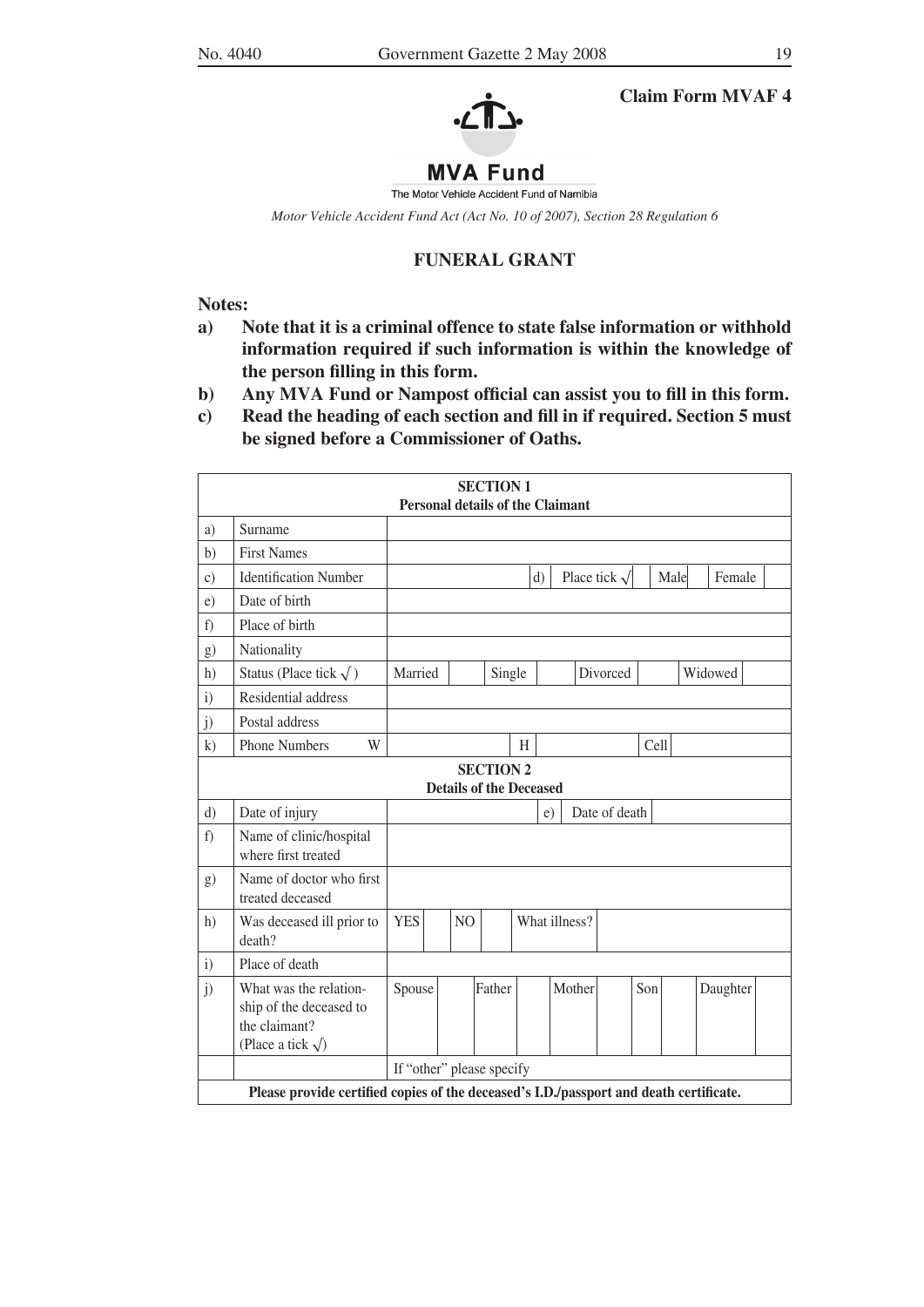|                   | To be completed by the station commander or his/her designate at the station where the accident<br>was reported or the MVA Fund investigator who attended the scene. |  |            | <b>SECTION 3</b><br><b>Police Report</b> |  |                      |                |                |                           |            |          |                |  |
|-------------------|----------------------------------------------------------------------------------------------------------------------------------------------------------------------|--|------------|------------------------------------------|--|----------------------|----------------|----------------|---------------------------|------------|----------|----------------|--|
| a)                | Rank and name of police<br>officer/MVA Fund inves-<br>tigator                                                                                                        |  |            |                                          |  |                      |                |                |                           |            |          |                |  |
| b)                | Force number                                                                                                                                                         |  |            |                                          |  |                      |                |                |                           |            |          |                |  |
| $\mathcal{C}$ )   | Name of police station                                                                                                                                               |  |            |                                          |  |                      |                |                |                           |            |          |                |  |
| $\mathbf{d}$      | Contact number                                                                                                                                                       |  |            |                                          |  |                      |                |                |                           |            |          |                |  |
| e)                | Was this accident re-<br>ported? (Place a tick $\sqrt{}$ )                                                                                                           |  |            |                                          |  | <b>YES</b>           |                | N <sub>O</sub> |                           |            |          |                |  |
| f                 | Date of report                                                                                                                                                       |  |            |                                          |  | Who reported?        |                |                |                           |            |          |                |  |
| g)                | Place of accident                                                                                                                                                    |  |            |                                          |  | Accident date/time   |                |                |                           |            |          |                |  |
| h)                | <b>Accident Report Number</b><br>or CR Number                                                                                                                        |  |            |                                          |  |                      |                |                |                           |            |          |                |  |
| $\bf k)$          | List the number of vehicles and name(s) or drivers involved in the accident                                                                                          |  |            |                                          |  |                      |                |                |                           |            |          |                |  |
|                   | Vehicle type                                                                                                                                                         |  |            | Registration No.                         |  |                      | Name of driver |                |                           |            | I.D. No. |                |  |
| $\mathbf{i}$      |                                                                                                                                                                      |  |            |                                          |  |                      |                |                |                           |            |          |                |  |
| $\overline{11}$ ) |                                                                                                                                                                      |  |            |                                          |  |                      |                |                |                           |            |          |                |  |
| iii)              |                                                                                                                                                                      |  |            |                                          |  |                      |                |                |                           |            |          |                |  |
| iv)               |                                                                                                                                                                      |  |            |                                          |  |                      |                |                |                           |            |          |                |  |
| $\overline{vi}$ ) |                                                                                                                                                                      |  |            |                                          |  |                      |                |                |                           |            |          |                |  |
|                   | Documentation and Information available (Place a tick $\sqrt{ }$ ). Please attach available documentation                                                            |  |            |                                          |  |                      |                |                |                           |            |          |                |  |
| m)                | <b>Accident Report Form</b><br>(Pol 66) attached                                                                                                                     |  | <b>YES</b> | NO.                                      |  | Claimant's Statement |                |                |                           | <b>YES</b> |          | N <sub>O</sub> |  |
|                   | Photographs                                                                                                                                                          |  | <b>YES</b> | N <sub>O</sub>                           |  | <b>Sketch Plan</b>   |                |                |                           | <b>YES</b> |          | N <sub>O</sub> |  |
|                   | Vehicle inspection done                                                                                                                                              |  | <b>YES</b> | N <sub>O</sub>                           |  | Post Mortem Report   |                |                |                           | <b>YES</b> |          | N <sub>O</sub> |  |
|                   | Blood alcohol report                                                                                                                                                 |  | <b>YES</b> | N <sub>O</sub>                           |  | Inquest              |                |                |                           | <b>YES</b> |          | N <sub>O</sub> |  |
|                   | Statements of witnesses                                                                                                                                              |  | <b>YES</b> | N <sub>O</sub>                           |  |                      |                |                | Drivers warning statement | <b>YES</b> |          | N <sub>O</sub> |  |
|                   | If none of the above documents are available, please inform us in writing                                                                                            |  |            |                                          |  |                      |                |                |                           |            |          |                |  |
| n)                | Give summary of<br>accident facts                                                                                                                                    |  |            |                                          |  |                      |                |                |                           |            |          |                |  |
|                   |                                                                                                                                                                      |  |            |                                          |  |                      |                |                |                           |            |          |                |  |
|                   | <b>Police Stamp</b>                                                                                                                                                  |  |            |                                          |  |                      |                |                |                           |            |          |                |  |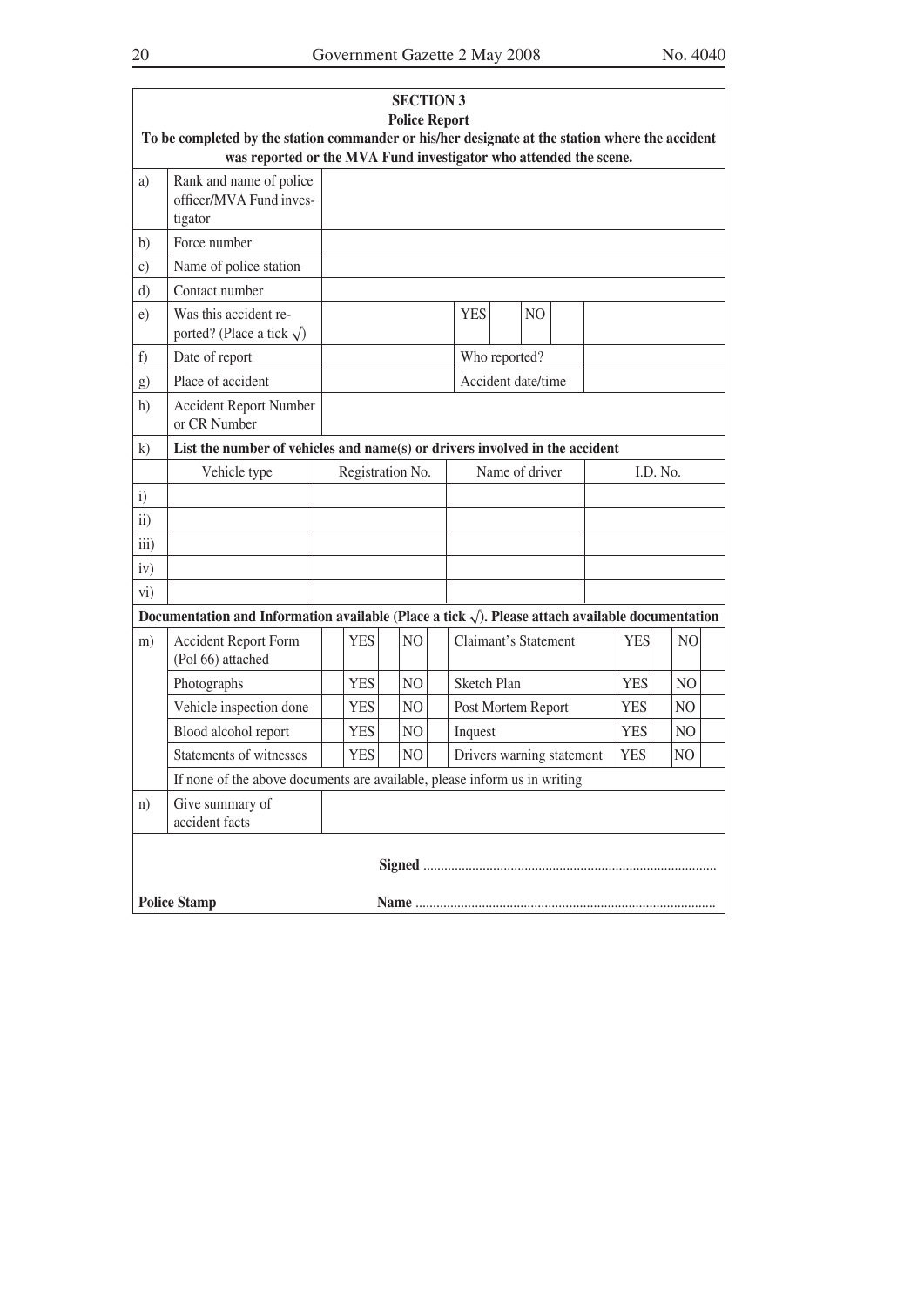| <b>SECTION 4</b><br><b>Banking Details</b>                                                                                                                                                                                                                                             |                                                                                                                                                                                                                                                                                                                                                                                               |  |  |  |  |  |  |  |  |
|----------------------------------------------------------------------------------------------------------------------------------------------------------------------------------------------------------------------------------------------------------------------------------------|-----------------------------------------------------------------------------------------------------------------------------------------------------------------------------------------------------------------------------------------------------------------------------------------------------------------------------------------------------------------------------------------------|--|--|--|--|--|--|--|--|
|                                                                                                                                                                                                                                                                                        | If you want your money to be deposited directly into your bank account, please complete this section                                                                                                                                                                                                                                                                                          |  |  |  |  |  |  |  |  |
|                                                                                                                                                                                                                                                                                        |                                                                                                                                                                                                                                                                                                                                                                                               |  |  |  |  |  |  |  |  |
| 1. I am the holder of a bank account with the following details:                                                                                                                                                                                                                       |                                                                                                                                                                                                                                                                                                                                                                                               |  |  |  |  |  |  |  |  |
|                                                                                                                                                                                                                                                                                        |                                                                                                                                                                                                                                                                                                                                                                                               |  |  |  |  |  |  |  |  |
|                                                                                                                                                                                                                                                                                        |                                                                                                                                                                                                                                                                                                                                                                                               |  |  |  |  |  |  |  |  |
|                                                                                                                                                                                                                                                                                        | Bank: Branch: Branch: Branch Branch code:                                                                                                                                                                                                                                                                                                                                                     |  |  |  |  |  |  |  |  |
| 2. I hereby request that the cheque be deposited into the above bank account.                                                                                                                                                                                                          |                                                                                                                                                                                                                                                                                                                                                                                               |  |  |  |  |  |  |  |  |
| 3. I accept the risk of any loss that I may suffer as a result of the fact that the cheque is deposited into<br>this bank account, and indemnify the MVA Fund of all or any loss or damage, whether direct or<br>indirect, that might arise as a result of the cheque being deposited. |                                                                                                                                                                                                                                                                                                                                                                                               |  |  |  |  |  |  |  |  |
| Claimant<br>Date                                                                                                                                                                                                                                                                       |                                                                                                                                                                                                                                                                                                                                                                                               |  |  |  |  |  |  |  |  |
| Please ensure that the above bank details are correct.                                                                                                                                                                                                                                 |                                                                                                                                                                                                                                                                                                                                                                                               |  |  |  |  |  |  |  |  |
|                                                                                                                                                                                                                                                                                        | <b>SECTION 5</b>                                                                                                                                                                                                                                                                                                                                                                              |  |  |  |  |  |  |  |  |
|                                                                                                                                                                                                                                                                                        | <b>Claimant's Affidavit</b>                                                                                                                                                                                                                                                                                                                                                                   |  |  |  |  |  |  |  |  |
|                                                                                                                                                                                                                                                                                        | I hereby declare that the deponent has sworn to and signed this statement in my presence at<br>declared as follows: that the facts herein contained fall within his/her personal knowledge and<br>that he/she understands the contents hereof; that he/she has no objection to taking the oath; that<br>he/she regards the oath as binding on his/her conscience and has declared as follows: |  |  |  |  |  |  |  |  |
|                                                                                                                                                                                                                                                                                        | "I swear that the contents of this Sworn Affidavit are true and correct, so help me God."                                                                                                                                                                                                                                                                                                     |  |  |  |  |  |  |  |  |
|                                                                                                                                                                                                                                                                                        | <b>Claimant's Name</b>                                                                                                                                                                                                                                                                                                                                                                        |  |  |  |  |  |  |  |  |
|                                                                                                                                                                                                                                                                                        | <b>SWORN BEFORE ME</b>                                                                                                                                                                                                                                                                                                                                                                        |  |  |  |  |  |  |  |  |
| Commissioner's stamp                                                                                                                                                                                                                                                                   | <b>Commissioner of Oaths/Capacity</b>                                                                                                                                                                                                                                                                                                                                                         |  |  |  |  |  |  |  |  |
| guardian, curator or custodian.                                                                                                                                                                                                                                                        | Note that if the claimant is under legal disability, this form should be signed by the claimant's                                                                                                                                                                                                                                                                                             |  |  |  |  |  |  |  |  |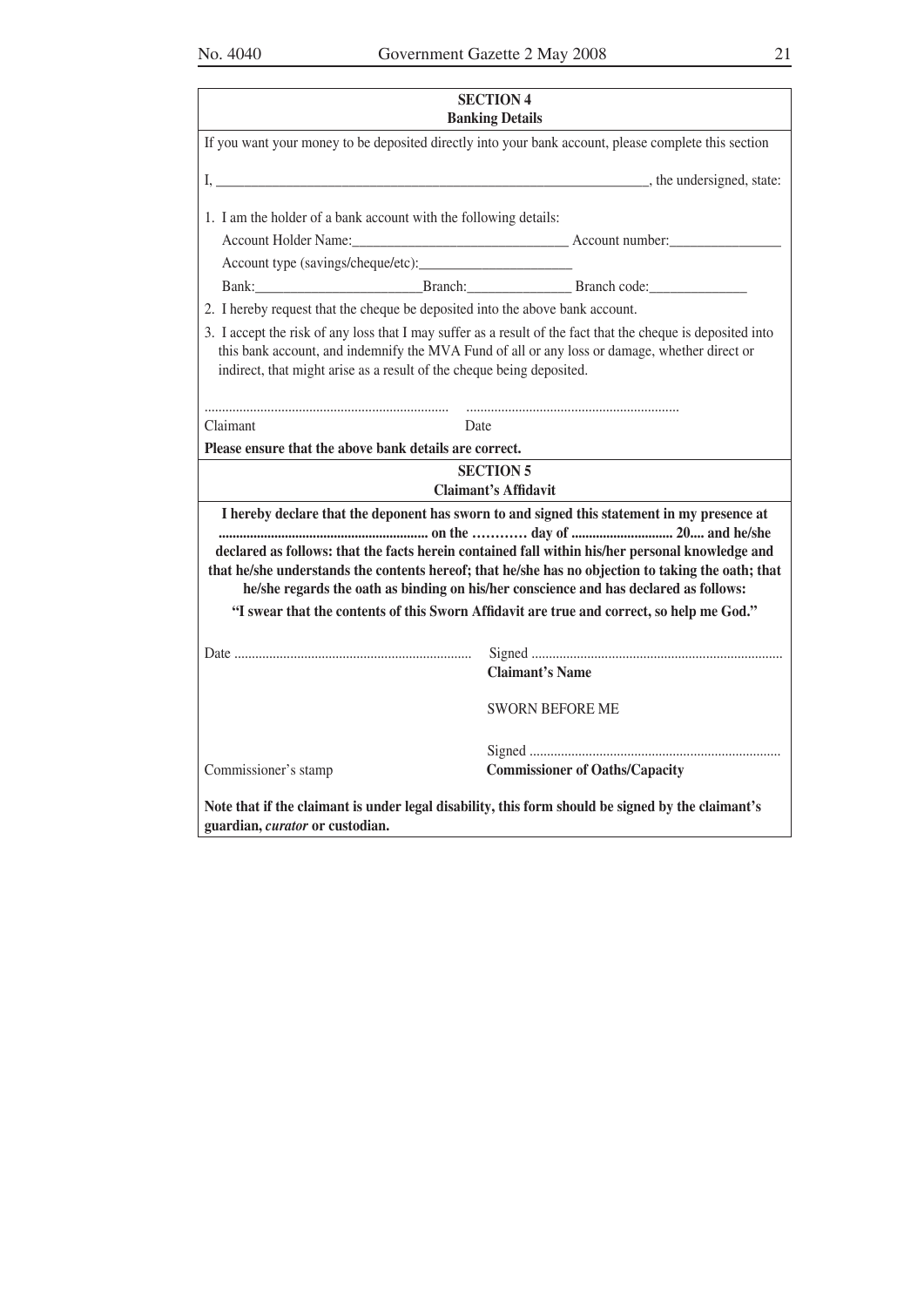**Form MVAF 5**



The Motor Vehicle Accident Fund of Namibia

*Motor Vehicle Accident Fund Act (Act No. 10 of 2007), Section 25 Regulation 6*

## **NOTICE OF DISSATISFACTION**

To: The Chief Executive Officer Motor Vehicle Accident Fund *[Address]*

**Claimant** *[State name]* **Claim number** *[State number]*

I wish to give notice in terms of section 32 (6) of the Motor Vehicle Accident Fund Act that I am dissatisfied with the following actions of the Fund which, if not rectified, will found review proceedings in the High Court of Namibia.

Please take note that I am dissatisfied as regards –

*[Set out your reasons in full and sign this notice]*

| <b>Signed</b> |  |
|---------------|--|

........................................................................... **ID number**

*(Please note that this Notice of Dissatisfaction must be delivered prior to commencing review proceedings.)*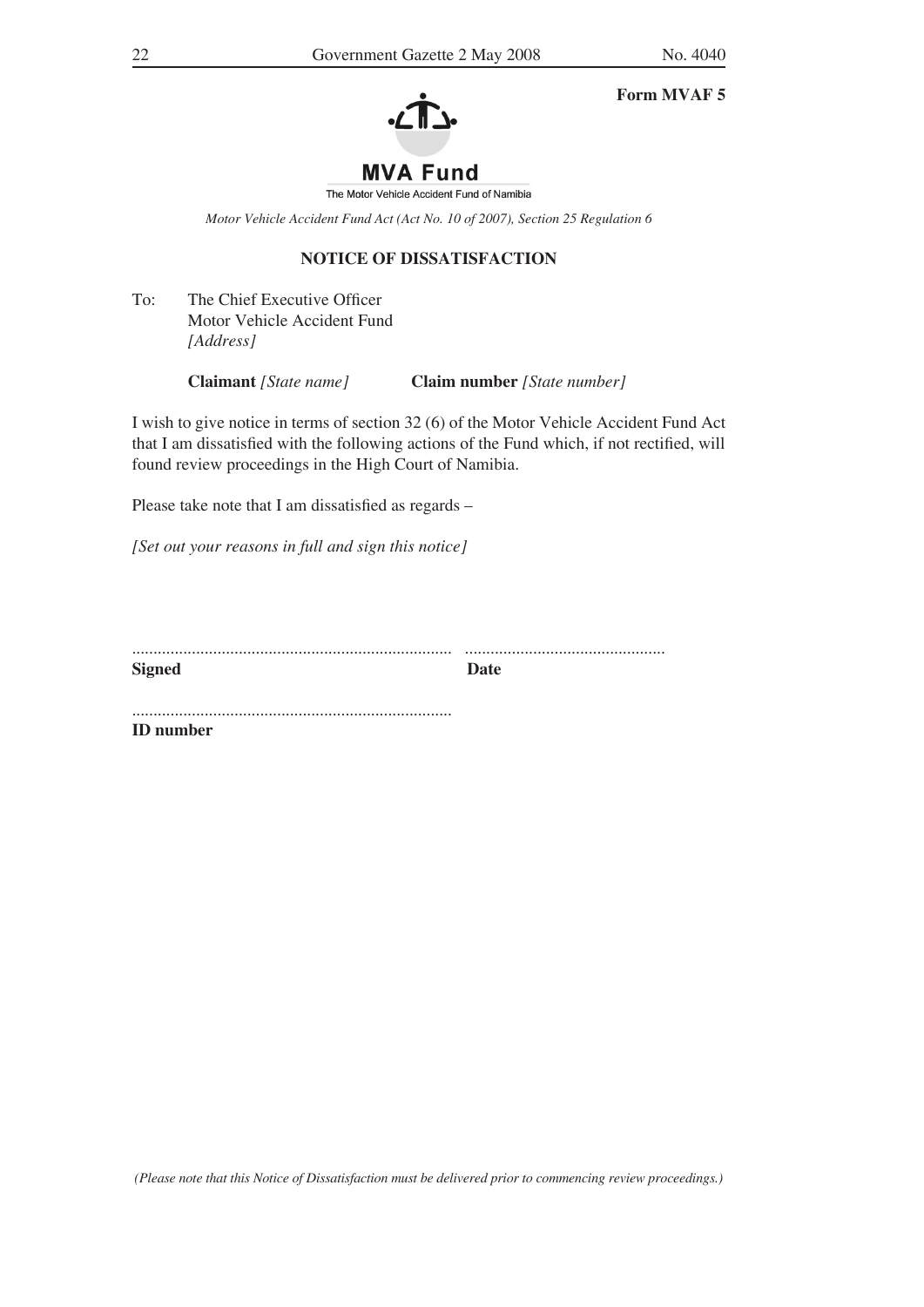# **ANNEXURE B**

**Motor Vehicle Accident Fund Act (Act No. 10 of 2007), Section 25 (1) (c), Regulation 7**

| <b>QUANTUM LIST FOR</b><br><b>INJURY PROFILING IN</b><br><b>NAMIBIA</b> | <b>CODE</b> | MINOR+<br><b>MINOR</b><br><b>WITH</b><br><b>AFTER</b><br><b>EFFECTS</b> | <b>CODE</b> | <b>MODER-</b><br>$ATE+$<br><b>MODER-</b><br><b>ATE WITH</b><br><b>AFTER</b><br><b>EFFECTS</b> | <b>CODE</b> | <b>SEVERE +</b><br><b>SEVERE</b><br><b>WITH</b><br><b>AFTER</b><br><b>EFFECTS</b> |
|-------------------------------------------------------------------------|-------------|-------------------------------------------------------------------------|-------------|-----------------------------------------------------------------------------------------------|-------------|-----------------------------------------------------------------------------------|
| <b>HEAD INJURIES</b>                                                    |             |                                                                         |             |                                                                                               |             |                                                                                   |
| <b>1. FRACTURES</b>                                                     |             |                                                                         |             |                                                                                               |             |                                                                                   |
| <b>Skull Base</b>                                                       | 1101        | 8470                                                                    | 1201        | 10890                                                                                         | 1301        | 12100                                                                             |
| Parietal and/or Frontal<br><b>Bones</b>                                 | 1102        | 7260                                                                    | 1202        | 8470                                                                                          | 1302        | 9680                                                                              |
| Malor/Zygoma                                                            | 1103        | 4235                                                                    | 1203        | 6050                                                                                          | 1303        | 6050                                                                              |
| <b>Nose</b>                                                             | 1104        | 1815                                                                    | 1204        | 8470                                                                                          | 1304        | 10890                                                                             |
| Orbital/peri-orbital                                                    | 1105        | 1210                                                                    | 1205        | 4840                                                                                          | 1305        | 12100                                                                             |
| Maxilla                                                                 | 1106        | 4840                                                                    | 1206        | 7260                                                                                          | 1306        | 12100                                                                             |
| Mandible                                                                | 1107        | 2420                                                                    | 1207        | 4840                                                                                          | 1307        | 10890                                                                             |
| Tooth                                                                   | 1108        | 605                                                                     | 1208        | 1815                                                                                          | 1308        | 3025                                                                              |
| 2. DISLOCATIONS                                                         |             |                                                                         |             |                                                                                               |             |                                                                                   |
| Mandible                                                                | 2101        | 1210                                                                    | 2201        | 3630                                                                                          | 2301        | 6050                                                                              |
| <b>3. DISLOCATION &amp; FRACTURES</b>                                   |             |                                                                         |             |                                                                                               |             |                                                                                   |
| Mandible                                                                | 3101        | 3025                                                                    | 3201        | 4840                                                                                          | 3301        | 10890                                                                             |
| <b>4. AMPUTATION</b>                                                    |             |                                                                         |             |                                                                                               |             |                                                                                   |
| Tooth                                                                   | 4101        | 605                                                                     | 4201        | 1210                                                                                          | 4301        | 3025                                                                              |
| 5. HAEMORRHAGE                                                          |             |                                                                         |             |                                                                                               |             |                                                                                   |
| Subdural                                                                | 5101        | 7260                                                                    | 5201        | 18150                                                                                         | 5301        | 96800                                                                             |
| <b>Brain</b>                                                            | 5102        | 7260                                                                    | 5202        | 18150                                                                                         | 5302        | 96800                                                                             |
| Epistaxis                                                               | 5103        | 550                                                                     | 5203        | 1100                                                                                          | 5303        | 1650                                                                              |
| <b>6. SOFT TISSUE INJURIES</b>                                          |             |                                                                         |             |                                                                                               |             |                                                                                   |
| <b>Bruising</b>                                                         | 6101        | 605                                                                     | 6201        | 1210                                                                                          | 6301        | 2420                                                                              |
| Abrasions                                                               | 6102        | 605                                                                     | 6202        | 1210                                                                                          | 6302        | 30250                                                                             |
| Lacerations small/minor<br>- no stitches required                       | 6103        | 605                                                                     | 6203        | 3630                                                                                          | 6303        | 6050                                                                              |
| Degloving of scalp                                                      | 6104        | 2420                                                                    | 6204        | 6050                                                                                          | 6304        | 30250                                                                             |
| Contusion/concussion                                                    | 6105        | 2420                                                                    | 6205        | 3630                                                                                          | 6305        | 6050                                                                              |
| Removal of foreign bodies                                               | 6106        | 1210                                                                    | 6206        | 2420                                                                                          | 6306        | 3630                                                                              |
| 7. PAIN                                                                 |             |                                                                         |             |                                                                                               |             |                                                                                   |
| No other injury                                                         | 7101        | 665.5                                                                   | 7201        | 1996.5                                                                                        | 7301        | 3327.5                                                                            |
| Permanent (other injuries<br>recovered fully)                           | 7102        | 3327.5                                                                  | 7202        | 3993                                                                                          | 7302        | 6655                                                                              |
| <b>Central Nervous System</b>                                           |             |                                                                         |             |                                                                                               |             |                                                                                   |
| 1. PAIN                                                                 |             |                                                                         |             |                                                                                               |             |                                                                                   |
| No other injury                                                         | 7119        | 605                                                                     | 7219        | 1815                                                                                          | 7319        | 3025                                                                              |
| Permanent (other injuries<br>recovered fully)                           | 7120        | 3025                                                                    | 7220        | 4235                                                                                          | 7320        | 6050                                                                              |

## **COMPENSATION FOR INJURY GUIDE**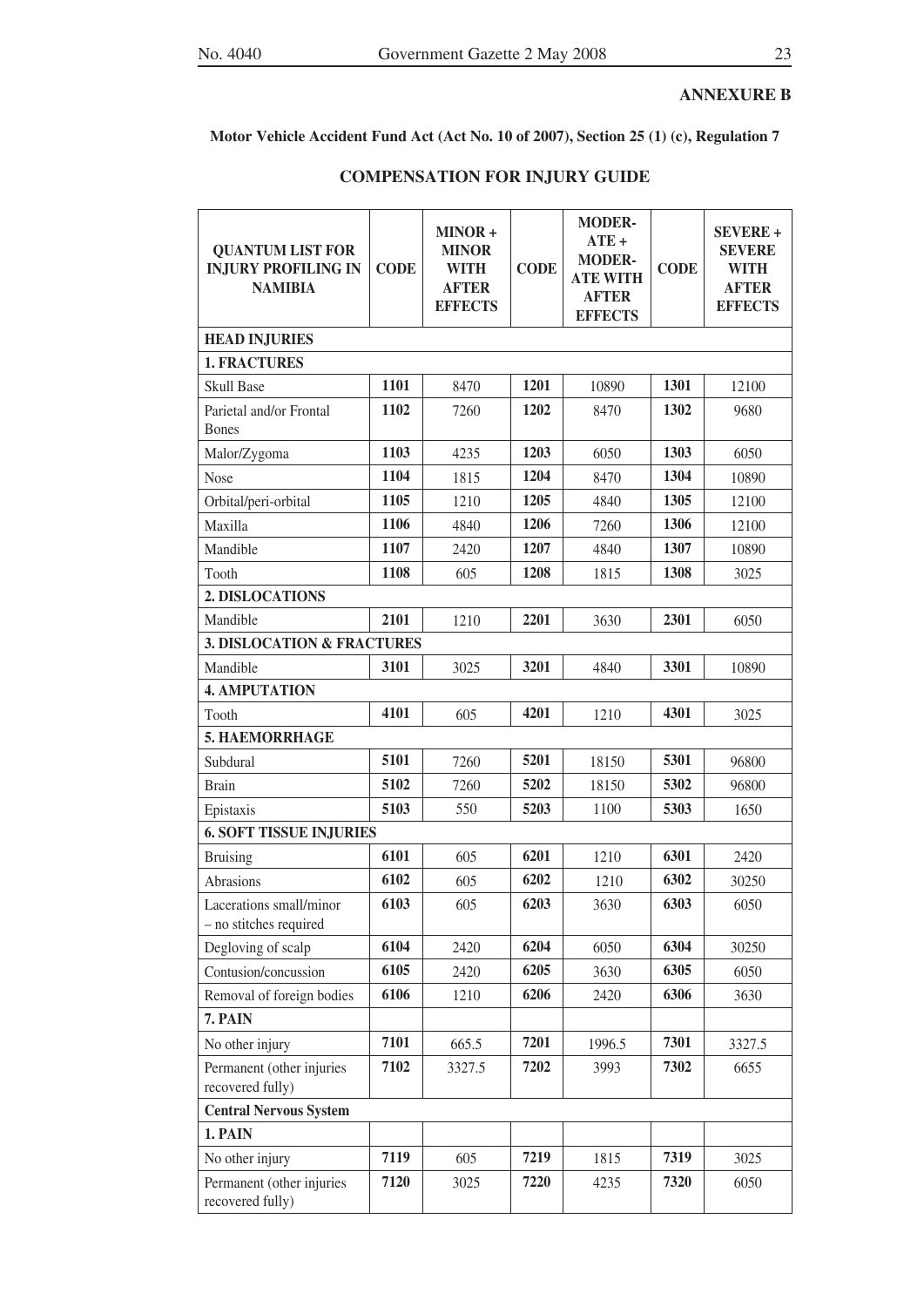| <b>QUANTUM LIST FOR</b><br><b>INJURY PROFILING IN</b><br><b>NAMIBIA</b> | <b>CODE</b> | MINOR+<br><b>MINOR</b><br><b>WITH</b><br><b>AFTER</b><br><b>EFFECTS</b> | <b>CODE</b> | <b>MODER-</b><br>$ATE +$<br><b>MODER-</b><br><b>ATE WITH</b><br><b>AFTER</b><br><b>EFFECTS</b> | <b>CODE</b> | <b>SEVERE +</b><br>SEVERE<br>WITH<br><b>AFTER</b><br><b>EFFECTS</b> |
|-------------------------------------------------------------------------|-------------|-------------------------------------------------------------------------|-------------|------------------------------------------------------------------------------------------------|-------------|---------------------------------------------------------------------|
| <b>2. LOSS OF SENSES</b>                                                |             |                                                                         |             |                                                                                                |             |                                                                     |
| Impairment of vision                                                    | 9101        | 1-33%                                                                   | 9201        | 34-66%                                                                                         | 9301        | 67-100%                                                             |
| Loss of one eye                                                         | 9102        | 73150                                                                   | 9202        |                                                                                                | 9302        |                                                                     |
| Total loss of visual field                                              | 9103        | 110000                                                                  | 9203        |                                                                                                | 9303        |                                                                     |
| Impairment of hearing                                                   | 9104        | 1-33%                                                                   | 9204        | 34-66%                                                                                         | 9304        | 67-100%                                                             |
| Loss of hearing in one ear                                              | 9105        |                                                                         | 9205        |                                                                                                | 9305        | 33000                                                               |
| Total loss of hearing                                                   | 9106        |                                                                         | 9206        |                                                                                                | 9306        | 50000                                                               |
| Loss of olfactory sense                                                 | 9107        | 6050                                                                    | 9207        | 9680                                                                                           | 9307        | 11000                                                               |
| Hemi paresis                                                            | 9108        |                                                                         | 9208        |                                                                                                | 9308        | 49500                                                               |
| Paraplegia                                                              | 9109        |                                                                         | 9209        |                                                                                                | 9309        | 110000                                                              |
| Quadriplegia                                                            | 9110        |                                                                         | 9210        |                                                                                                | 9310        | 110000                                                              |
| Brain damage                                                            | 9111        |                                                                         | 9211        |                                                                                                | 9311        | 110000                                                              |
| Post traumatic stress syndrome                                          | 9112        | 18150                                                                   | 9212        | 30250                                                                                          | 9312        | 33000                                                               |
| Anxiety attacks/reactive<br>depression                                  | 9113        | 6050                                                                    | 9213        | 12100                                                                                          | 9313        | 18150                                                               |
| Epileptic post traumatic                                                | 9114        | 30250                                                                   | 9214        | 42350                                                                                          | 9314        | 60500                                                               |
| Major depression                                                        | 9115        | 18150                                                                   | 9215        | 30250                                                                                          | 9315        | 33000                                                               |
| <b>SPINAL CORD</b>                                                      |             |                                                                         |             |                                                                                                |             |                                                                     |
| <b>1. FRACTURES</b>                                                     |             |                                                                         |             |                                                                                                |             |                                                                     |
| Cervical vertebrae                                                      | 1109        | 8470                                                                    | 1209        | 25410                                                                                          | 1309        | 48400                                                               |
| Thorax/Back                                                             | 1110        | 4840                                                                    | 1210        | 12100                                                                                          | 1310        | 48400                                                               |
| Dorsal/and or lumbar<br>vertebrae                                       | 1111        | 9680                                                                    | 1211        | 21780                                                                                          | 1311        | 36300                                                               |
| Соссух                                                                  | 1112        | 2420                                                                    | 1212        | 4840                                                                                           | 1312        | 10890                                                               |
| 2. DISLOCATIONS                                                         |             |                                                                         |             |                                                                                                |             |                                                                     |
| Neck (whiplash)                                                         | 2102        | 3630                                                                    | 2202        | 12100                                                                                          | 2302        | 30250                                                               |
| Back 2                                                                  | 103         | 9680                                                                    | 2203        | 18150                                                                                          | 2303        | 36300                                                               |
| <b>3. DISLOCATION &amp; FRACTURES</b>                                   |             |                                                                         |             |                                                                                                |             |                                                                     |
| Neck 3                                                                  | 102         | 19965                                                                   | 3202        | 33275                                                                                          | 3302        | 59895                                                               |
| <b>Back</b>                                                             | 3103        | 19965                                                                   | 3203        | 33275                                                                                          | 3303        | 59895                                                               |
| <b>4. AMPUTATION</b>                                                    |             |                                                                         |             |                                                                                                |             |                                                                     |
| соссух                                                                  | 4102        | 6655                                                                    | 4202        | 9317                                                                                           | 4302        | 11979                                                               |
| 5. HAEMORRHAGE                                                          |             |                                                                         |             |                                                                                                |             |                                                                     |
| Muscle                                                                  | 5104        | 1210                                                                    | 5204        | 2420                                                                                           | 5304        | 12100                                                               |
| Epidural                                                                | 5105        | 4840                                                                    | 5205        | 8470                                                                                           | 5305        | 12100                                                               |
| <b>6. SOFT TISSUE INJURIES</b>                                          |             |                                                                         |             |                                                                                                |             |                                                                     |
| <b>Bruising</b>                                                         | 6107        | 605                                                                     | 6207        | 1210                                                                                           | 6307        | 2420                                                                |
| Abrasions                                                               | 6108        | 605                                                                     | 6208        | 1210                                                                                           | 6308        | 2420                                                                |
| Lacerations small/minor<br>- no stitches required                       | 6109        | 605                                                                     | 6209        | 3630                                                                                           | 6309        | 6050                                                                |
| Laceration major/large<br>- stitches required                           | 6110        | 1815                                                                    | 6210        | 3630                                                                                           | 6310        | 6050                                                                |
| Contusion                                                               | 6111        | 605                                                                     | 6211        | 1210                                                                                           | 6311        | 3025                                                                |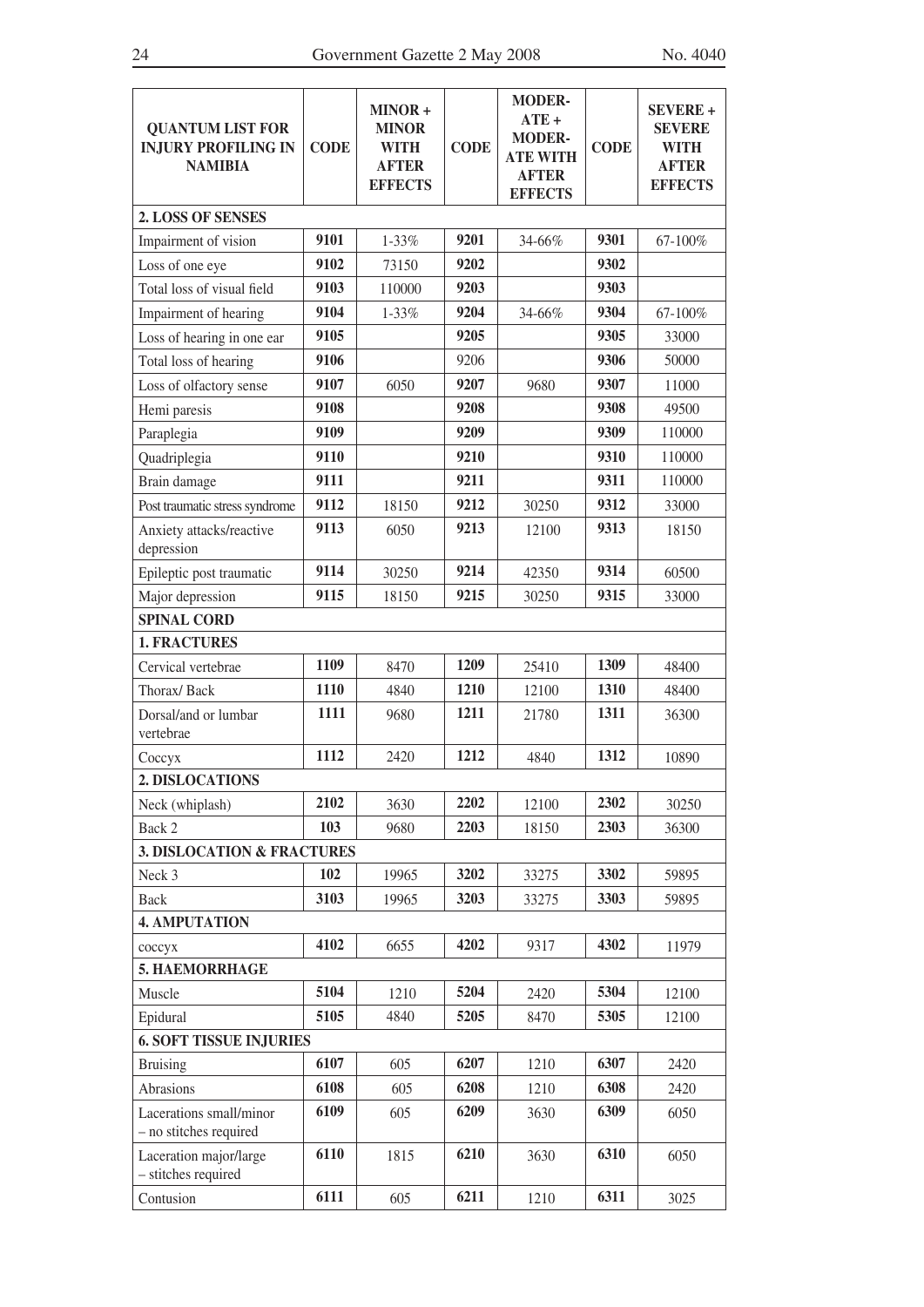| <b>QUANTUM LIST FOR</b><br><b>INJURY PROFILING IN</b><br><b>NAMIBIA</b> | <b>CODE</b> | MINOR+<br><b>MINOR</b><br><b>WITH</b><br><b>AFTER</b><br><b>EFFECTS</b> | <b>CODE</b> | <b>MODER-</b><br>$ATE +$<br><b>MODER-</b><br><b>ATE WITH</b><br><b>AFTER</b><br><b>EFFECTS</b> | <b>CODE</b> | <b>SEVERE +</b><br><b>SEVERE</b><br><b>WITH</b><br><b>AFTER EF-</b><br><b>FECTS</b> |
|-------------------------------------------------------------------------|-------------|-------------------------------------------------------------------------|-------------|------------------------------------------------------------------------------------------------|-------------|-------------------------------------------------------------------------------------|
| Contractures                                                            | 6112        | 6050                                                                    | 6212        | 9680                                                                                           | 6312        | 12100                                                                               |
| 7. PAIN                                                                 |             |                                                                         |             |                                                                                                |             |                                                                                     |
| No other injury                                                         | 7103        | 605                                                                     | 7203        | 1815                                                                                           | 7303        | 3025                                                                                |
| Permanent (other injuries                                               |             |                                                                         |             |                                                                                                |             |                                                                                     |
| recovered fully)                                                        | 7104        | 3025                                                                    | 7204        | 3630                                                                                           | 7304        | 6050                                                                                |
| <b>UPPER EXTREMITIES</b>                                                |             |                                                                         |             |                                                                                                |             |                                                                                     |
| <b>1. FRACTURES</b>                                                     |             |                                                                         |             |                                                                                                |             |                                                                                     |
| Clavicle                                                                | 1113        | 4840                                                                    | 1213        | 8470                                                                                           | 1313        | 9680                                                                                |
| Scapula                                                                 | 11144       | 840                                                                     | 1214        | 8470                                                                                           | 1314        | 9680                                                                                |
| Humerus                                                                 | 11154       | 840                                                                     | 1215        | 12100                                                                                          | 1315        | 36300                                                                               |
| Radius                                                                  | 1116        | 4840                                                                    | 1216        | 10890                                                                                          | 1316        | 21780                                                                               |
| Ulna                                                                    | 1117        | 4840                                                                    | 1217        | 10890                                                                                          | 1317        | 21780                                                                               |
| Radius and Ulna                                                         | 1118        | 7260                                                                    | 1218        | 18150                                                                                          | 1318        | 30250                                                                               |
| Olecranon (elbow)                                                       | 1119        | 7260                                                                    | 1219        | 18150                                                                                          | 1319 3      | 0250                                                                                |
| Wrist                                                                   | 1120        | 4235                                                                    | 1220        | 9680                                                                                           | 1320        | 12100                                                                               |
| Metacarpal                                                              | 1121        | 2420                                                                    | 1221        | 3630                                                                                           | 1321        | 4235                                                                                |
| Finger                                                                  | 1122        | 1815                                                                    | 1222        | 3630                                                                                           | 1322        | 4840                                                                                |
| Thumb                                                                   | 1123        | 3630                                                                    | 1223        | 12100                                                                                          | 1323        | 18150                                                                               |
| 2. DISLOCATIONS                                                         |             |                                                                         |             |                                                                                                |             |                                                                                     |
| Shoulder                                                                | 2104        | 7260                                                                    | 2204        | 14520                                                                                          | 2304        | 16940                                                                               |
| Elbow                                                                   | 2105        | 7260                                                                    | 2205        | 12100                                                                                          | 2305        | 24200                                                                               |
| Wrist                                                                   | 2106        | 4840                                                                    | 2206        | 10890                                                                                          | 2306        | 16940                                                                               |
| Fingers                                                                 | 2107        | 968                                                                     | 2207        | 1815                                                                                           | 2307        | 2420                                                                                |
| <b>3. DISLOCATION &amp; FRACTURES</b>                                   |             |                                                                         |             |                                                                                                |             |                                                                                     |
| Shoulder                                                                | 3104        | 8470                                                                    | 3204        | 14520                                                                                          | 3304        | 36300                                                                               |
| Elbow                                                                   | 3105        | 10890                                                                   | 3205        | 14520                                                                                          | 3305        | 30250                                                                               |
| Wrist                                                                   | 3106        | 6050                                                                    | 3206        | 12100                                                                                          | 3306        | 18150                                                                               |
| Fingers                                                                 | 3107        | 1815                                                                    | 3207        | 3025                                                                                           | 3307        | 3630                                                                                |
| <b>4. AMPUTATION</b>                                                    |             |                                                                         |             |                                                                                                |             |                                                                                     |
| Finger                                                                  | 4103        | 8470                                                                    | 4203        | 12100                                                                                          | 4303        | 18150                                                                               |
| Thumb                                                                   | 4104        | 14520                                                                   | 4204        | 18150                                                                                          | 4304        | 24200                                                                               |
| Other fingers                                                           | 4105        | 4840                                                                    | 4205        | 7260                                                                                           | 4305        | 9680                                                                                |
| Below elbow                                                             | 4106        | 48400                                                                   | 4206        | 48400                                                                                          | 4306        | 48400                                                                               |
| Above elbow                                                             | 4107        | 60500                                                                   | 4207        | 60500                                                                                          | 4307        | 60500                                                                               |
| 5. HAEMORRHAGE                                                          |             |                                                                         |             |                                                                                                |             |                                                                                     |
| Muscle                                                                  | 5106        | 1210                                                                    | 5206        | 6050                                                                                           | 5306        | 18150                                                                               |
| <b>Nails</b>                                                            | 5107        | 242                                                                     | 5207        | 605                                                                                            | 5307        | 968                                                                                 |
| <b>6. SOFT TISSUE INJURIES</b>                                          |             |                                                                         |             |                                                                                                |             |                                                                                     |
| <b>Bruising</b>                                                         | 6113        | 605                                                                     | 6213        | 1210                                                                                           | 6313        | 2420                                                                                |
| Abrasions                                                               | 6114        | 605                                                                     | 6214        | 1100                                                                                           | 6314        | 2420                                                                                |
| Lacerations small/minor<br>- no stitches required                       | 6115        | 605                                                                     | 6215        | 3630                                                                                           | 6315        | 6050                                                                                |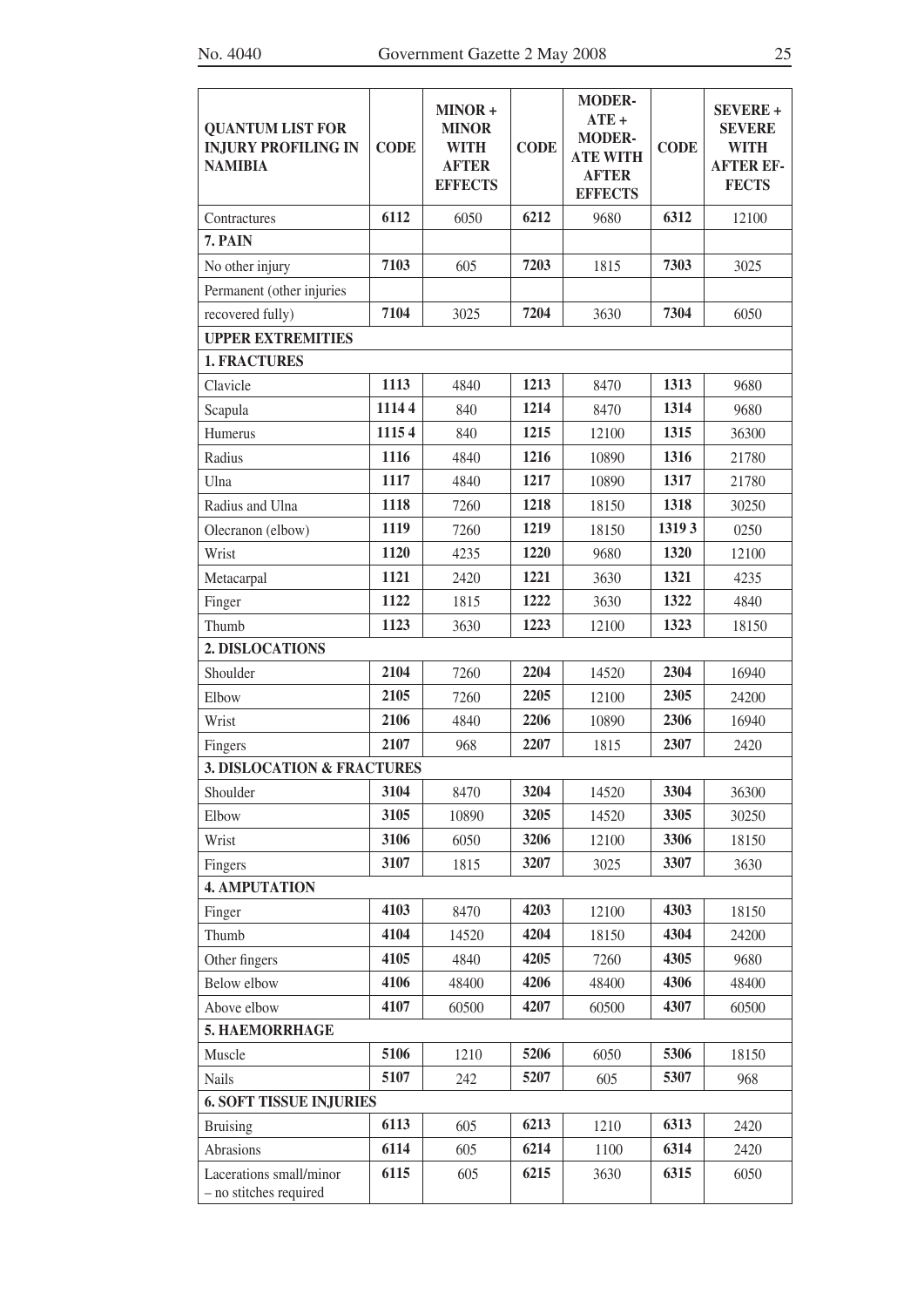| <b>QUANTUM LIST FOR</b><br><b>INJURY PROFILING IN</b><br><b>NAMIBIA</b> | <b>CODE</b> | MINOR+<br><b>MINOR</b><br><b>WITH</b><br><b>AFTER</b><br><b>EFFECTS</b> | <b>CODE</b> | <b>MODER-</b><br>$ATE+$<br><b>MODER-</b><br><b>ATE WITH</b><br><b>AFTER</b><br><b>EFFECTS</b> | <b>CODE</b> | <b>SEVERE +</b><br><b>SEVERE</b><br>WITH<br><b>AFTER</b><br><b>EFFECTS</b> |
|-------------------------------------------------------------------------|-------------|-------------------------------------------------------------------------|-------------|-----------------------------------------------------------------------------------------------|-------------|----------------------------------------------------------------------------|
| Lacerations large/major<br>- stitches required                          | 6116        | 2420                                                                    | 6216        | 3630                                                                                          | 6316        | 6050                                                                       |
| Contractures                                                            | 6117        | 6050                                                                    | 6217        | 9680                                                                                          | 6317        | 12100                                                                      |
| 7. PAIN                                                                 |             |                                                                         |             |                                                                                               |             |                                                                            |
| No other injury                                                         | 7105        | 605                                                                     | 7205        | 1815                                                                                          | 7305        | 3025                                                                       |
| Permanent (other injuries<br>recovered fully)                           | 7106        | 3025                                                                    | 7206        | 4235                                                                                          | 7306        | 6050                                                                       |
| <b>Chest and Chest Cavity</b>                                           |             |                                                                         |             |                                                                                               |             |                                                                            |
| <b>1. FRACTURES</b>                                                     |             |                                                                         |             |                                                                                               |             |                                                                            |
| Sternum 1                                                               | 124         | 6050                                                                    | 1224        | 9680                                                                                          | 1324        | 12100                                                                      |
| Rib                                                                     | 1125        | 1815                                                                    | 1225        | 6050                                                                                          | 1325        | 10890                                                                      |
| 2. HAEMORRHAGE                                                          |             |                                                                         |             |                                                                                               |             |                                                                            |
| Pleura                                                                  | 5108        | 6050                                                                    | 5208        | 10890                                                                                         | 5308        | 22990                                                                      |
| Haemothorax                                                             | 5109        | 8470                                                                    | 5209        | 10890                                                                                         | 5309        | 30250                                                                      |
| <b>3. SOFT TISSUE INJURIES</b>                                          |             |                                                                         |             |                                                                                               |             |                                                                            |
| Pneumothorax                                                            | 6118        | 6050                                                                    | 6218        | 9680                                                                                          | 6318        | 18150                                                                      |
| <b>Bruising</b>                                                         | 6119        | 605                                                                     | 6219        | 1210                                                                                          | 6319        | 2420                                                                       |
| <b>Abrasions</b>                                                        | 6120        | 605                                                                     | 6220        | 1210                                                                                          | 6320        | 2420                                                                       |
| Lacerations small/minor<br>- no stitches required                       | 6121        | 605                                                                     | 6221        | 3630                                                                                          | 6321        | 6050                                                                       |
| Lacerations large/major<br>- stitches required                          | 6122        | 1815                                                                    | 6222        | 3630                                                                                          | 6322        | 6050                                                                       |
| Contusion                                                               | 6123        | 605                                                                     | 6223        | 1210                                                                                          | 6323        | 3025                                                                       |
| 4. PAIN                                                                 |             |                                                                         |             |                                                                                               |             |                                                                            |
| No other injury                                                         | 7107        | 605                                                                     | 7207        | 1815                                                                                          | 7307        | 3025                                                                       |
| Permanent (other injuries<br>recovered fully)                           | 7108        | 3025                                                                    | 7208        | 4235                                                                                          | 7308        | 6050                                                                       |
| 5. HAEMORRHAGE                                                          |             |                                                                         |             |                                                                                               |             |                                                                            |
| Muscle                                                                  | 5113        | 1815                                                                    | 5213        | 2420                                                                                          | 5313        | 3025                                                                       |
| Haemothorax                                                             | 5114        | 8470                                                                    | 5214        | 10890                                                                                         | 5314        | 22990                                                                      |
| Pulmonary thrombosis/                                                   |             |                                                                         |             |                                                                                               |             |                                                                            |
| embolism fat embolism                                                   | 5115        | 12100                                                                   | 5215        | 18150                                                                                         | 5315        | 30250                                                                      |
| <b>6. AMPUTATION</b>                                                    |             |                                                                         |             |                                                                                               |             |                                                                            |
| Lung                                                                    | 4111        | 48400                                                                   | 4211        | 48400                                                                                         | 4311        | 48400                                                                      |
| 7. SOFT TISSUE INJURIES                                                 |             |                                                                         |             |                                                                                               |             |                                                                            |
| Lung                                                                    | 6135        | 6050                                                                    | 6235        | 9680                                                                                          | 6335        | 12100                                                                      |
| Pleura                                                                  | 6136        | 12100                                                                   | 6236        | 18150                                                                                         | 6336        | 24200                                                                      |
| Diaphragm                                                               | 6137        | 9680                                                                    | 6237        | 14520                                                                                         | 6337        | 19360                                                                      |
| Contusion                                                               | 6138        | 1815                                                                    | 6238        | 3630                                                                                          | 6338        | 6050                                                                       |
| Cardiovascular system                                                   |             |                                                                         |             |                                                                                               |             |                                                                            |
| 1. HAEMORRHAGE                                                          |             |                                                                         |             |                                                                                               |             |                                                                            |
| Anaemia                                                                 | 5122        | 6050                                                                    | 5222        | 9075                                                                                          | 5322        | 12100                                                                      |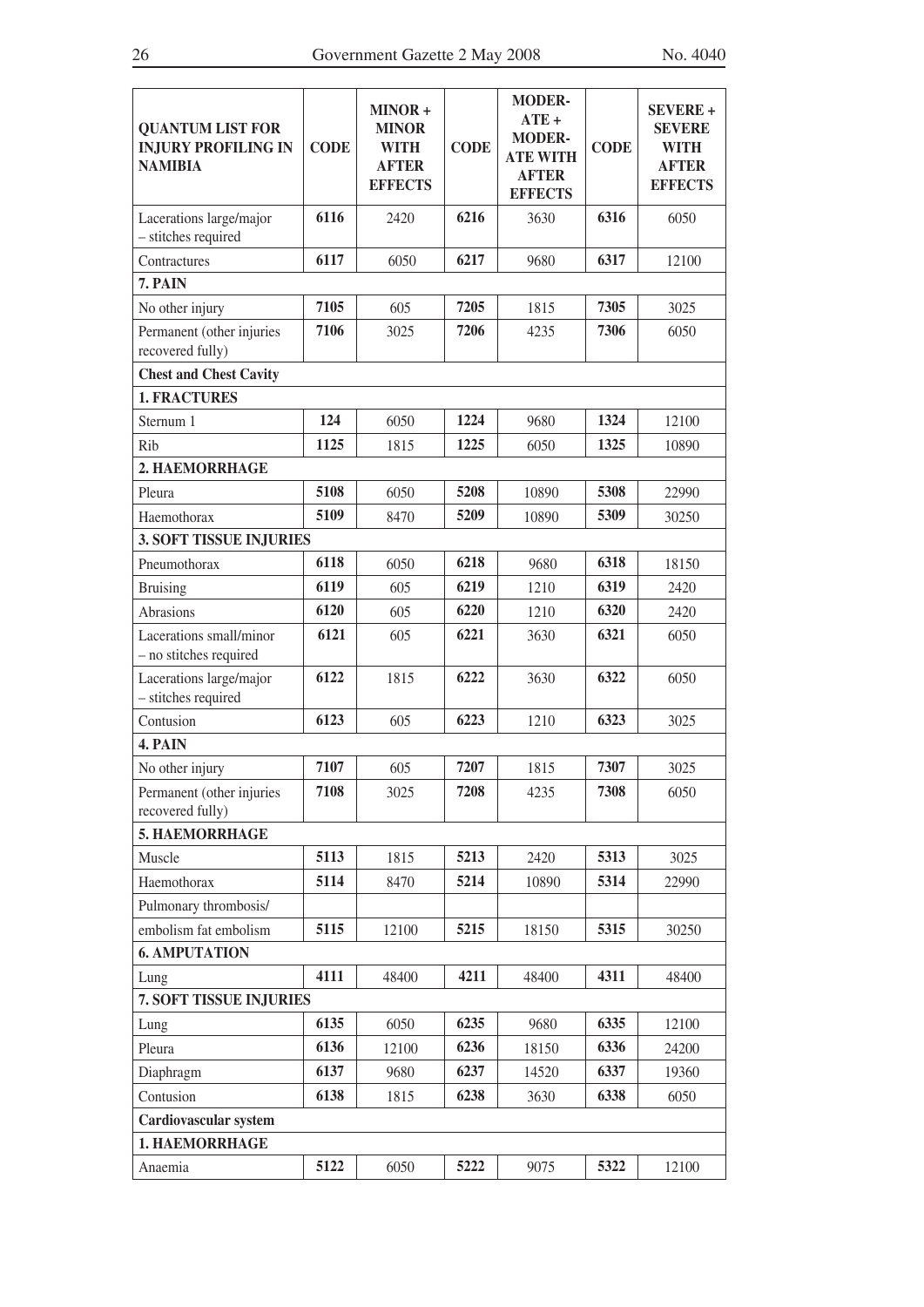| <b>QUANTUM LIST FOR</b><br><b>INJURY PROFILING IN</b><br><b>NAMIBIA</b>                                                                                                                                                                                                                        | <b>CODE</b> | MINOR +<br><b>MINOR</b><br><b>WITH</b><br><b>AFTER</b><br><b>EFFECTS</b> | <b>CODE</b> | <b>MODER-</b><br>$ATE +$<br><b>MODER-</b><br><b>ATE WITH</b><br><b>AFTER</b><br><b>EFFECTS</b> | <b>CODE</b> | <b>SEVERE +</b><br><b>SEVERE</b><br><b>WITH</b><br><b>AFTER EF-</b><br><b>FECTS</b> |
|------------------------------------------------------------------------------------------------------------------------------------------------------------------------------------------------------------------------------------------------------------------------------------------------|-------------|--------------------------------------------------------------------------|-------------|------------------------------------------------------------------------------------------------|-------------|-------------------------------------------------------------------------------------|
| <b>2. SOFT TISSUE INJURIES</b>                                                                                                                                                                                                                                                                 |             |                                                                          |             |                                                                                                |             |                                                                                     |
| Contusion                                                                                                                                                                                                                                                                                      | 6151        | 4840                                                                     | 6251        | 10890                                                                                          | 6351        | 33000                                                                               |
| Tamponade                                                                                                                                                                                                                                                                                      | 6152        | 7260                                                                     | 6252        | 18150                                                                                          | 6352        | 33000                                                                               |
| Rupture large arteries and<br>veins                                                                                                                                                                                                                                                            | 6153        | 7260                                                                     | 6253        | 18150                                                                                          | 6353        | 33000                                                                               |
| Skin (augmentary system)                                                                                                                                                                                                                                                                       |             |                                                                          |             |                                                                                                |             |                                                                                     |
| <b>1. SOFT TISSUE INJURIES</b>                                                                                                                                                                                                                                                                 |             |                                                                          |             |                                                                                                |             |                                                                                     |
| No lesion/scar present. No<br>treatment necessary. Little<br>or no limitation exists in the<br>performance of the activities<br>of daily living, although un-<br>avoidable contact with spe-<br>cific irritant or allergic sub-<br>stances might temporarily<br>increase the extent of limitat | 6154        | 605                                                                      | 6254        | 968                                                                                            | 6354        | 1210                                                                                |
| Minimal lesion/scar. Minor<br>treatment necessary (creams<br>and ointment).                                                                                                                                                                                                                    | 6155        | 968                                                                      | 6255        | 1210                                                                                           | 6355        | 1815                                                                                |
| Moderate lesion/scar. Surgi-<br>cal/chemical treatment is re-<br>quired – may include inter-<br>mittent courses of parenteral<br>steroids. Limitation of many<br>daily activities.                                                                                                             | 6156        | 1210                                                                     | 6256        | 1815                                                                                           | 6356        | 3025                                                                                |
| Widespread severe lesions/<br>scars. Extensive<br>surgical/<br>chemical treatment is re-<br>quired, It may also include the<br>possibility that no treatment<br>can be given for these lesions/<br>scars (irreparable). Treatment<br>may require confinement at<br>home or other domicile.     | 6157        | 30250                                                                    | 6257        | 48400                                                                                          | 6357        | 66000                                                                               |
| Noticeable scarring, altera-<br>tion of the shape of the fa-<br>cial features or loss of hair<br>which cannot be replaced<br>without difficulty.                                                                                                                                               | 6158        | 36300                                                                    | 6258        | 54450                                                                                          | 6358        | 88000                                                                               |
| Substantial scarring, burns<br>or alteration of the shape of<br>facial features.                                                                                                                                                                                                               | 6159        | 60500                                                                    | 6259        | 84700                                                                                          | 6359        | 99000                                                                               |
| Major disfigurement caused<br>by scarring, burns, etc., which<br>affect or partially obliterate<br>the shape of facial features.                                                                                                                                                               | 6160        | 77000                                                                    | 6260        | 88000                                                                                          | 6360        | 99000                                                                               |
| disfigurement with<br>Gross<br>obliteration of features and<br>normal skin appearance due<br>to burns, multiple scars or<br>other causes.                                                                                                                                                      | 6161        | 88000                                                                    | 6261        | 99000                                                                                          | 6361        | 110000                                                                              |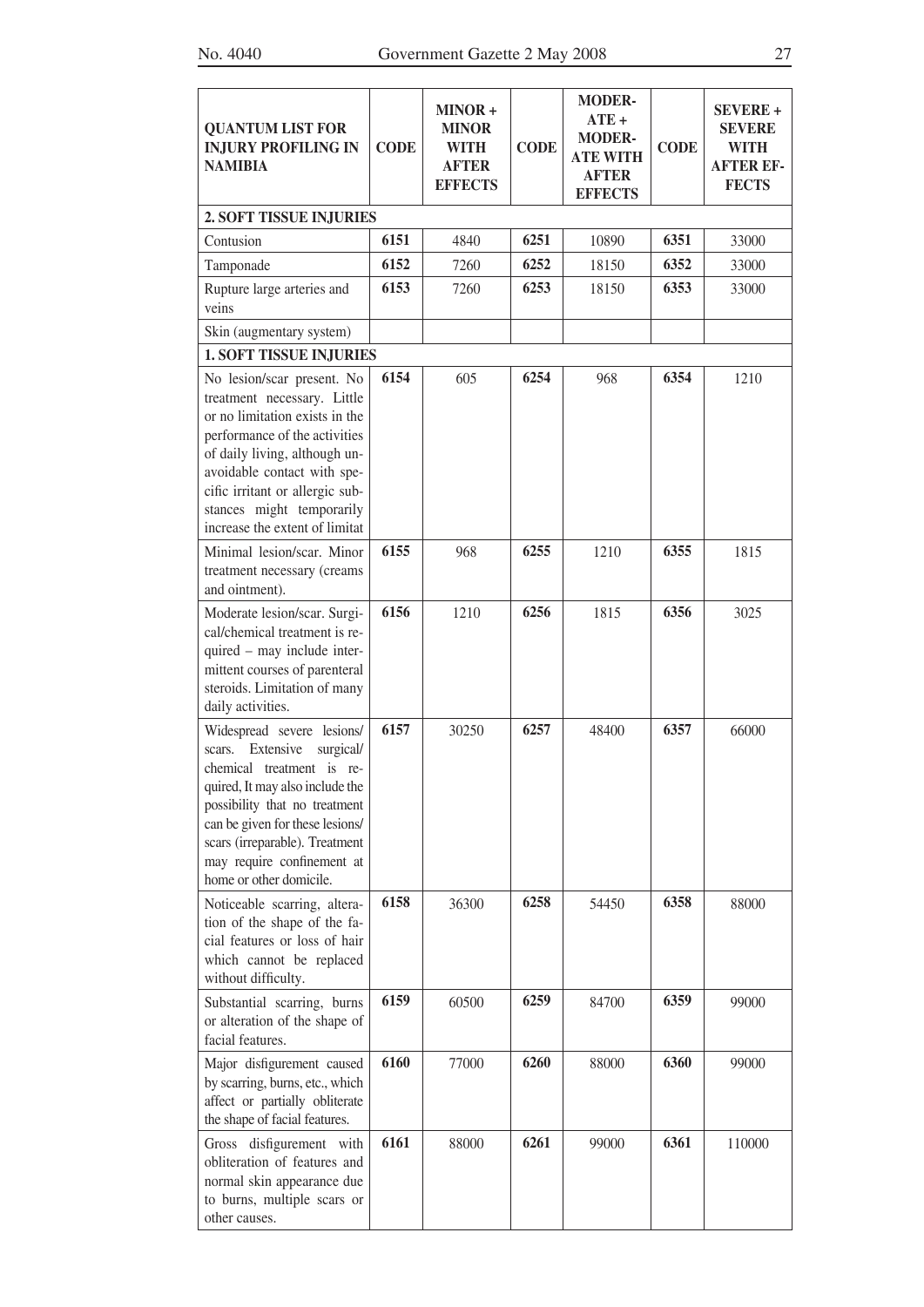| <b>QUANTUM LIST FOR</b><br><b>INJURY PROFILING IN</b><br><b>NAMIBIA</b>                                 | <b>CODE</b>  | MINOR+<br><b>MINOR</b><br><b>WITH</b><br><b>AFTER EF-</b><br><b>FECTS</b> | <b>CODE</b>  | <b>MODER-</b><br>$ATE+$<br><b>MODER-</b><br><b>ATE WITH</b><br><b>AFTER</b><br><b>EFFECTS</b> | <b>CODE</b>  | <b>SEVERE +</b><br><b>SEVERE</b><br><b>WITH</b><br><b>AFTER EF-</b><br><b>FECTS</b> |
|---------------------------------------------------------------------------------------------------------|--------------|---------------------------------------------------------------------------|--------------|-----------------------------------------------------------------------------------------------|--------------|-------------------------------------------------------------------------------------|
| Reproductive system and abdominal organs                                                                |              |                                                                           |              |                                                                                               |              |                                                                                     |
| Male reproductive system                                                                                |              |                                                                           |              |                                                                                               |              |                                                                                     |
| 1. AMPUTATION                                                                                           |              |                                                                           |              |                                                                                               |              |                                                                                     |
| Loss of penis and/or partial<br>loss resulting in impotence                                             | 4112         | 12100                                                                     | 4212         | 19800                                                                                         | 4312         | 27500                                                                               |
| Loss of both testes                                                                                     | 4113         | 24200                                                                     | 4213         | 36300                                                                                         | 4313         | 44000                                                                               |
| Loss of one testicle                                                                                    | 4114         | 12100                                                                     | 4214         | 18150                                                                                         | 4314         | 22000                                                                               |
| 2. SOFT TISSUE INJURIES                                                                                 |              |                                                                           |              |                                                                                               |              |                                                                                     |
| Urethral stricture or other<br>impairment requiring ongo-<br>ing treatment                              | 6163         | 22000                                                                     | 6263         | 33000                                                                                         | 6363         | 40000                                                                               |
| <b>Female reproductive system</b>                                                                       |              |                                                                           |              |                                                                                               |              |                                                                                     |
| <b>3. SOFT TISSUE INJURIES</b>                                                                          |              |                                                                           |              |                                                                                               |              |                                                                                     |
| Sterility due to traumatic<br>including<br>radia-<br>causes,<br>tion and exposure to toxic<br>chemicals | 6164         | 18150                                                                     | 6264         | 24200                                                                                         | 6364         | 27500                                                                               |
| Injuries to the urinary<br>bladder                                                                      | 6165         | 6050                                                                      | 6265         | 24200                                                                                         | 6365         | 88000                                                                               |
| Hysterotomy/hysterectomy/<br><b>LSCS</b>                                                                | 6166         | 24200                                                                     | 6266         | $\theta$                                                                                      | 6366         | $\theta$                                                                            |
| Termination of pregnancy                                                                                | 6167         | 24200                                                                     | 6267         | 36300                                                                                         | 6367         | 44000                                                                               |
| <b>IUD</b>                                                                                              | 6168         | 24200                                                                     | 6268         | 36300                                                                                         | 6368         | 44000                                                                               |
| Placenta Abruption                                                                                      | 6169         | 24200                                                                     | 6269         | 36300                                                                                         | 6369         | 44000                                                                               |
| Urethral stricture or other<br>impairment requiring ongo-<br>ing treatment                              | 6171         | 24200                                                                     | 6271         | 36300                                                                                         | 6371         | 44000                                                                               |
| Direct trauma to vagina and<br>vulva resulting in sexual<br>dysfunction                                 | 6172         | 18150                                                                     | 6272         | 24200                                                                                         | 6372         | 30250                                                                               |
| Abdominal organs                                                                                        |              |                                                                           |              |                                                                                               |              |                                                                                     |
| <b>4. HAEMORRHAGE</b>                                                                                   |              |                                                                           |              |                                                                                               |              |                                                                                     |
| Intestines                                                                                              | 5116         | 6050                                                                      | 5216         | 14520                                                                                         | 5316         | 21780                                                                               |
| Liver                                                                                                   | 5117         | 7260                                                                      | 5217         | 12100                                                                                         | 5317         | 24200                                                                               |
| Spleen                                                                                                  | 5118         | 12100                                                                     | 5218         | 19250                                                                                         | 5318         | 30250                                                                               |
| Kidneys                                                                                                 | 5119         | 12100                                                                     | 5219         | 24200                                                                                         | 5319         | 36300                                                                               |
| Peritoneum                                                                                              | 5120         | 12100                                                                     | 5220         | 24200                                                                                         | 5320         | 36300                                                                               |
| Stomach                                                                                                 | 5121         | 12100                                                                     | 5221         | 24200                                                                                         | 5321         | 36300                                                                               |
| <b>5. SOFT TISSUE INJURIES</b>                                                                          |              |                                                                           |              |                                                                                               |              |                                                                                     |
| Contusion                                                                                               | 6139         | 1815                                                                      | 6239         | 3630                                                                                          | 6339         | 6050                                                                                |
| Kidney transplant                                                                                       | 6140         | $\overline{0}$                                                            | 6240         | 60500                                                                                         | 6340         | 110000                                                                              |
| Rupture liver                                                                                           | 6141<br>6142 | 7260                                                                      | 6241<br>6242 | 12100                                                                                         | 6341<br>6342 | 24200                                                                               |
| Kidney rupture                                                                                          | 6143         | 6050                                                                      | 6243         | 12100                                                                                         | 6343         | 18150                                                                               |
| Removal kidney                                                                                          | 6144         | 12100                                                                     | 6244         | 18150                                                                                         | 6344         | 55000                                                                               |
| Spleen rupture                                                                                          |              | 6050                                                                      |              | 12100                                                                                         |              | 18150                                                                               |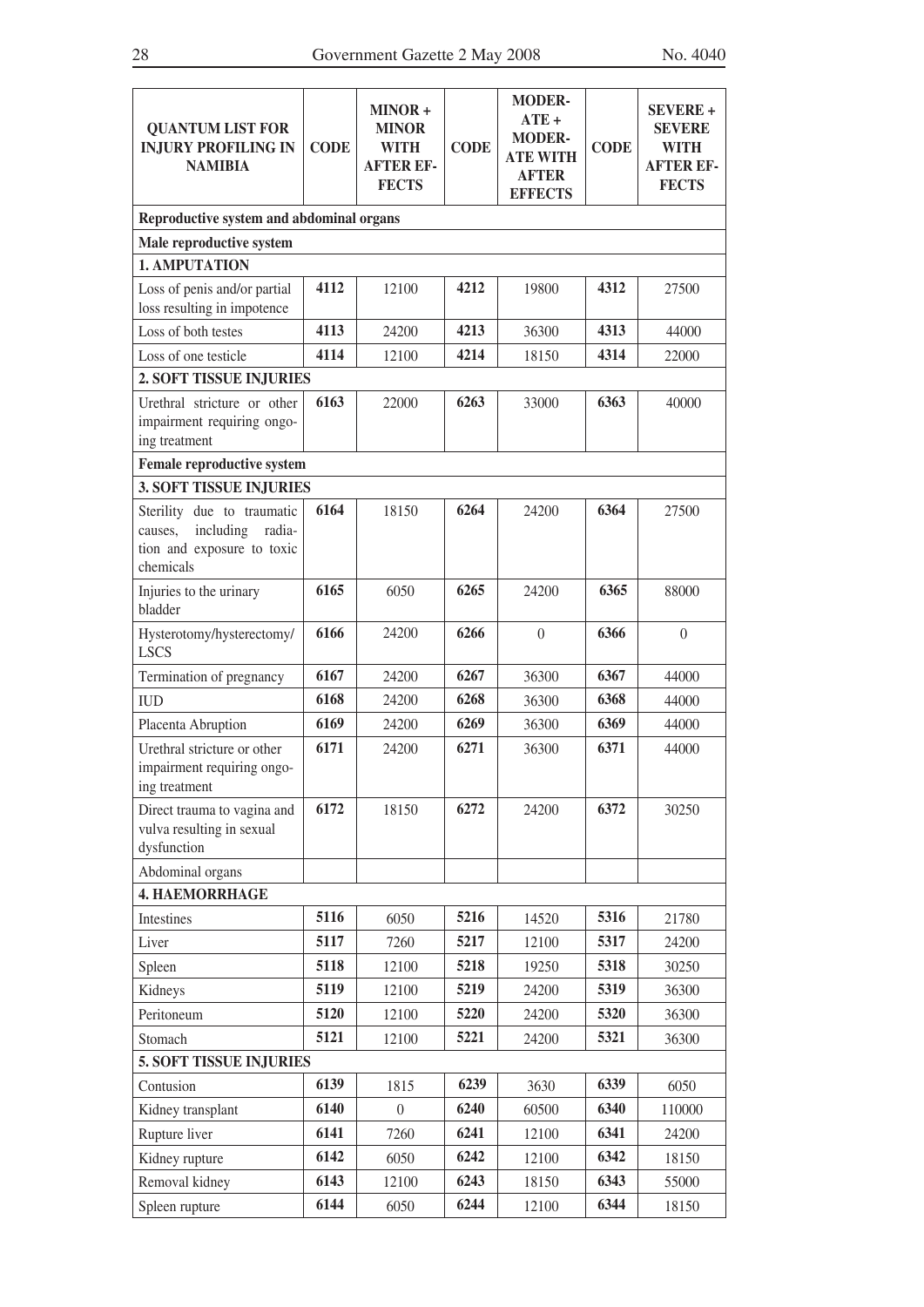| <b>QUANTUM LIST FOR</b><br><b>INJURY PROFILING IN</b><br><b>NAMIBIA</b> | <b>CODE</b> | MINOR+<br><b>MINOR</b><br><b>WITH</b><br><b>AFTER</b><br><b>EFFECTS</b> | <b>CODE</b> | <b>MODER-</b><br>$ATE +$<br><b>MODER-</b><br><b>ATE WITH</b><br><b>AFTER</b><br><b>EFFECTS</b> | <b>CODE</b> | <b>SEVERE +</b><br><b>SEVERE</b><br><b>WITH</b><br><b>AFTER</b><br><b>EFFECTS</b> |  |  |  |  |
|-------------------------------------------------------------------------|-------------|-------------------------------------------------------------------------|-------------|------------------------------------------------------------------------------------------------|-------------|-----------------------------------------------------------------------------------|--|--|--|--|
| Removal spleen                                                          | 6145        | 18150                                                                   | 6245        | 30250                                                                                          | 6345        | 38500                                                                             |  |  |  |  |
| Stomach rupture                                                         | 6146        | 6050                                                                    | 6246        | 12100                                                                                          | 6346        | 18150                                                                             |  |  |  |  |
| Removal stomach                                                         | 6147        | 60500                                                                   | 6247        | 60500                                                                                          | 6347        | 55000                                                                             |  |  |  |  |
| Intestines rupture 6                                                    | 148         | 6050                                                                    | 6248        | 12100                                                                                          | 6348        | 18150                                                                             |  |  |  |  |
| Removal intestines small                                                | 6149        | 18150                                                                   | 6249        | 30250                                                                                          | 6349        | 42350                                                                             |  |  |  |  |
| Removal intestines large                                                | 6150        | 18150                                                                   | 6250        | 30250                                                                                          | 6350        | 42350                                                                             |  |  |  |  |
| Oesophagotomy                                                           |             | $\boldsymbol{0}$                                                        |             | $\boldsymbol{0}$                                                                               | 8301        | 55000                                                                             |  |  |  |  |
| Gastrostomy                                                             |             | $\overline{0}$                                                          |             | $\overline{0}$                                                                                 | 8302        | 55000                                                                             |  |  |  |  |
| Jejunostomy                                                             |             | $\boldsymbol{0}$                                                        |             | $\theta$                                                                                       | 8303        | 55000                                                                             |  |  |  |  |
| Ileostomy                                                               |             | $\theta$                                                                |             | $\theta$                                                                                       | 8304        | 55000                                                                             |  |  |  |  |
| Tracheostomy                                                            |             | $\boldsymbol{0}$                                                        | 8205        | 27500                                                                                          | 8305        | 55000                                                                             |  |  |  |  |
| Colostomy                                                               |             | $\boldsymbol{0}$                                                        | 8206        | 27500                                                                                          | 8306        | 55000                                                                             |  |  |  |  |
| Pelvis and pelvic area                                                  |             |                                                                         |             |                                                                                                |             |                                                                                   |  |  |  |  |
| <b>1. FRACTURES</b>                                                     |             |                                                                         |             |                                                                                                |             |                                                                                   |  |  |  |  |
| Iliac, sacrum, pubis, schium                                            | 1140        | 12100                                                                   | 1240        | 18150                                                                                          | 1340        | 30250                                                                             |  |  |  |  |
| Acetabulum                                                              | 1141        | 16940                                                                   | 1241        | 25410                                                                                          | 1341        | 48400                                                                             |  |  |  |  |
| 2. DISLOCATIONS                                                         |             |                                                                         |             |                                                                                                |             |                                                                                   |  |  |  |  |
| Iliac, sacrum, pubis,<br>ischium                                        | 2111        | 9680                                                                    | 2211        | 22990                                                                                          | 2311        | 36300                                                                             |  |  |  |  |
| Acetabulum                                                              | 2112        | 9680                                                                    | 2212        | 22990                                                                                          | 2312        | 36300                                                                             |  |  |  |  |
| <b>3. DISLOCATION &amp; FRACTURES</b>                                   |             |                                                                         |             |                                                                                                |             |                                                                                   |  |  |  |  |
| Iliac/sacrum                                                            | 3111        | 14520                                                                   | 3211        | 26136                                                                                          | 3311        | 42350                                                                             |  |  |  |  |
| Acetabulum                                                              | 3112        | 18150                                                                   | 3212        | 53240                                                                                          | 3311        | 60500                                                                             |  |  |  |  |
| <b>4. HAEMORRHAGE</b>                                                   |             |                                                                         |             |                                                                                                |             |                                                                                   |  |  |  |  |
| Muscle                                                                  | 5112        | 1210                                                                    | 5212        | 7260                                                                                           | 5312        | 12100                                                                             |  |  |  |  |
| <b>5. SOFT TISSUE INJURIES</b>                                          |             |                                                                         |             |                                                                                                |             |                                                                                   |  |  |  |  |
| <b>Bruising</b>                                                         | 6130        | 605                                                                     | 6230        | 1210                                                                                           | 6330        | 2420                                                                              |  |  |  |  |
| Abrasions                                                               | 6131        | 605                                                                     | 6231        | 1210                                                                                           | 6331        | 2420                                                                              |  |  |  |  |
| Lacerations small/minor<br>- no stitches required                       | 6132        | 605                                                                     | 6232        | 3630                                                                                           | 6332        | 6050                                                                              |  |  |  |  |
| Lacerations large/major<br>- stitches required                          | 6133        | 1815                                                                    | 6233        | 3630                                                                                           | 6333        | 6050                                                                              |  |  |  |  |
| Contusion                                                               | 6134        | 1815                                                                    | 6234        | 3630                                                                                           | 6334        | 6050                                                                              |  |  |  |  |
| 6. PAIN                                                                 |             |                                                                         |             |                                                                                                |             |                                                                                   |  |  |  |  |
| No other injury                                                         | 7111        | 605                                                                     | 7211        | 1815                                                                                           | 7311        | 3025                                                                              |  |  |  |  |
| Permanent (other injuries<br>recovered fully)                           | 7112        | 3025                                                                    | 7212        | 4235                                                                                           | 7312        | 6050                                                                              |  |  |  |  |
| <b>Lower extremities</b>                                                |             |                                                                         |             |                                                                                                |             |                                                                                   |  |  |  |  |
| <b>1. FRACTURES</b>                                                     |             |                                                                         |             |                                                                                                |             |                                                                                   |  |  |  |  |
| Femur                                                                   | 1126        | 10890                                                                   | 1226        | 18150                                                                                          | 1326        | 36300                                                                             |  |  |  |  |
| Patella                                                                 | 1127        | 6050                                                                    | 1227        | 10890                                                                                          | 1327        | 14520                                                                             |  |  |  |  |
| Tibia and fibula                                                        | 1128        | 13310                                                                   | 1228        | 19360                                                                                          | 1328        | 24200                                                                             |  |  |  |  |
| Tibia                                                                   | 1129        | 8470                                                                    | 1229        | 12100                                                                                          | 1329        | 19360                                                                             |  |  |  |  |